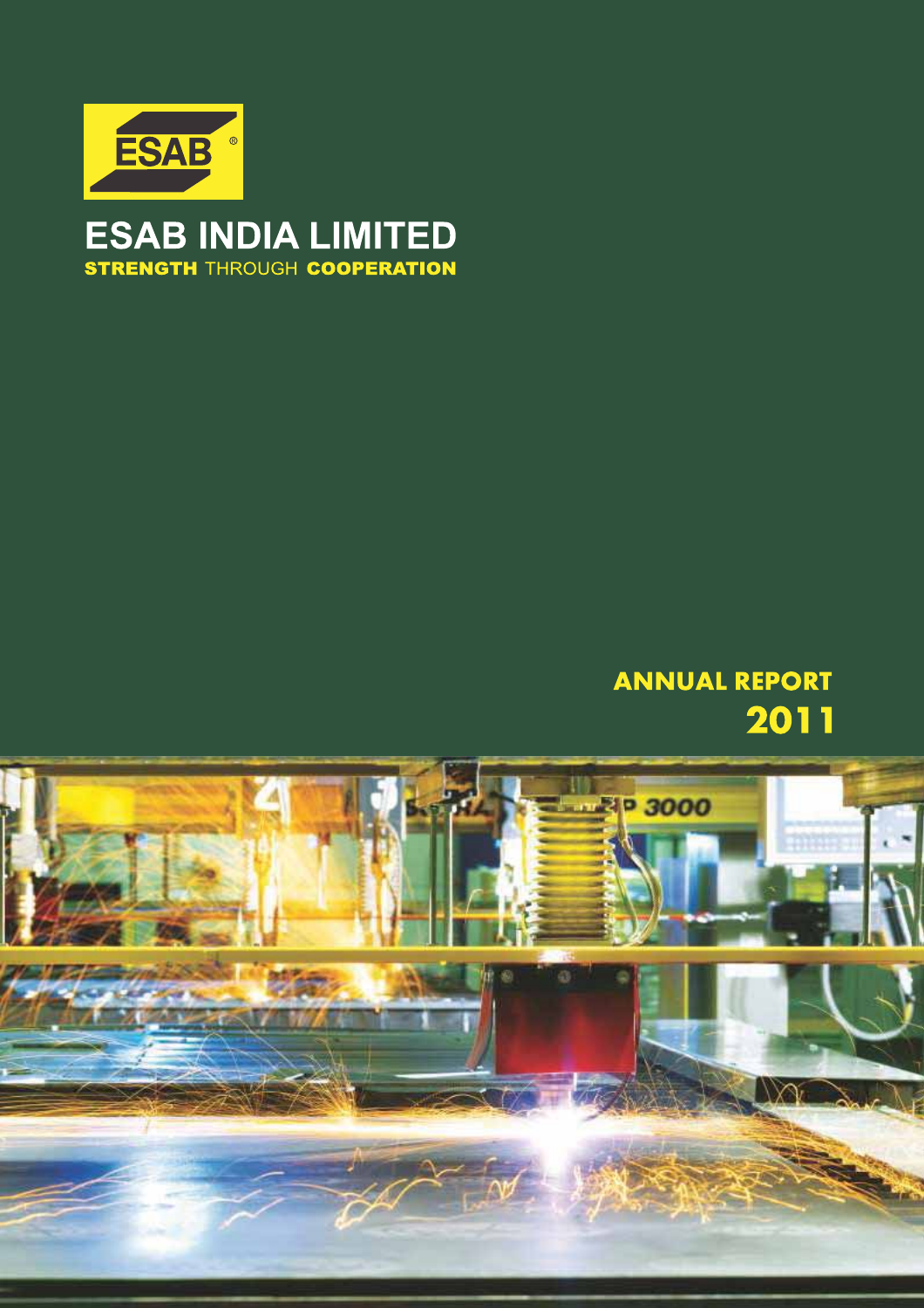| <b>Contents</b>                                            | Page No.       |
|------------------------------------------------------------|----------------|
| Five year Financial Highlights                             | $\overline{2}$ |
| <b>Notice</b>                                              | 4              |
| Directors' Report                                          | 12             |
| Report on Corporate Governance                             | 18             |
| Auditors' Report                                           | 27             |
| <b>Balance Sheet</b>                                       | 30             |
| <b>Profit and Loss Account</b>                             | 31             |
| <b>Cash Flow Statement</b>                                 | 32             |
| Schedules to the Accounts                                  | 33             |
| Notes to the Accounts                                      | 38             |
| <b>Balance Sheet Abstract and General Business Profile</b> | 52             |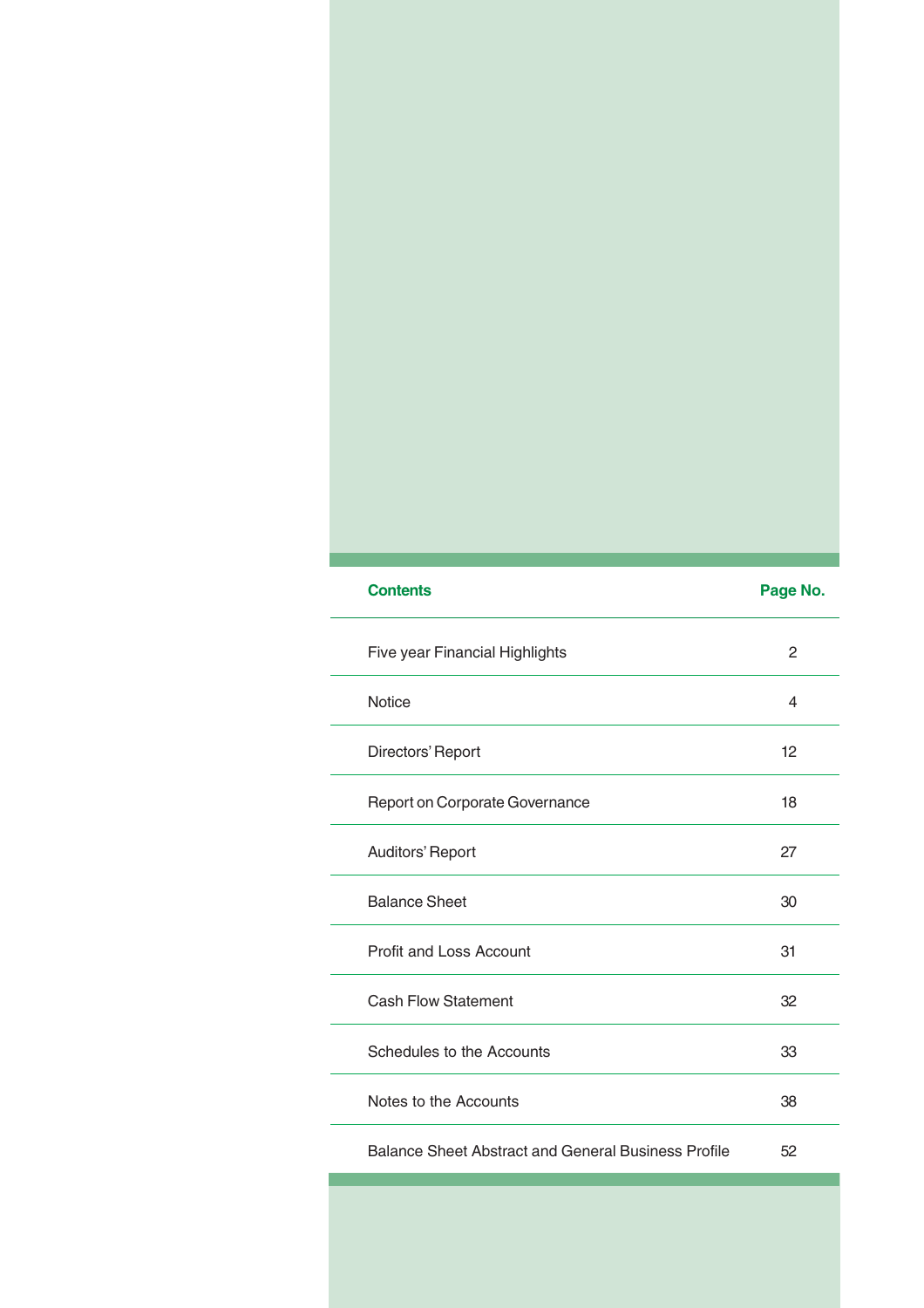

| <b>Board of Directors</b>                                               | <b>Brendan Colgan</b><br>Chairman<br>Jiri Kula<br><b>Managing Director</b><br><b>K Vaidyanathan</b><br><b>P</b> Mallick<br><b>V Tandon</b><br><b>S Chand</b><br><b>S N Talwar</b><br>D J Egan<br><b>Nazmie Adams</b>                                                                                |
|-------------------------------------------------------------------------|-----------------------------------------------------------------------------------------------------------------------------------------------------------------------------------------------------------------------------------------------------------------------------------------------------|
| <b>Vice President - Finance &amp;</b><br><b>Chief Financial Officer</b> | <b>B</b> Mohan                                                                                                                                                                                                                                                                                      |
| <b>Company Secretary</b>                                                | S Venkatakrishnan                                                                                                                                                                                                                                                                                   |
| <b>Registered Office</b>                                                | Plot No.13, 3rd Main Road, Industrial Estate,<br>Ambattur, Chennai 600 058.<br><b>Tel</b><br>$: 044 - 4228$ 1100<br>Fax : 044-4228 1150<br>www.esabindia.com                                                                                                                                        |
| <b>Bankers</b>                                                          | State Bank of India<br>Overseas Branch, No. 86, Rajaji Salai,<br>Chennai 600 001.<br><b>AXIS Bank Limited</b><br>No. 82, Dr Radhakrishnan Salai,<br>Mylapore, Chennai 600 004.<br><b>HDFC Bank Limited</b><br>No. 115, Dr Radhakrishnan Salai,<br>3 <sup>rd</sup> Floor, Mylapore, Chennai 600 004. |
| <b>Auditors</b>                                                         | BSR&Co.<br><b>Chartered Accountants</b><br>No.10, Mahatma Gandhi Road<br>Nungambakkam, Chennai 600 034.<br>Tel<br>$: 044 - 39145000$<br>Fax : 044-3914 5999                                                                                                                                         |
| <b>Registrar &amp; Share Transfer Agents</b>                            | Integrated Enterprises (India) Limited<br>2 <sup>nd</sup> Floor, 'Kences Towers'<br>No.1, Ramakrishna Street,<br>North Usman Road,<br>T. Nagar, Chennai 600 017.<br>Tel : 044-2814 0801 / 02 / 03<br>Fax : 044-2814 2479 / 3378<br>E-Mail: corpserv@integratedindia.in                              |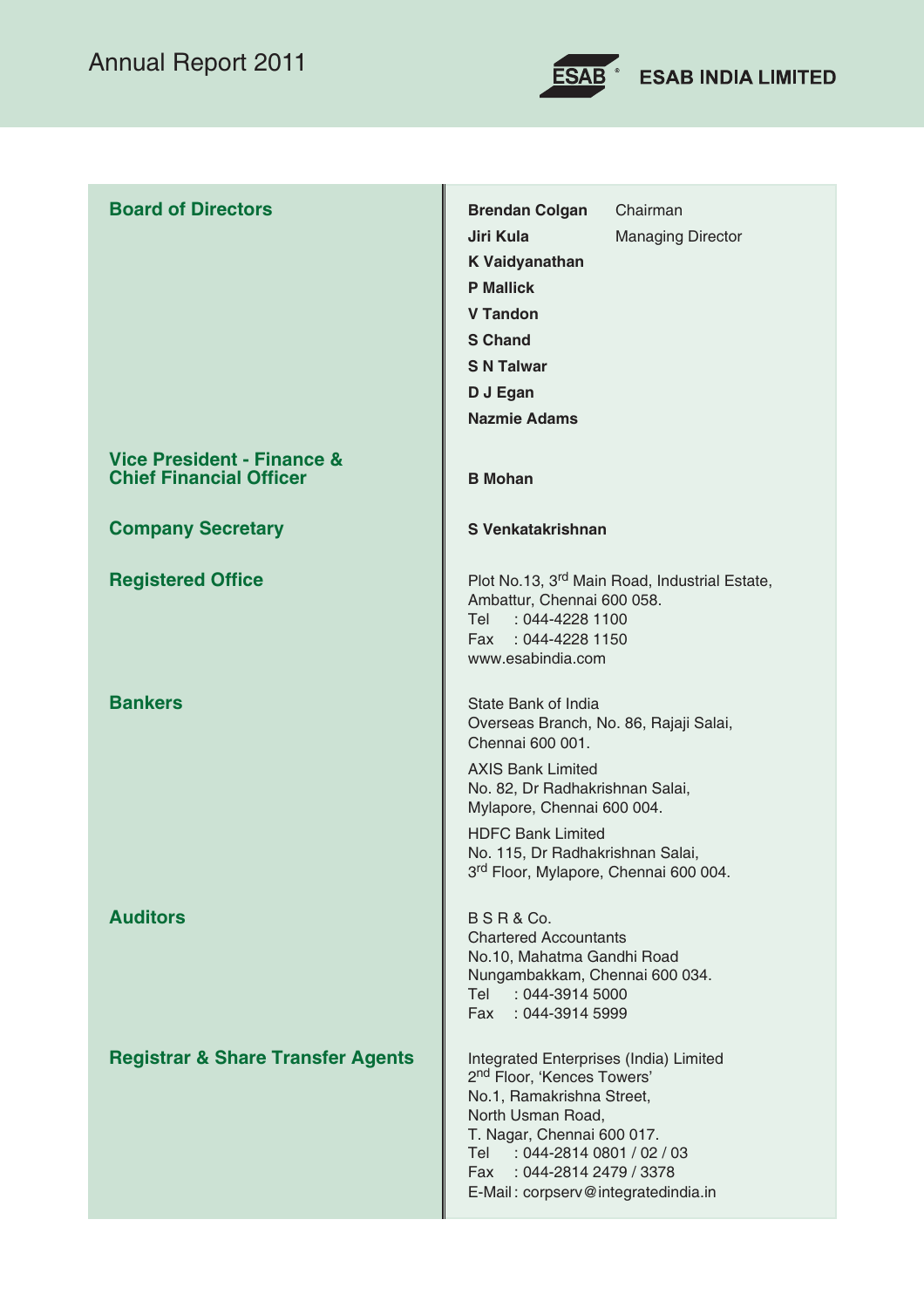

## Five year **Financial Highlights**

| <b>Highlights</b>                                            |       |       |       |       | ₹. Million |
|--------------------------------------------------------------|-------|-------|-------|-------|------------|
| <b>Operating Results</b>                                     | 2011  | 2010  | 2009  | 2008  | 2007       |
| <b>Sales and Other Income</b>                                | 5,478 | 5,145 | 4,293 | 4,321 | 3,504      |
| Materials                                                    | 3,416 | 3,125 | 2,419 | 2,537 | 1,993      |
| Manufacturing, Selling and<br><b>Administrative Expenses</b> | 1,229 | 1,024 | 780   | 783   | 637        |
| Interest and Finance Charges                                 | 10    | 8     | 8     | 9     | 9          |
| Depreciation                                                 | 117   | 106   | 77    | 67    | 56         |
| <b>Operating Profit</b>                                      | 706   | 882   | 1,009 | 925   | 809        |
| Exceptional / Extraordinary items                            |       |       |       |       |            |
| <b>Profit before Tax</b>                                     | 706   | 882   | 1,009 | 925   | 809        |
| Taxation                                                     | (232) | (292) | (347) | (313) | (275)      |
| <b>Profit after Tax</b>                                      | 474   | 590   | 662   | 612   | 534        |
| <b>Dividends</b>                                             | 268   | 359   | 360   | 279   | 277        |
| <b>Retained Earnings</b>                                     | 206   | 231   | 302   | 333   | 257        |
|                                                              |       |       |       |       |            |
|                                                              |       |       |       |       |            |

| <b>Financial Position</b>                 | 2011  | 2010    | 2009  | 2008  | 2007  |
|-------------------------------------------|-------|---------|-------|-------|-------|
| <b>Sources of Funds</b>                   |       |         |       |       |       |
| Capital                                   | 154   | 154     | 154   | 154   | 154   |
| <b>Reserves</b>                           | 1,962 | 1,756   | 1,518 | 1,216 | 884   |
| <b>Net Worth</b>                          | 2,116 | 1,910   | 1,672 | 1,370 | 1,038 |
| <b>Borrowings</b>                         |       |         |       | -     |       |
| Deferred Tax Liability                    | 46    | 31      | 31    | 5     | 15    |
| <b>Total</b>                              | 2,162 | 1,941   | 1,703 | 1,375 | 1,053 |
| <b>Application of Funds</b>               |       |         |       |       |       |
| <b>Fixed Assets</b>                       | 1,070 | 1,098   | 959   | 799   | 674   |
| Investments                               | 340   | 335     | 25    | 120   | 167   |
| Deferred Tax Asset                        | -     |         | -     |       |       |
| <b>Current Assets</b>                     | 1,493 | 1,520   | 1,293 | 1,098 | 779   |
| <b>Current Liabilities and Provisions</b> | (741) | (1,012) | (574) | (642) | (567) |
| <b>Total</b>                              | 2,162 | 1,941   | 1,703 | 1,375 | 1,053 |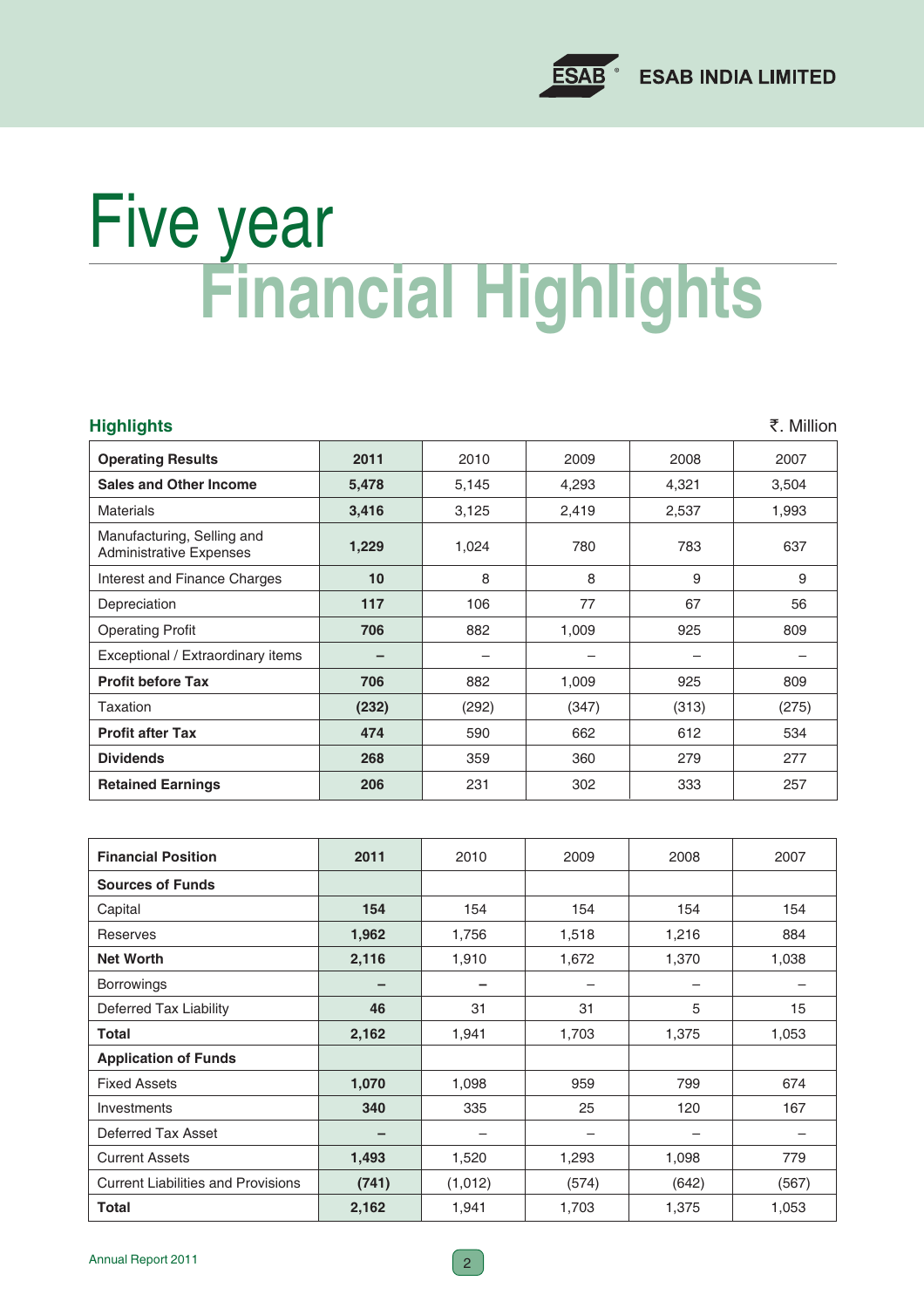## Five year Financial Highlights









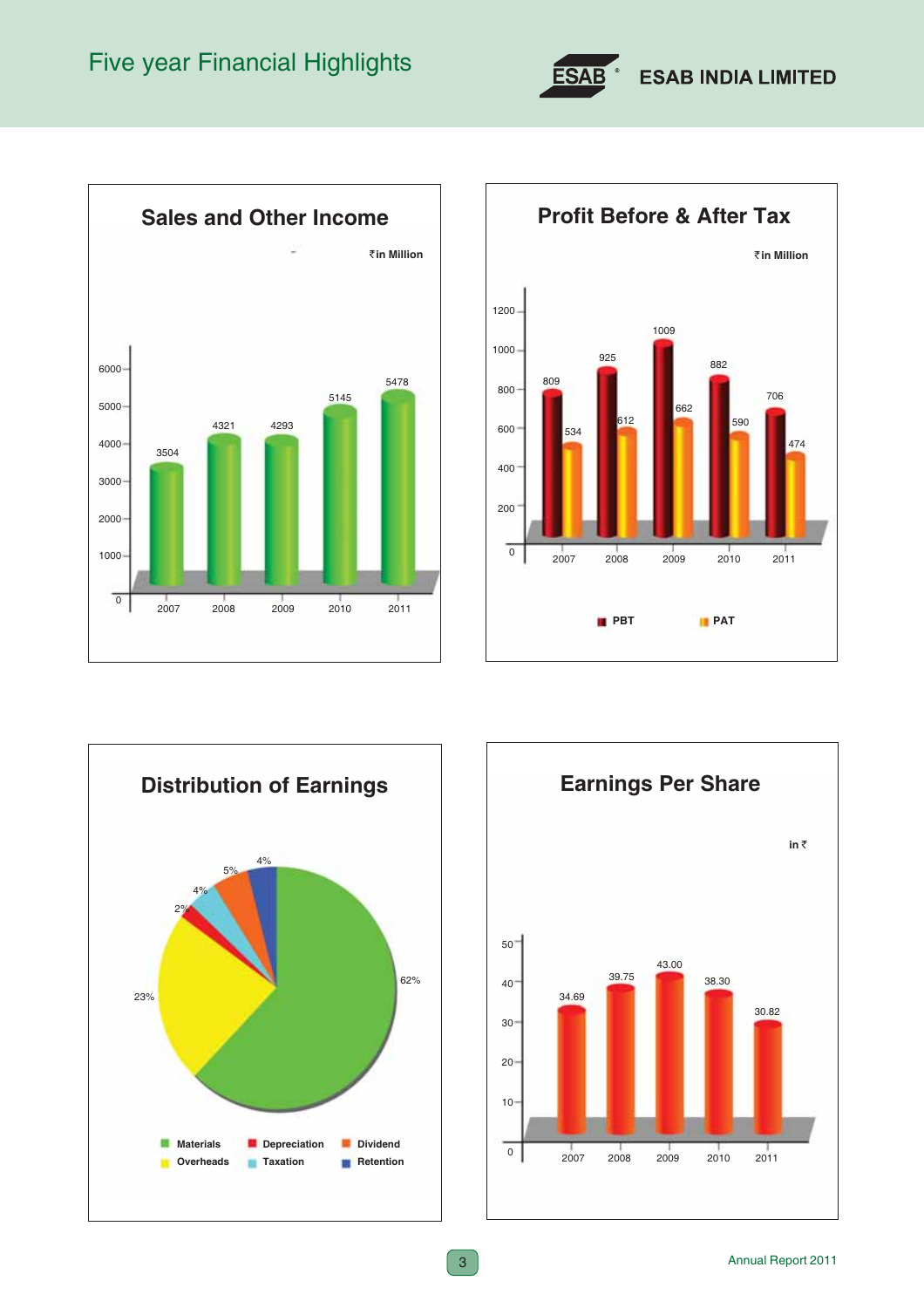

## Notice to **Shareholders**

NOTICE is hereby given that the Twenty Fifth Annual General Meeting of the Members of the Company will be held at the Sri Thyaga Brahma Gana Sabha, Vani Mahal, 103, G.N. Road, T. Nagar, Chennai 600 017, on Wednesday the 2 May, 2012 at 3.00 p.m. to transact the following business:

## ORDINARY BUSINESS

- 1. To consider and adopt the Balance Sheet as at 31 December 2011 and the Profit and Loss Account for the year ended on that date together with the Reports of Directors and the Auditors thereon.
- 2. To appoint a Director in place of Mr P Mallick, who retires by rotation and being eligible, offers himself for re-appointment.
- 3. To appoint a Director in place of Mr Suresh N Talwar, who retires by rotation and, being eligible, offers himself for re-appointment.
- 4. To appoint Auditors to hold office from the conclusion of this Annual General Meeting until the conclusion of the next Annual General Meeting and in this regard to pass, with or without modification, the following resolution as an Ordinary Resolution:

 RESOLVED THAT the retiring auditors M/s. B S R & Co., Chartered Accountants, Chennai, Registration Number **101248W**, be and are hereby re-appointed as Auditors of this company to hold office from the conclusion of this meeting till the conclusion of the next Annual General Meeting of the company on such remuneration as may be fixed in this behalf by the Board of Directors of the company.

## SPECIAL BUSINESS

- 5. To consider appointment of Mr K Vaidyanathan, as a Director of the Company, subject to retirement by rotation.
- 6. To consider appointment of Mr Jiri Kula, as a Director, of the Company, subject to retirement by rotation.
- 7. To consider and if thought fit, to pass with or without modification, the following resolution as an Ordinary Resolution:

RESOLVED that pursuant to the provisions of Sections 198, 269 and 309 read with Schedule XIII and such other applicable provisions of the Companies Act, 1956, subject to such statutory approvals, approval of the members of the company be and is hereby accorded to the appointment of Mr Jiri Kula as the Managing Director of the Company for a period of three years with effect from 1 September, 2011 on the following terms and conditions:

## Remuneration:

Mr. Jiri Kula shall be paid remuneration by way of salary, allowances, special allowances, perquisites and incentives / bonus hereinafter referred to as remuneration subject to a ceiling of Rs. 30,000,000 (Rupees three crores only) per year in accordance with Sections 198, 309, 349, Schedule XIII and other applicable provisions of the Companies Act, 1956, as set out hereunder and as may be approved by the Board of Directors of the Company, from time to time. Year, for this purpose shall be construed as commencing on 1st September of every year and ending with the 31st of August of the succeeding year.

## Commission / Bonus:

Percentage of the net profits of the Company or such other quantum of the net profits of the Company as may be approved by the Board of Directors, at its absolute discretion, for each financial year computed in the manner provided under Sections 198, 309, 349 of the Companies Act, 1956 subject to a maximum of Rs.6,000,000 ( Rupees Sixty Lakhs only) and subject to the overall ceiling of Rs.30,000,000 (Rupees Three Crores Only)

## Perquisites:

- a. Provision of car for both business and personal use. In case, no car is provided, an equivalent car allowance will be provided. Reimbursement of chaffeur expenses, at actuals.
- b. The Managing Director and his family shall be entitled to the Company's insurance package for expatriates, which provides for first class medical and travel insurance coverage globally, at actuals. The Company shall also provide an accident insurance policy to provide appropriate coverage in case of accidental death or disability incurred during the course of ESAB group's business, at actuals.
- c. The Company shall reimburse reasonable international school fees and associated costs for Managing Director's son, at actuals.
- d. Home leave: The Company shall bear the cost of the equivalent of one and a half return air tickets, Business class or at least two return air tickets Economy class for every twelve months of the Managing Director's term in India and in case of personal emergencies and natural disasters in Czech Republic, return air tickets,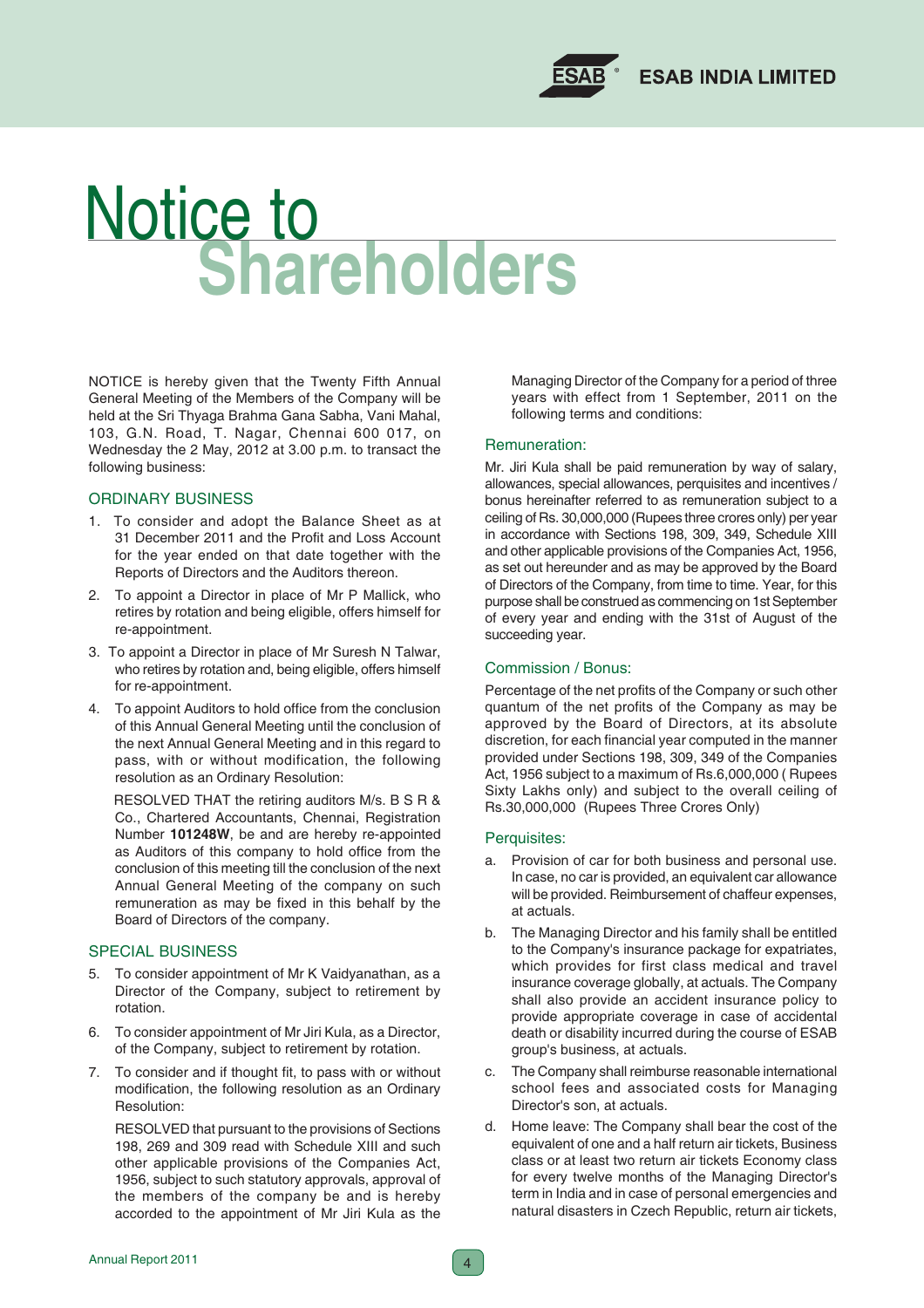

Business Class to the Managing Director, spouse and son to return to Czech Republic.

- e. Accommodation: The Company shall provide appropriate furnished accommodation for the Managing Director in a secured high standard expatriate area including gas, electricity and water utilities and other appropriate facilities/services commensurate with his position. The company may utilize the services of any Destination Services or Event Management Company in this regard to enable the Managing Director and his family to settle in India.
- f. Telephone: The Company shall provide a home telephone, mobile phone and a high speed internet connection for official use, at actuals.
- g. Dental Expenses: The Company shall reimburse expenses incurred by the Managing Director and family for routine dental treatment in a first class international dental clinic, at actuals.
- h. Vacation: The Managing Director shall be entitled for vacation entitlement as per the rules of the Company. Leave accumulated at the end of each year shall be encashable, subject to deduction of tax at source, as per the rules of the Company.
- Shipping and moving costs: The Company shall pay reasonable costs as agreed upon and approved by the Chairman of the Board of Directors, for moving the Managing Director, spouse and son and their personal and household effects to India subject to a maximum of 1500 lbs in weight as per the policy of the Company. At the termination of the said appointment, the Company shall also pay reasonable costs for moving the Managing Director, spouse and son and their personal and household effects to Czech Republic, provided they return to Czech Republic within thirty days of the termination of the said appointment. A lump sum moving hardship allowance of 3000 Euros will be paid to the Managing Director to cover sundry moving expenses.
- j. Club Membership: Payment of club fees for two clubs and all actual entertainment expenses at the club reasonably incurred in or about the business of the Company shall be reimbursed.
- k. The Company's contribution to provident fund not exceeding such percentage of the salary as may be fixed by the Central Government from time to time.
- The Managing Director shall be entitled to reimbursement of all actual expenses, including on entertainment and travelling incurred by him in the course of the Company's business in line with the Company's Global/Domestic Travel Policy.
- m. The Company shall also provide at its own expense entrance and pay for an Indian Multicultural course for self and family, at actuals.
- n. The Managing Director shall also be eligible for any other allowances / benefits / perquisites as per the rules made applicable to the Senior Executives of the Company and/or which may become applicable in the future and/or any other allowance, perquisites as the Board may from time to time decide.

The aggregate of salaries, allowances, incentives / bonus and perquisites as listed above and approved by the Board of Directors from time to time shall not exceed Rs.30,000,000 over a period of one year at any point of time. Year for this purpose shall be construed as the period commencing 1 September of every year and ending on the 31 August in the succeeding year.

## Revision in remuneration:

The Board of Directors of the Company may revise the remuneration payable to the Managing Director, in any financial year during the currency of the present tenure of office, in such manner as agreed to between the Board of Directors and the Managing Director subject to the condition that the remuneration by way of salary, perquisites, commission and other allowances, shall not exceed such percentage of net profits of the Company as prescribed under Schedule XIII of the Companies Act, 1956.

## Minimum remuneration:

In the event of any loss or inadequacy of profits for any financial year, the Board of Directors shall revise the remuneration payable to the Managing Director, during such financial year, in such manner as agreed to between the Board of Directors and the Managing Director and within the limits prescribed in this behalf under Schedule XIII of the Companies Act, 1956.

## Other terms:

- i. The Managing Director so long as he functions as such, shall not be paid any sitting fees for attending the meetings of the Board of Directors or committees thereof.
- ii. The Company and the Managing Director shall have the right to terminate the said appointment at any time with four-month's prior notice before the employment period originally agreed upon is concluded.
- iii. The Managing Director shall carry out such duties as may be entrusted to him by the Board of Directors from time to time.
- iv. The Managing Director shall exercise such powers as envisaged in the Articles of Association, subject to the approvals from the Board of Directors and such other powers as may be delegated from time to time by the Board of Directors.
- In case, the Indian Rupee depreciates in comparison to Czech Crown (CZK) by more than 5% against the rate prevailing on the date hereof or on the date of last adjustment, the gross salary in Indian Rupee shall be adjusted, subject to the approval by the Board of Directors, to preserve the Czech value of the Managing Director's annual salary.

RESOLVED FURTHER THAT the Board of Directors be and is hereby authorised to do all such acts, deeds, matters and things as may be deemed necessary to give effect to the above resolution.

8. To consider and if thought fit, to pass with or without modification, the following resolutions as a Special Resolution: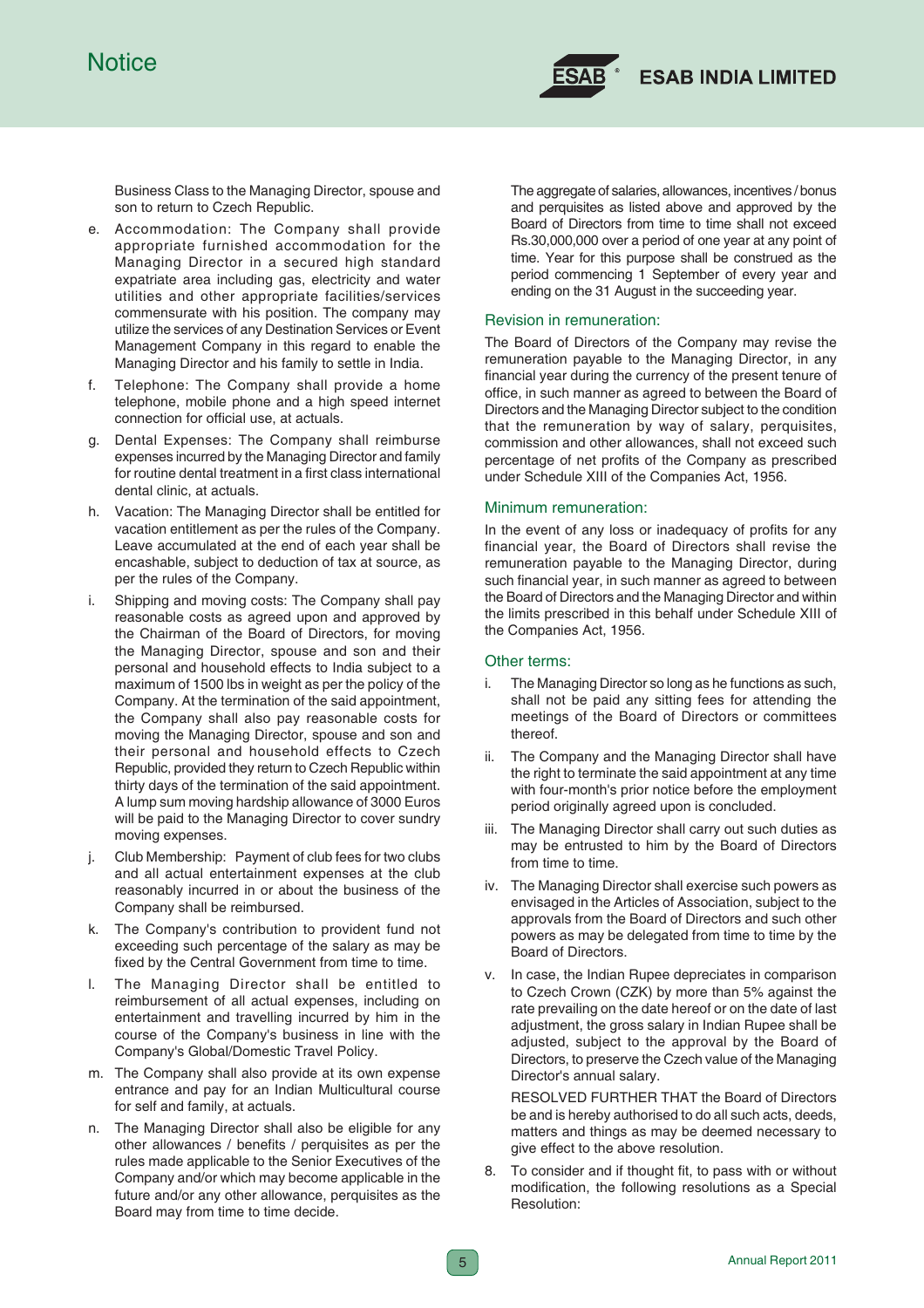

RESOLVED THAT pursuant to the provisions of Section 31 of the Companies Act, 1956, the existing Article 143 and Article 183 of the Articles of Association of the Company be deleted and substituted by the following new clauses:

## Meeting of Directors

143. The Directors may meet together as a Board for the despatch of Business from time to time, and shall so meet at least once in every three months and at least four such meetings shall be held in every year. Any Director may also participate in the Board/ Committee Meetings through electronic mode using Video conference facility, provided they attend at least one meeting of the Board/ Committee in person in a financial year. The Directors may adjourn and otherwise regulate their meetings as they think fit.

## Service of Documents or notice on Members by Company

- 183. (1) A document or notice may be served or given by the Company on any member either personally or by sending it by post to him to his registered address or (if he has no registered address in India) to the address, if any, in India or outside India supplied by him to the Company or to his registered e-mail address, provided the member had registered his e-mail id with the Company and had opted for receiving the notices or documents by e-mail, for serving documents or notices on him.
	- (2) Where a document or notice is sent by post or by e-mail, service of the document or notice shall

be deemed to be effected by properly addressing, prepaying and posting a letter containing the document or notice or in case of e-mail communication sending the document or notice to the registered e-mail id, provided that where a member has intimated to the Company in advance that documents or notices should be sent to him under a certificate of posting or by registered post with or without acknowledgement due and had deposited with the Company a sum sufficient to defray the expenses of doing so; service of the documents or notice shall not be deemed to be effected unless it is sent in the manner intimated by the member, and such service shall be deemed to have been effected in case of a Notice of a meeting, at the expiration of forty eight hours after the letter containing the document or notice is posted and in any other case, at the time at which the letter would be delivered in the ordinary course of post. In the case of an e-mail communication, the service shall be deemed to have been effected at the time at which the e-mail was sent by the Company.

(3) Notwithstanding anything stated in sub-clause (2) hereof, all notices and communications to be sent to foreign shareholders shall, in addition to posting or despatch by e-mail as aforesaid, at the discretion of the Directors, be despatched by telegram and/or telex.

|                  | By Order of the Board of Directors |
|------------------|------------------------------------|
| Chennai          | S Venkatakrishnan                  |
| 28 February 2012 | <b>Company Secretary</b>           |

## **NOTES :**

- 1. The explanatory statements required pursuant to Section 173 (2) of the Companies Act, 1956 in relation to Items 5 to 8 above are annexed hereto
- **2. A Member entitled to attend and vote at the Meeting is entitled to appoint one or more proxies to attend and vote instead of himself on a poll only and a proxy need not be a Member. Proxies, in order to be effective, must be addressed to the Company Secretary and received at the Registered Office of the Company at Plot No.13, 3rd Main Road, Industrial Estate, Ambattur, Chennai 600 058 not less than forty-eight hours before the scheduled start of the Meeting.**
- 3. The Register of Members and Share Transfer Books of the Company will remain closed from 26 April, 2012 to 2 May, 2012 (both days inclusive).
- 4. Queries on the Accounts and operations of the Company, if any, may be sent to the Company at its Registered Office (and marked for the attention of the

Company Secretary) at least seven days in advance of the Meeting.

- 5. Members holding shares in physical form are requested to advise any change of address immediately to the Registrar and Transfer Agent, viz. M/s. Integrated Enterprises (India) Limited, 2<sup>nd</sup> Floor, Kences Towers, No.1, Ramakrishna Street, North Usman Road, T. Nagar, Chennai 600 017 - Attention Mr Suresh Babu, General Manager.
- 6. Members are requested to bring their copies of the Company's Report and Accounts for the year ended 31 December 2011 to the Meeting.
- 7. Members holding shares under identical names (in the same order) in more than one Folio are requested to write to the Company Secretary at the Registered Office of the Company, enclosing their share certificates, to enable consolidation of their holdings into one Folio.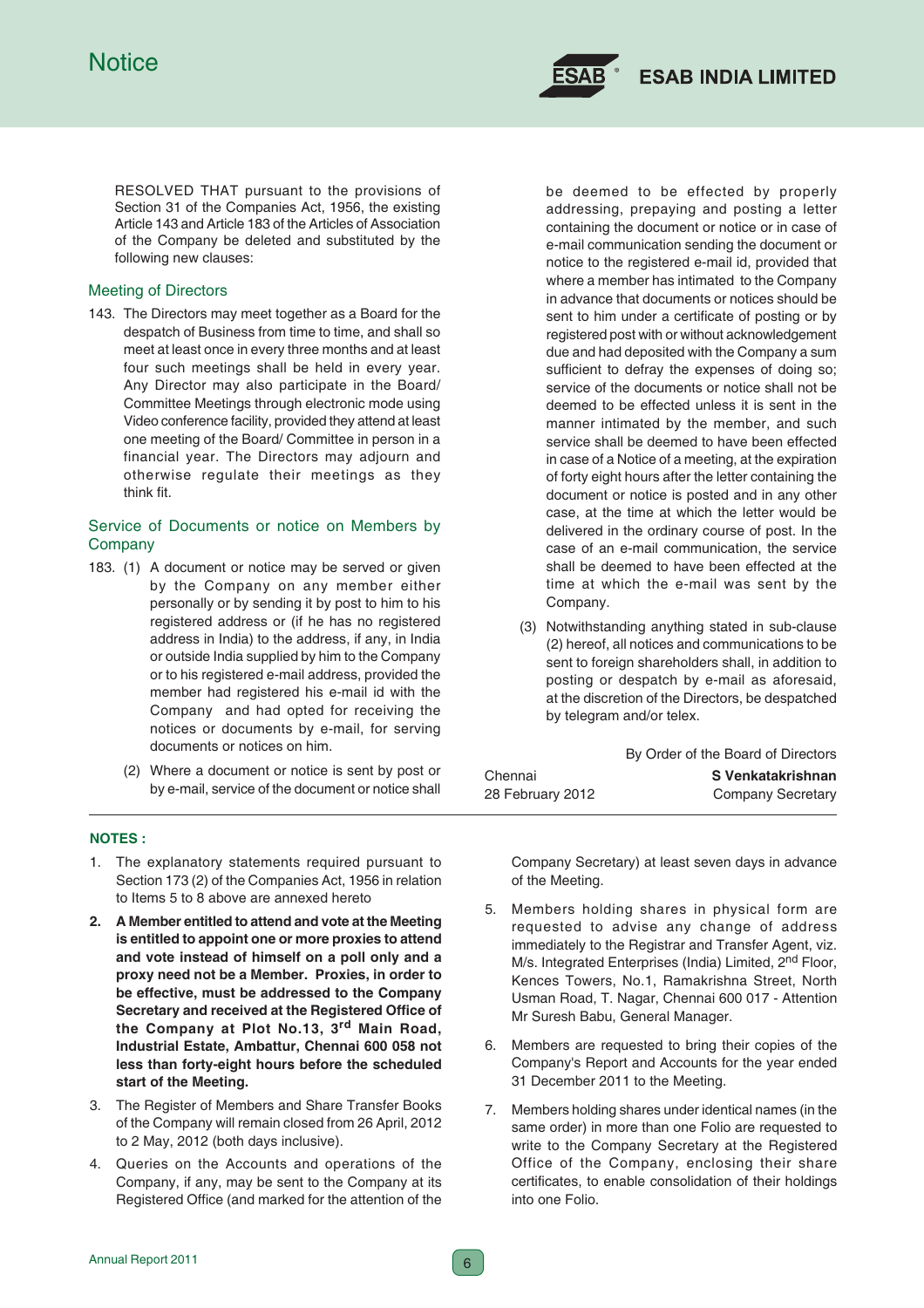- 8. Members who hold shares in the physical form can nominate a person in respect of all the shares held by them singly or jointly. Members who hold shares in a single name are advised, in their own interest, to avail of the nomination facility by completing and submitting Form 2B. Blank forms will be supplied by the Company's Registrars & Share Transfer Agents on request. Members holding shares in the dematerialized form may contact their Depository Participant for recording the nomination in respect of their shares.
- 9. Section 205C of the Companies Act, 1956 mandates that Companies transfer dividend that has been unclaimed for a period of seven years from the unpaid dividend account to the Investor Education and Protection Fund (IEPF) established by the Central Government. Members are hereby informed that once such amounts are transferred to IEPF, no claim of the shareholders shall lie against the Company or IEPF. In accordance with the following schedule, the dividend for the years mentioned below, if unclaimed within a period of seven years will be transferred to IEPF.

| Year | <b>Type of</b>          | <b>Dividend</b>      | Date of     | Due date     | Unpaid/          |
|------|-------------------------|----------------------|-------------|--------------|------------------|
|      | dividend                | per share            | declaration | for transfer | <b>Unclaimed</b> |
|      |                         | $(\overline{\zeta})$ |             |              | amount as on     |
|      |                         |                      |             |              | 31.12.2011       |
| 2005 | Final                   | 26.00                | 28.04.2006  | 02.06.2013   | 2,341,482.00     |
| 2007 | 1 <sup>st</sup> Interim | 5.50                 | 9.03.2007   | 13.04.2014   | 511,748.00       |
| 2007 | 2 <sup>nd</sup> Interim | 10.00                | 13.12.2007  | 17.01.2015   | 945,290.00       |
| 2008 | Interim                 | 13.00                | 24.07.2008  | 28.08.2015   | 1,331,668.00     |
| 2008 | Final                   | 2.50                 | 22.04.2009  | 27.05.2016   | 355,344.00       |
| 2009 | Interim                 | 20.00                | 9.12.2009   | 12.02.2017   | 1,900,020.00     |
| 2010 | 1 <sup>st</sup> Interim | 10.00                | 17.05.2010  | 21.06.2017   | 1,167,430.00     |
| 2010 | 2 <sup>nd</sup> Interim | 10.00                | 30.12.2010  | 03.02.2018   | 1,096,930.00     |
| 2011 | Interim                 | 15.00                | 21.07.2011  | 26.08.2018   | 1,517,055.00     |

Shareholders who have not yet encashed their dividend warrant are requested to send the warrants to the Company immediately for revalidation.

10. As required under Clause 49 (IV) (G) of the Listing Agreement with stock exchanges, a brief resume of Directors who are proposed to be re-appointed / appointed, nature of their expertise in specific functional areas, their other Directorships and Committee memberships and their shareholdings in the Company is given below:

## **Mr P Mallick**

Mr P Mallick, aged 69, is a graduate Electrical Engineer from IIT Madras, a Chartered Engineer and Fellow of the Institution of Engineering & Technology, London. He holds a Diploma in Business Management from UK. He has over 45 years of experience having worked with Companies such as Crompton Greaves, Tata Exports, EMC and Genelec. From 1998 to 2003 he was the Managing Director of Wartsila India Limited.

His Directorships and Committee membership in other Companies are:

| SI.<br>No.     | Name of the Companies/<br><b>Firms</b>                      | Nature of<br><b>Interest</b> | <b>Committee</b><br>Membership/<br><b>Chairmanship</b>                                                             |
|----------------|-------------------------------------------------------------|------------------------------|--------------------------------------------------------------------------------------------------------------------|
| $\mathbf{1}$   | Automotive Stampings and<br><b>Assemblies Limited</b>       | Chairman                     | Member of<br><b>Audit Committee</b>                                                                                |
| $\overline{2}$ | <b>Blue Star Limited</b>                                    | Director                     | Member of<br><b>Audit Committee</b>                                                                                |
| 3              | Elantas Beck India Limited                                  | <b>Director</b>              | Member of<br><b>Audit Committee</b>                                                                                |
| $\overline{4}$ | Foseco India Ltd                                            | Director                     | Nil                                                                                                                |
| 5              | <b>Gravitational Network Advisors</b><br><b>Pvt Limited</b> | <b>Director</b>              | Nil                                                                                                                |
| 6              | <b>IRIS Business Services Ltd</b>                           | Director                     | Nil                                                                                                                |
| $\overline{7}$ | <b>JRG Securities Ltd</b>                                   | <b>Director</b>              | Member of<br><b>Audit Committee</b>                                                                                |
| 8              | Mount Everest Mineral Water Ltd                             | <b>Director</b>              | Member of<br><b>Audit Committee</b><br>and Chairman<br>of Share Transfer<br>and Investor<br>Grievance<br>Committee |
| 9              | Pragati Leadership Institute<br>Pvt Ltd                     | Director                     | Nil                                                                                                                |
| 10             | Tube Investments of India Ltd                               | Director                     | Member of<br><b>Audit Committee</b>                                                                                |

Mr Pradeep Mallick, does not hold any equity shares in the Company as on 31 December, 2011. Mr Pradeep Mallick is not related to any other Director on the Board of the Company.

## **Mr Suresh N Talwar**

Mr Suresh N Talwar, aged 73, is a Bachelor of Commerce and Bachelor of Law. He is a solicitor and advocate by profession. Mr Suresh Talwar was a partner in Crawford Bayley & Co., till 31 March 2006 and was a special advisor till 31 December, 2006. He is now a partner in Talwar Thakore & Associates, Mumbai with effect from 1 January 2007.

Mr Suresh Talwar specializes in various facets of Corporate Law, Corporate Tax, Foreign Exchange Laws, Monopolies and Restrictive Trade Practices Act, International Issue of Securities by Indian Companies, Commercial documents and contracts, Power Projects etc.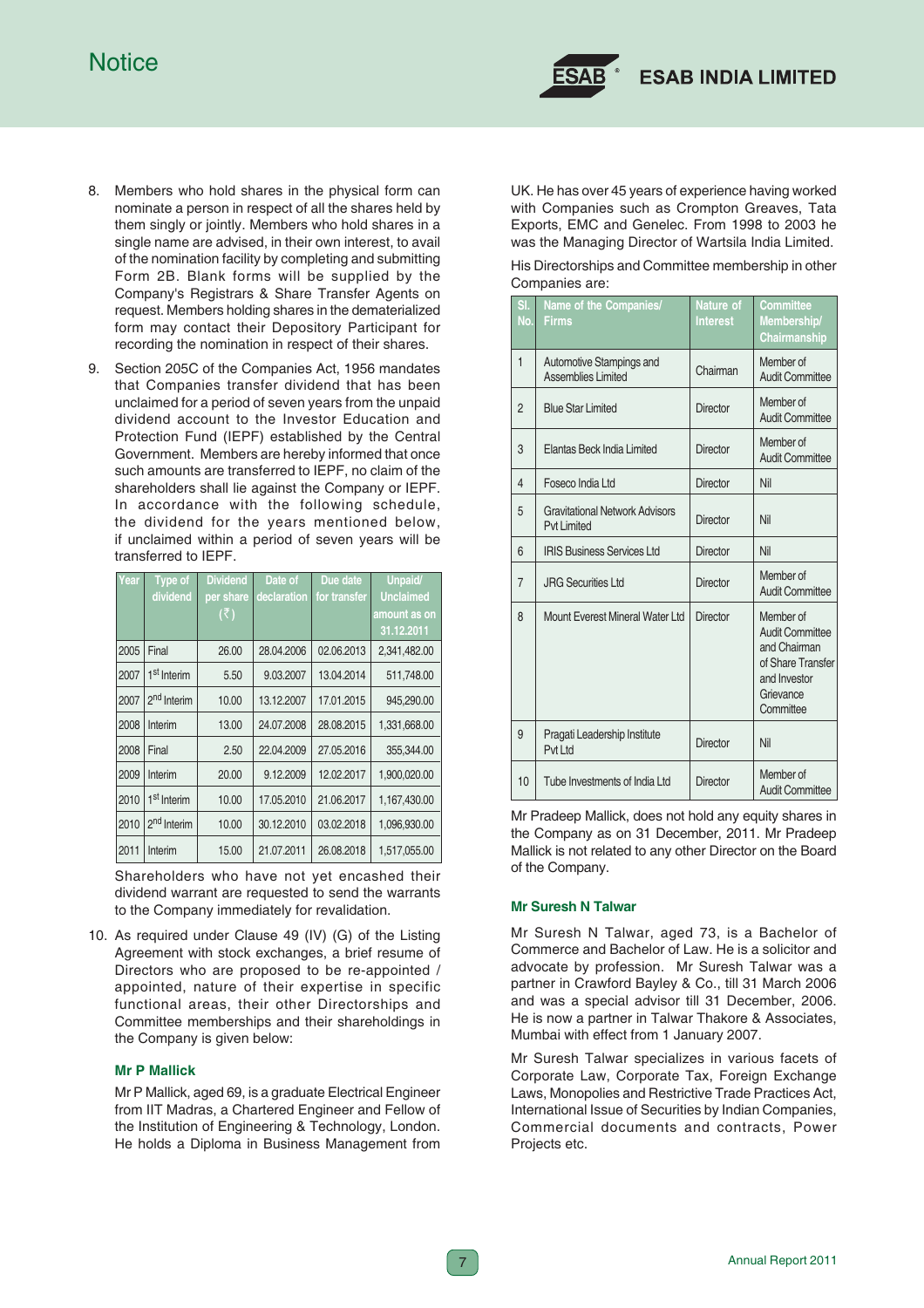## **Notice**



| His Directorships and Committee membership in other |  |
|-----------------------------------------------------|--|
| Companies are:                                      |  |

| SI.            | Name of the Company                                  | Position                                   | <b>Committee</b>                                                                                                               |
|----------------|------------------------------------------------------|--------------------------------------------|--------------------------------------------------------------------------------------------------------------------------------|
| No.            |                                                      | held                                       | Membership/                                                                                                                    |
|                |                                                      |                                            | Chairmanship                                                                                                                   |
| 1              | <b>PZ Cussons India Private</b><br>Limited           | Chairman &<br>Alternate<br><b>Director</b> | Nil                                                                                                                            |
| $\overline{2}$ | FCI OEN Connectors Ltd.                              | Chairman &<br>Alternate<br><b>Director</b> | Chairman of<br><b>Audit Committee</b>                                                                                          |
| 3              | <b>Transwarranty Finance Limited</b>                 | Chairman &<br>Alternate<br><b>Director</b> | Nil                                                                                                                            |
| 4              | Armstrong World Industries<br>(India) Pvt. Ltd.      | Chairman                                   | Nil                                                                                                                            |
| 5              | Merck Ltd.                                           | Chairman                                   | Chairman of<br><b>Audit Committee</b>                                                                                          |
| 6              | Sidham Finance &<br>Investments Pvt. Ltd.            | Chairman                                   | Nil                                                                                                                            |
| $\overline{7}$ | <b>Biocon Limited</b>                                | <b>Director</b>                            | Member of<br><b>Audit Committee</b>                                                                                            |
| 8              | Birla Sun Life Insurance Co. Ltd.                    | <b>Director</b>                            | Nil                                                                                                                            |
| 9              | Birla Sun Life Trustee Co.<br>Pvt. Ltd.              | <b>Director</b>                            | Member of<br><b>Audit Committee</b>                                                                                            |
| 10             | <b>Blue Star Limited</b>                             | <b>Director</b>                            | Chairman of<br><b>Audit Committee</b>                                                                                          |
| 11             | <b>Blue Star Infotech Limited</b>                    | <b>Director</b>                            | Member of<br><b>Audit Committee</b>                                                                                            |
| 12             | Chowgule & Company<br><b>Private Limited</b>         | <b>Director</b>                            | Nil                                                                                                                            |
| 13             | Chowgule Ports &<br>Infrastructure Private Ltd.      | <b>Director</b>                            | Nil                                                                                                                            |
| 14             | Decagon Investments Pvt Ltd.                         | <b>Director</b>                            | Nil                                                                                                                            |
| 15             | <b>ELANTAS Beck India Limited</b>                    | <b>Director</b>                            | Member of<br><b>Audit Committee</b>                                                                                            |
| 16             | Epitome Global Services Pvt. Ltd.                    | <b>Director</b>                            | Nil                                                                                                                            |
| 17             | <b>Greaves Cotton Limited</b>                        | <b>Director</b>                            | Member of<br><b>Audit Committee</b><br>& Risk Review<br>and Strategy<br>Committee.<br>Chairman of<br>Remuneration<br>Committee |
| 18             | India Value Fund Trustee<br>Co. Pvt. Ltd.            | Director                                   | Nil                                                                                                                            |
| 19             | <b>IVF Trustee Company</b><br><b>Private Limited</b> | <b>Director</b>                            | Nil                                                                                                                            |
| 20             | <b>IVF (Mauritius) PCC</b>                           | <b>Director</b>                            | Nil                                                                                                                            |
| 21             | <b>IVF (Mauritius) Limited</b>                       | Director                                   | Nil                                                                                                                            |
| 22             | Indium III (Mauritius)<br><b>Holding Limited</b>     | <b>Director</b>                            | Nil                                                                                                                            |
| 23             | Indium III (Mauritius) Limited                       | <b>Director</b>                            | Nil                                                                                                                            |
| 24             | Indium IV (Mauritius) Holding<br>Limited             | <b>Director</b>                            | Nil                                                                                                                            |
| 25             | Indium IV (Mauritius) Limited                        | <b>Director</b>                            | Nil                                                                                                                            |
| 26             | John Fowler (India) Pvt. Ltd.                        | <b>Director</b>                            | Nil                                                                                                                            |
| 27             | Larsen & Toubro Ltd.                                 | <b>Director</b>                            | Member of<br>Nomination cum<br>Compensation<br>Committee                                                                       |
| 28             | MF Global (India) Pvt.Ltd.                           | Director                                   | Nil                                                                                                                            |

| 29 | Morgan Stanley India Capital<br>Pvt. I td.           | <b>Director</b>              | Member of<br><b>Audit Committee</b>      |
|----|------------------------------------------------------|------------------------------|------------------------------------------|
| 30 | Rediffusion-Dentsu, Young &<br>Rubicam Pvt. Ltd.     | <b>Director</b>              | Nil                                      |
| 31 | Sandvik Asia Pvt. Ltd.                               | Director                     | Chairman of<br><b>Audit Committee</b>    |
| 32 | Shrenuj & Co. Ltd.                                   | <b>Director</b>              | Nil                                      |
| 33 | Samson Maritime I td.                                | <b>Director</b>              | Chairman of<br>Remuneration<br>Committee |
| 34 | Snowcem Paints Pvt. I td.                            | <b>Director</b>              | Nil                                      |
| 35 | Sonata Software Limited                              | <b>Director</b>              | Member of<br>Remuneration<br>Committee   |
| 36 | <b>Swiss Re Shared Services</b><br>(India) Pvt. Ltd. | <b>Director</b>              | Nil                                      |
| 37 | <b>TTK Healthcare TPA</b><br><b>Private Limited</b>  | Director                     | Nil                                      |
| 38 | Warner Bros Pictures (India)<br>Pvt. I td.           | <b>Director</b>              | Nil                                      |
| 39 | <b>Rhodia Speciality Chemicals</b><br>India $I$ td.  | Alternate<br><b>Director</b> | Member of<br>Remuneration<br>Committee   |
| 40 | Garware-Wall Ropes Ltd                               | Alternate<br><b>Director</b> | Nil                                      |
| 41 | Johnson & Johnson Ltd.                               | Alternate<br>Director        | Nil                                      |
| 42 | Uhde India Pvt. Ltd.                                 | Alternate<br>Director        | Nil                                      |

Mr Suresh Talwar holds 1,440 equity shares in the Company as on 31 December, 2011. Mr Suresh Talwar is not related to any other Director on the Board of the Company.

## **Mr K Vaidyanathan**

Mr K Vaidyanathan aged 64, is a Chartered Accountant with a good academic background-Calcutta University-Rank holder both in M.Com & B.Com (Hons.) First Class, recipient of medals, awards & merit scholarships. He is a Corporate Member of the National Institute of Personnel Management of India since 1978.

Mr Vaidyanathan has over four decades of experience (out of which, more than two and a half decades has been at the Board level) in the areas of Corporate Finance, Corporate Restructuring and Advisory Services, Joint Venture Collaborations, Strategic Management , Internal Audit, Project Management, Human Resource and Industrial Relations etc.

He possess proven track record of performance holding Board Position for about 25 years. Board Level position held includes TTK Group of Companies, Modi Rubber (makers of Continental Tires) & Modistone (Firestone formerly) as independent Finance Director appointed by FI, Birla Vxl Ltd, ESSAR SWISS TELECOM, & Samsons Group. He is currently with TTK Group as their Group Director-Finance & Strategy since 2001. He is also the Member (till recently Chairman) of the Investors Grievance Committee for TTK Healthcare Limited. In addition from 1 July 2009 he assumed the role of Executive Director- TTK Healthcare Ltd.

His varied industry working exposure includes Automobiles (Vehicles, Tires, Auto Components),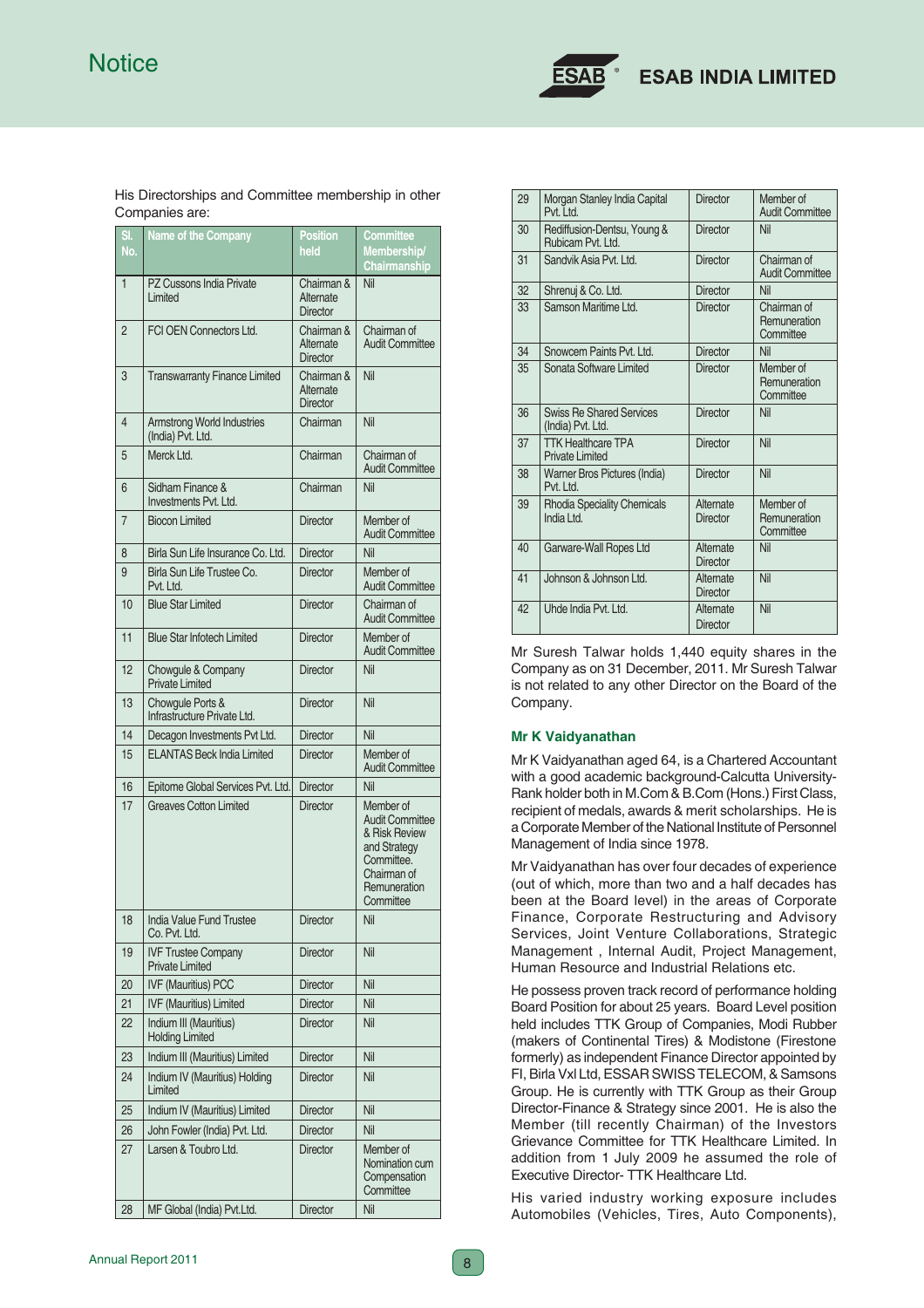

Textiles (Spinning, hosiery, woolen worsted fabrics), FMCG, Paper, Printing, Engineering, Pharmaceuticals, Medical devices Plastics and Chemicals (basic chemicals, formulations), and Telecom.

His Directorships and Committee membership in other companies are:

| SI.<br>No. | <b>Name of the Company</b> | <b>Position</b><br>held      | <b>Committee</b><br>Membership/<br>Chairmanship                  |
|------------|----------------------------|------------------------------|------------------------------------------------------------------|
|            | <b>TTK Healthcare Ltd</b>  | Executive<br><b>Director</b> | Member -<br>Shareholders/<br>Investors<br>Grievance<br>Committee |

He does not hold any equity shares in the company as on 31 December, 2011. Mr K Vaidyanathan is not related to any other Director on the Board of the Company.

## **Mr Jiri Kula**

Mr Jiri Kula, aged 50, is a graduate from University of Economy Management and also holds a postgraduate degree from the University. He had undergone

Continuous management education from companies such as Dynargie and Mercuri International from 1993 to 2010 and also IMD executive development in Lausanne in 2002.

Before taking over as the Managing Director of ESAB India Limited, Mr Jiri Kula was the Managing Director of ESAB Vamberk since 1995. Under his leadership, ESAB Vamberk has become the flagship unit among various ESAB units in the world.

He has more than 20 years of work experience across various industries. Before joining ESAB, he had worked as Analyst/Business controller in CEDOK- the largest Czech travel agency. He was also the Chairman of Board of Directors of ZOM Nymburk from 1992 to 1995.

Mr Jiri Kula also contributes articles to various business books in Czech Republic and he also lectures students on leadership at the University of Economy at Prague.

He does not hold Directorships in any other Company.

He does not hold any equity shares in the Company as on 31 December, 2011. Mr Jiri Kula is not related to any other Director on the Board of the Company.

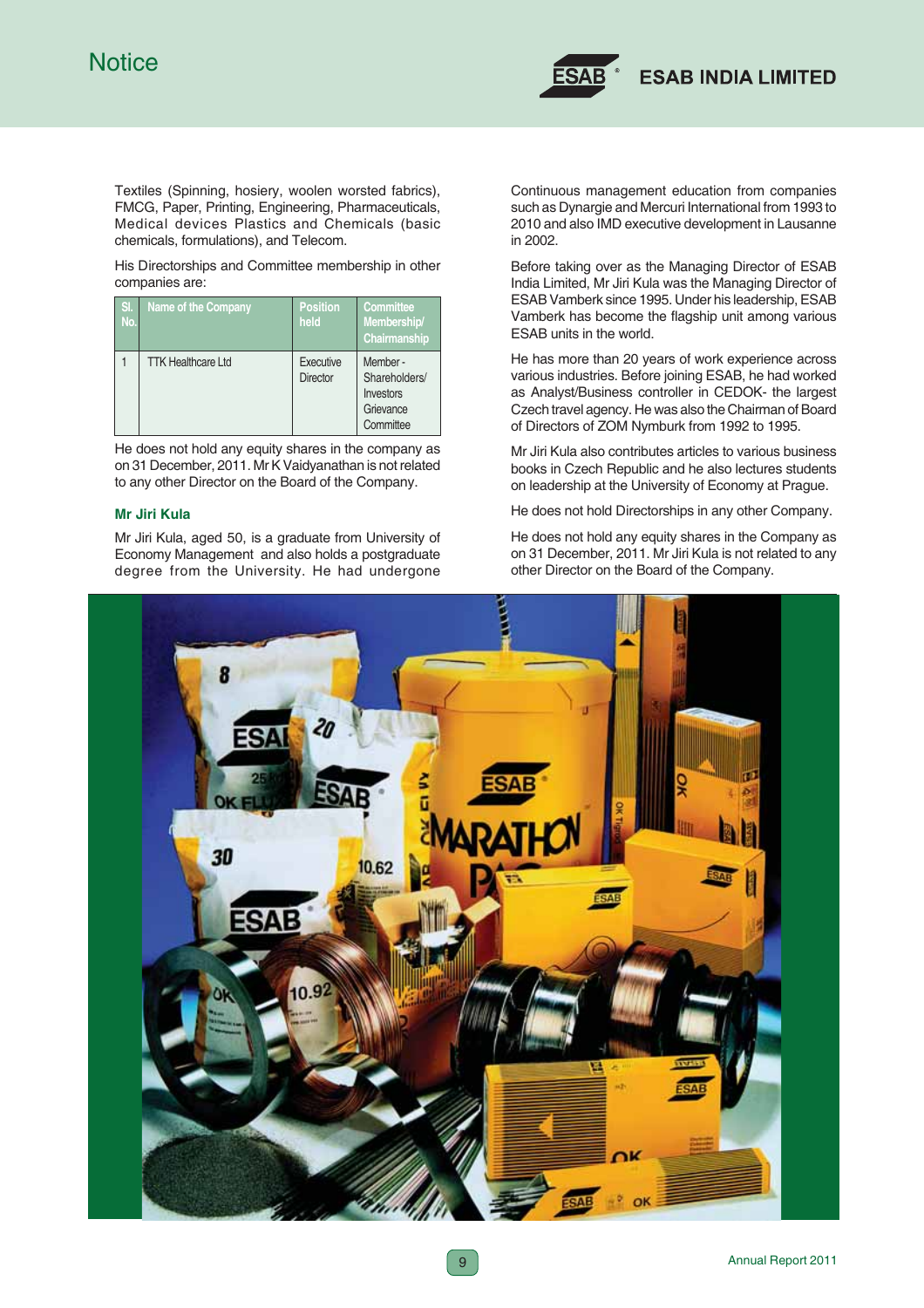

## EXPLANATORY STATEMENT PURSUANT TO SECTION 173(2) OF THE COMPANIES ACT, 1956

### Item No.5

Mr K Vaidyanathan, was appointed as an Additional Director of the Company with effect from 21 July, 2011 and holds office up to the date of this Annual General Meeting of the Company, in terms of Section 260 of the Companies Act, 1956.

Notice has been received from a member of the Company under Section 257 of the Companies Act, 1956 along with a deposit of Rs.500/- signifying his intention to propose the candidature of Mr K Vaidyanathan for the office of Director and to move the resolution as set out in item no.5 of this notice.

The Directors recommend the resolution as set out in item no.5 of the notice to be approved as an ordinary resolution by the shareholders.

None of the Directors except Mr K Vaidyanathan is deemed to be interested or concerned in the resolution.

### Item No.6

Mr Jiri Kula was appointed as an Additional Director of the Company with effect from 21 July, 2011 and holds office up to the date of this Annual General Meeting of the Company, in terms of Section 260 of the Companies Act, 1956.

Notice has been received from a member of the Company under Section 257 of the Companies Act, 1956 along with a deposit of Rs.500/- signifying his intention to propose the candidature of Mr. Jiri Kula for the office of Director and to move the resolution as set out in item no.6 of this notice.

The Directors recommend the resolution as set out in item no.6 of the notice to be approved as an ordinary resolution by the shareholders.

None of the Directors except Mr Jiri Kula is deemed to be interested or concerned in the resolution.

## Item No.7

The Board of Directors of the Company vide its Resolution adopted on 21 July, 2011 appointed Mr. Jiri Kula as the Managing Director of the Company, effective 1 September, 2011 subject to the approval of the shareholders of the Company on the terms set out in the resolution contained in the notice.

Mr. Jiri Kula has more than 20 years experience in ESAB group and under his leadership ESAB Vamberk had become the flagship unit among various ESAB units in the world. Considering the current market scenario and Mr. Jiri Kula's global experience, the Board of Directors had appointed Mr. Jiri Kula as the Managing Director taking into account the future prospects of the Company.

The approval of the shareholders is now sought for appointment of Mr. Jiri Kula as the Managing Director of the Company for a period of three years with effect from 1 September, 2011 on the terms and conditions set out in the resolution contained in the notice.

Your Board recommends the passing of this resolution.

None of the Directors except Mr Jiri Kula is deemed to be interested or concerned in the resolution.

## Item No.8

The Ministry of Corporate Affairs through its green initiatives in corporate governance had issued a General Circular no.17/95/2011 CL-V dated 21 April 2011, amending the Section 53 of the Companies Act, 1956. Accordingly, the company can now service any document through electronic means to those shareholders who have registered their e-mail ids with the Company. This includes servicing of even the annual reports or any other communication to the shareholder.

The Ministry of Corporate Affairs had also issued another General Circular no.28/2011 dated 20.5.2011 stating that the directors of a company may participate in a meeting of Board / Committee of directors under the provisions of Companies Act, 1956 through electronic mode. Electronic mode in this regard is clarified as video conference facility i.e. audio visual electronic communication facility.

The Board of Directors recommends passing of the special resolutions as set out in Item No. 8 in terms of Section 31 of the Companies Act, 1956 to the shareholders for amending the Articles of Association of the Company.

None of the Directors are interested in this resolution.

By Order of the Board of Directors

Chennai **S Venkatakrishnan** 28 February 2012 Company Secretary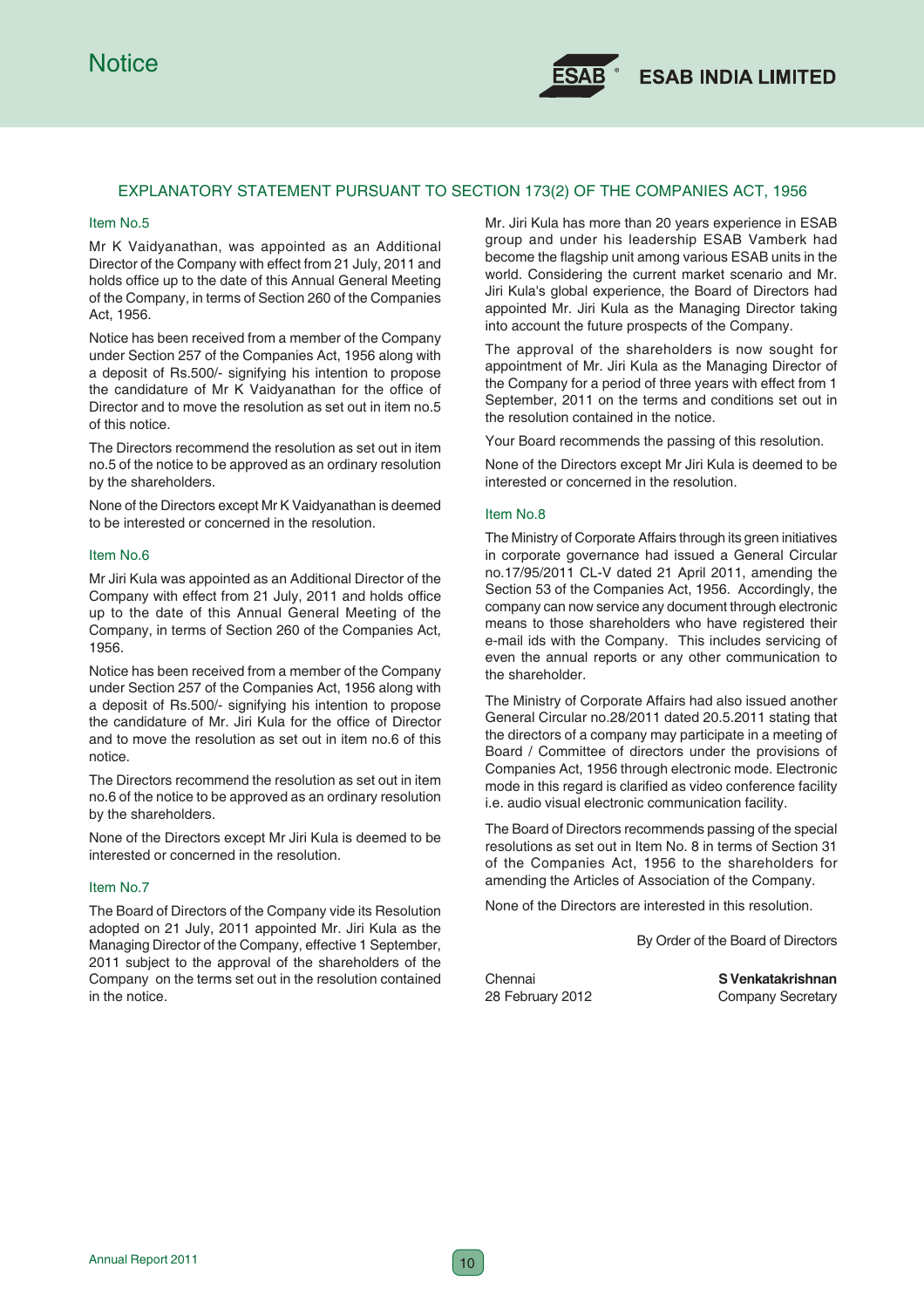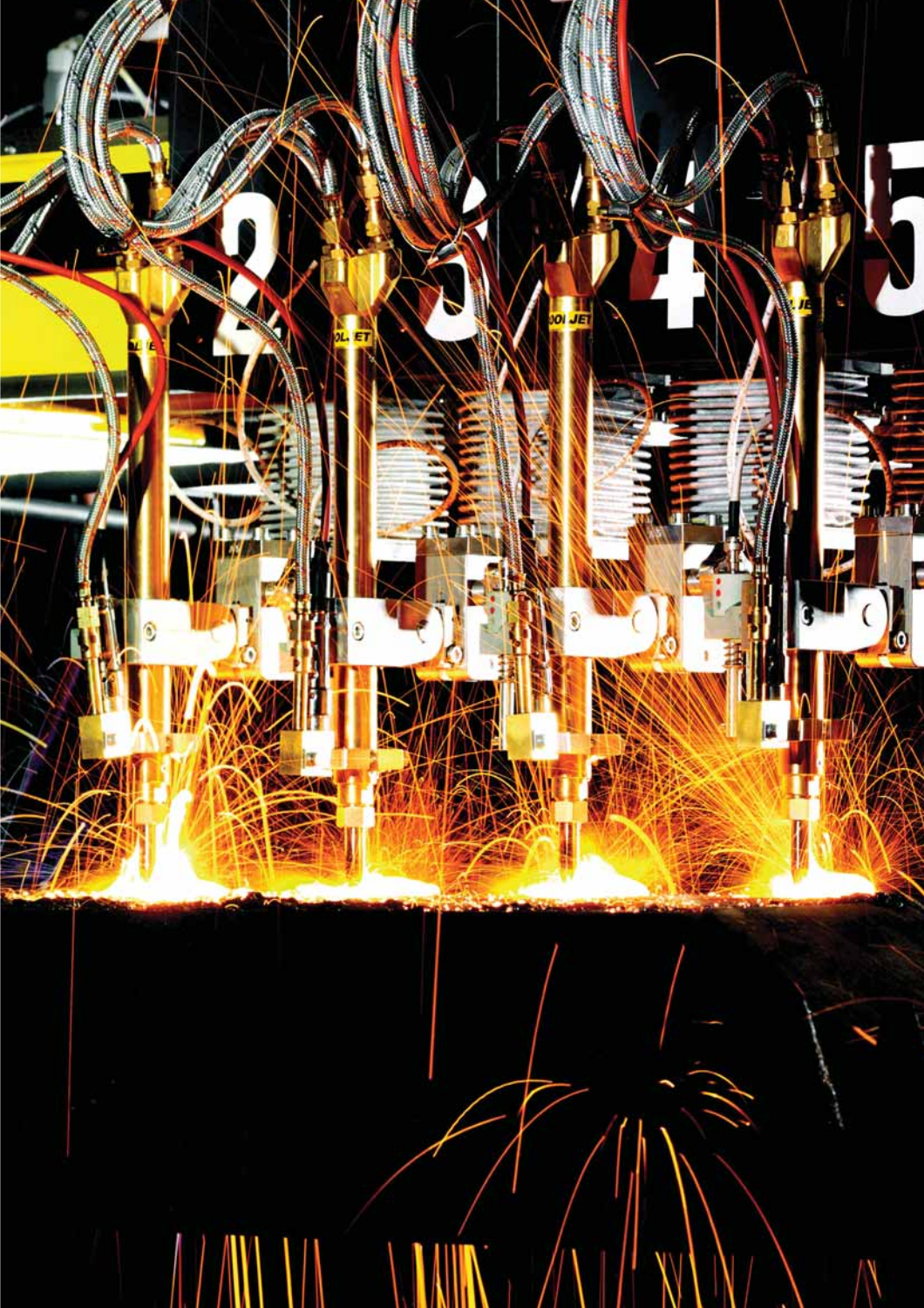

## Directors' Report **to Shareholders**

Your Directors take pleasure in presenting the Twenty Fifth Annual Report together with the audited accounts of the Company for the year ended 31 December 2011.

## FINANCIAL RESULTS

|                                                   |       | (₹. Million) |
|---------------------------------------------------|-------|--------------|
| <b>Particulars</b>                                | 2011  | 2010         |
| Sales and other income                            | 5,478 | 5,145        |
| Earnings before interest,<br>tax and depreciation | 834   | 996          |
| Interest / Finance charges                        | (10)  | (8)          |
| Depreciation                                      | (118) | (106)        |
| Profit before taxation                            | 706   | 882          |
| Taxation                                          | (232) | (292)        |
| Profit for the year                               | 474   | 590          |

## DIVIDEND

The Board of Directors had declared an interim dividend of Rs.15/- per equity share of Rs.10/- each (150%) on the 21<sup>st</sup> of July 2011 entailing an outflow of Rs.268.4 Million. The Board of Directors has not recommended any final dividend for the year 2011.

## MANAGEMENT DISCUSSION AND ANALYSIS

## ECONOMY & BUSINESS ENVIRONMENT

The year under review was challenging on many fronts. Inflationary pressures continued unabated during the year with adverse impact on our overheads. Fuel price hikes and a steep depreciation in the Indian Rupee added to input costs. Power outages and sporadic shortages in one of our key raw materials added to input and conversion costs that were not compensated by selling price increases in an increasingly competitive market. Liquidity conditions were very tight with persistent hardening of interest rates. Together with global economic developments, this affected inflows and investments into India, resulting in delayed and cancelled investments in manufacturing and infrastructure segments. This had an adverse impact on our businesses and more specifically on our Equipments business.

GDP growth and Steel consumption, two key indicators that have a bearing on the Industry's growth rates, were clearly below expectations. GDP growth during this period was around 7% while Steel consumption relevant to our operating segments is estimated to have grown by less than 3% for the most part of 2011.

The year also witnessed the arrival of established International competitors set up operations in India and also the scaling up by those present already in India. With pricing pressures across all product ranges and an increasingly challenging product mix, margins remained under pressure throughout 2011.

From a sector wise point of view barring a small list of segments like pre fabricated buildings, gas and pipeline segments, mining equipments etc., all key segments like Power, Automobiles, Cement, Sugar and Infrastructure witnessed slackening of demand and soaring input costs.

Given the above backdrop, your Company recorded reasonable growth in Sales revenues which grew by 7% driven primarily on product mix related changes even as volumes dropped in key segments of consumables with the exception of solid wires which saw a very small growth during the year.

The Company maintained its market leadership position and is well positioned to achieve growth in terms of volumes and shares through better service levels and management of costs. The Company is proud to have been associated with projects of national interest and had also some breakthrough businesses in emerging segments.

## HOLDING COMPANY

By virtue of a buy-out and consequent changes in shareholding pattern, your company is now a subsidiary of Colfax Corporation. Colfax is a Delaware, USA based industrial group with existing global business interests in gas and fluid handling and fabrication technology products and services, prior to acquisition of Charter International Plc, the erstwhile holding company.

## MANAGEMENT

The Company recognized the need for operating efficiencies to control costs and drive growth and hence effected organizational changes to move towards a functional structure from a divisional structure to achieve greater focus on priority areas. Of particular importance were the changes on our Operations with enhanced focus on Manufacturing, Quality and Supply Chain.

Mr.G.Hariharan retired in August 2011 from his position as Managing Director on completion of his contractual term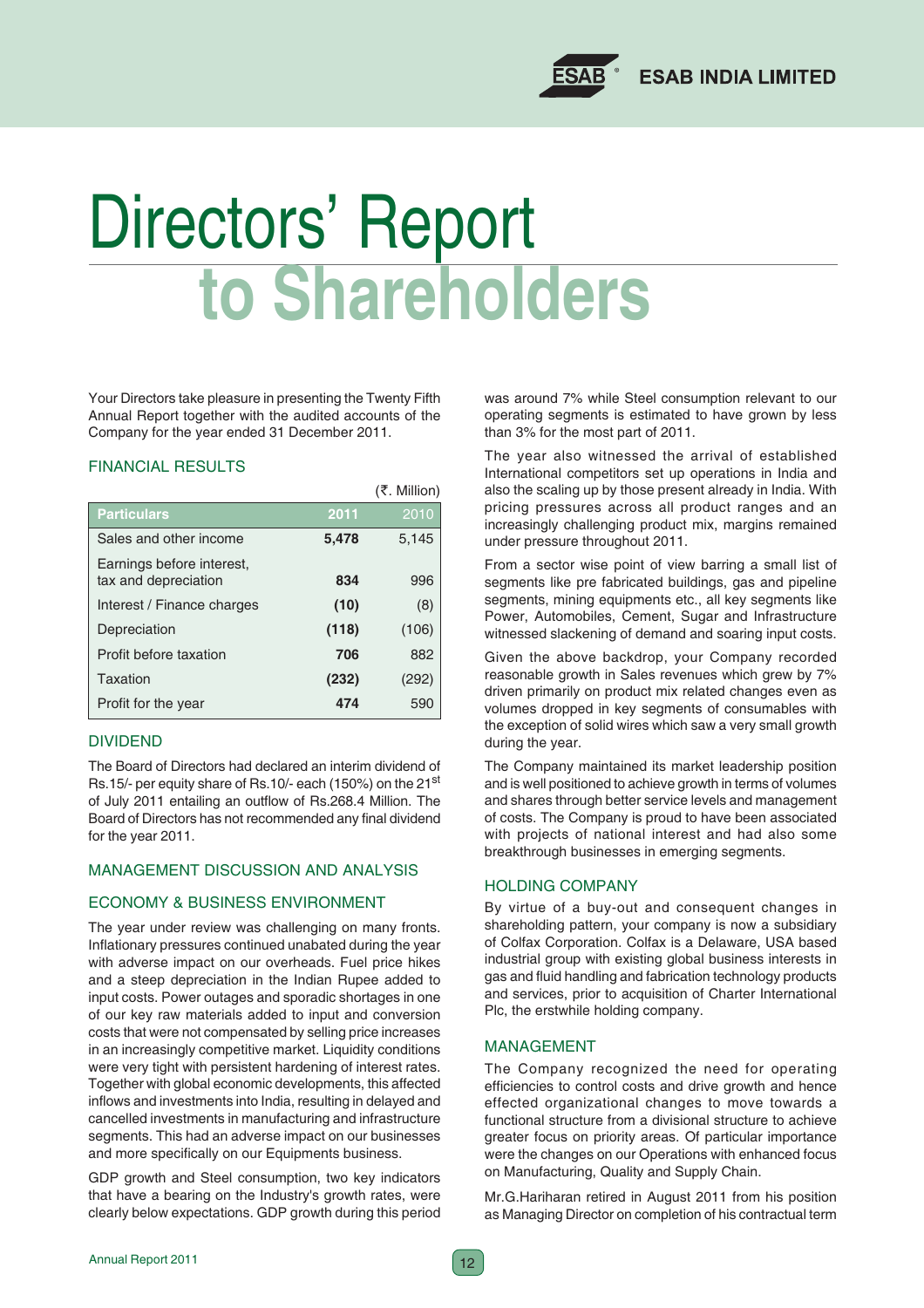

after more than two decades of association with the Company. The Board would like to place on record its appreciation for the services rendered by Mr.G.Hariharan in various capacities till his retirement.

He has been replaced by Mr.Jiri Kula , who was appointed Managing Director, effective 1 September 2011. He brings with him rich experience in the Welding industry with operational experience in some of ESAB's major Plants.

The Company had also launched initiatives at its Plants on Maintenance, process controls and monitoring systems towards achieving operational excellence. In recognition of some of its initiatives, the Company won awards from the Quality Circle Forums in recognition of improvements at two of its Plants.

## FINANCIAL STATEMENTS

The year saw a decline in profitability with lower growth in some parts of the business and marginal declines in a few other parts of the business. Margins declined with increase in input costs and overheads not compensated by selling price increases. The sales mix posed further challenges to our margins. The Company continued to maintain a good level of cash conversion and focused on efficiency and productivity improvements to partly compensate for lower margins.

## INCOME AND EXPENDITURE

## INCOME

**Net Sales** (Including income on Engineering services) were up by about 7% in 2011 with a growth of 8.7% in Consumables. Equipments business was flat with a small growth of 3.4% reflecting the underlying trade cycle.

**Income from Services** increased by 43% reflecting the full year's impact of the merger of the erstwhile Subsidiary, Esab Engineering Services Limited, with your Company in April 2010. While there are opportunities to grow activities in this segment, project management, retention of skilled resources and moving up the value chain on service offerings remain key challenges.

**Other income was lower by** 17% over 2010. This was primarily on account of non recurring profits on sale of investments in 2010 and higher commission income during that year. Income from scrap increased with better realizations in 2011.

## **EXPENDITURE**

**Material costs** as a percentage to sales increased from 63% to 64.5%. This was due to the combined effect of cost increases that were not sufficiently compensated by improvement in realizations and also due to the effect of a less profitable sales mix.

**Salaries and wages** were higher by 19.5% over 2010 due to the combined effect of organizational changes, payroll revisions and the full year's impact of integration of the erstwhile EESL business into Esab India Limited.

**Contribution to funds** fell by nearly 60% to Rs.16.1 Million largely due to lower provisioning requirements on retirement benefits under pension schemes and favourable changes in underlying discounting assumptions for actuarial valuations.

**Consumption of stores and spares** was about 44% higher due to higher requirement of spares on ageing equipment and also due to higher costs on spares with respect to our new wires plant at Nagpur.

**Power and Fuel expenditure** increased by about 21% due to higher tariffs, higher production volumes at Nagpur together with higher costs arising from use of Diesel Generators and bought out power.

**Repairs and Maintenance** expenditure was up by Rs.22 Million with focus on overhauling older equipment in our Consumables Plants and controlling capital expenditure. Some of this expenditure was also directed at process improvements and up gradation of warehousing facilities.

**Transportation costs** representing freight payable on sales was higher by about 6% and in line with growth in sales. The expenditure was contained at this level through negotiations and recoveries amidst significant increases in fuel costs through the year.

Increased travel requirements from business requirements resulted in higher spend on **Travel and conveyance** expenditure by 28% in 2011.

**Commission and sales incentives** declined to Rs.36 Million from Rs.77 Million in 2010 due to rationalization of trade schemes to control net margins.

**Trademark fees** were higher by Rs. 51 Million in 2011 reflecting the full year's impact of Agreements executed in August 2010.

**External service** charges represent expenditure on outsourced support services at our Plant and Office locations. These were higher due to business requirements during the year.

**Interest and finance charges** represent charges on banking facilities including collection management schemes and were marginally higher than in 2010. The increase was commensurate with the growth in volume of banking transactions.

**Depreciation** was higher by 11% in 2011 with the full year's impact of capitalization of 2010 and additions of 2011, largely at Nagpur.

## BALANCE SHEET

The Company closed the year with a stronger Balance Sheet having funded all its operating requirements internally and continuing to focus on working capital and productivity of assets.

**Net Fixed Assets** were 2.6% lower at Rs.107 Million as compared to Rs.109 Million in 2010.

**Capital expenditure** for the year was Rs.92 million, which represents about a 60% reduction as compared to capital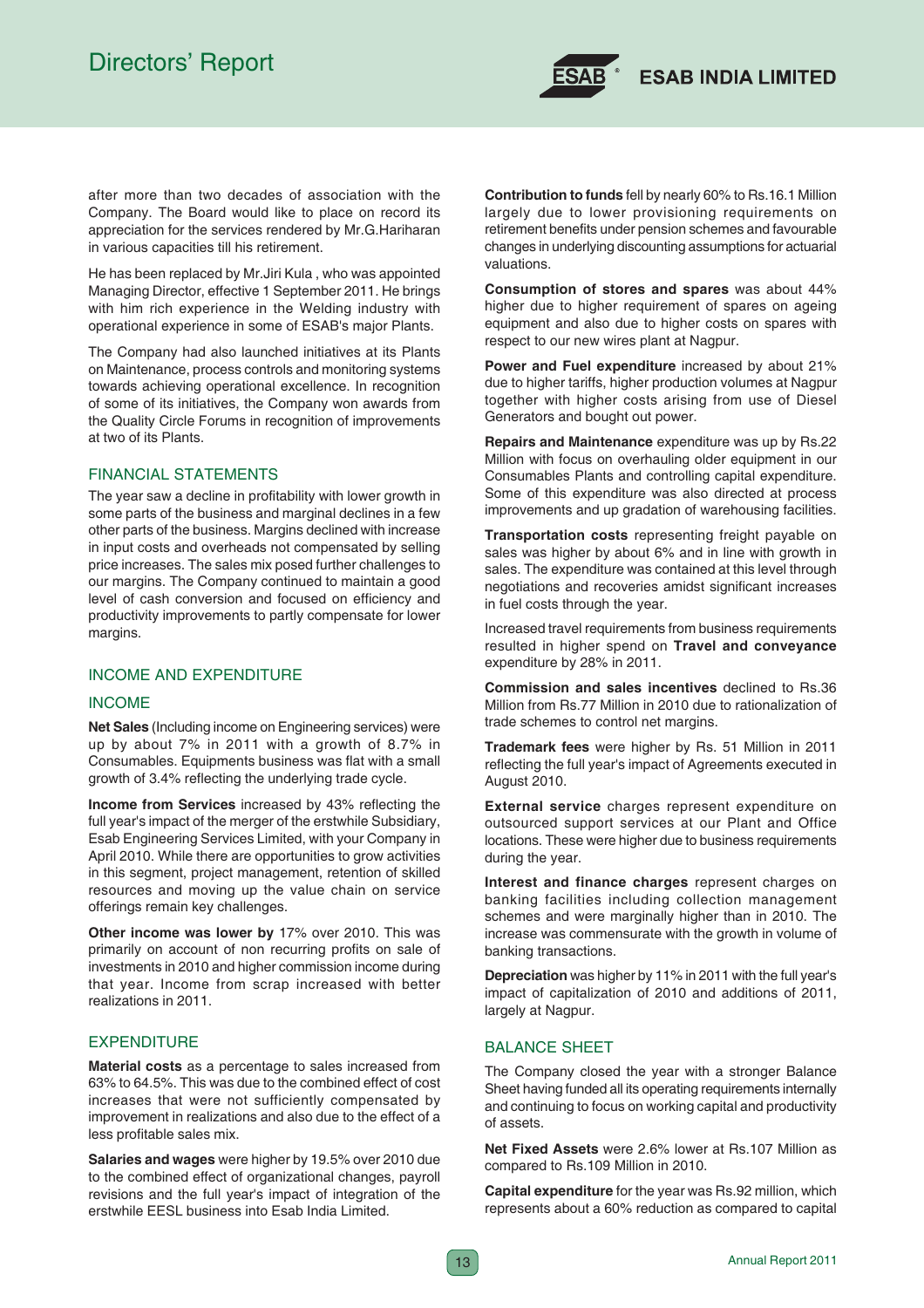

expenditure of 2010. During the year, the key items capitalized were the Plant and Machinery items relating to the expansion at Nagpur and additional office space / canteen at Ambattur.

**Investments** relate to short term surpluses deployed in debt and liquid schemes of Mutual Funds at the end of the year.

**Inventory** in value terms was up by 19% over the previous year with growth in sales. This translates to 44 days of sales as against 40 days in the previous year. There were planned increases in safety stocks of many products to improve customer service levels.

**Sundry Debtors** were significantly lower at Rs.201 Million as against Rs.272 Million at the end of 2010. This represents an improvement to about 13 days to Gross sales as against 19 days in 2010.

On an aggregated basis, the Inventory and Receivables figures compare favourably with the previous year.

**Cash and Bank** balances were lower by Rs.113 Million with the impact of dividend payouts in 2011 and an increase in Net Working Capital.

**Other Current Assets, Loans and Advances** increased by Rs.55 million due to higher supplier advances at the end of the year on Steel and Rutiles.

## OUTLOOK, OPPORTUNITIES AND THREATS

The outlook for 2012 appears more challenging with established players expanding in India and with difficult liquidity and economic conditions continuing to exert pressures on margins and working capital. Of primary concern are high levels of inflation and relatively depressed market sentiments. Competition from the lower end manufacturers also continues to be intense.

Prices of Steel and other metals have been displaying erratic trends with upward bias driven by power shortages and rising input costs.

We are focusing on productivity improvements, resourcing, quality, costs, indigenization of raw materials and components, range rationalization and enrichment of product mix to enhance our market shares and margins.

Margins are expected to remain under pressure even as we adapt to a rapidly changing environment.

## INTERNAL CONTROLS

Internal controls are continuously evaluated by Management and by the Internal Auditors. Findings from internal audits are reviewed regularly by the Management and by the Audit Committee and corrective actions and controls put in place wherever necessary.

The reviews by Internal Auditors are scheduled and cover the various manufacturing and office locations. The scope of their work includes review of controls on accounting, statutory and other compliances and operational areas in addition to reviews relating to efficiency and economy in operations.

## RELATED PARTIES

Note 20 of Schedule O to the Financial Statements sets out the nature of transactions with related parties. Transactions with related parties are carried out at arm's length. The details of such transactions are placed before the Audit Committee.

## FINANCE

The Company's relationships with its consortium and other bankers continued to be cordial during the year. The Company would like to thank its Bankers for their support.

## CORPORATE SOCIAL RESPONSIBILITY

The Company supports community welfare initiatives. The company has continued with its financial help to institutions in and around its plant at Ambattur, Chennai and in other cities to take care of their upkeep and welfare of the lesser privileged citizens.

## ENVIRONMENT, HEALTH AND SAFETY

The Company continued its commitment to industrial safety and environment protection and all its five factories have obtained its OHSAS 18001 certification. Periodical audits are done by external and internal agencies to assess the continued levels of EHS efficiency of each of these plants and the OHSAS certification given is renewed after every such audit. The Company is also networked with the ESAB group on EHS initiatives and works closely with the group on initiatives and actions concerning EHS.

## DIRECTORS' RESPONSIBILITY STATEMENT

To the best of their knowledge and belief, and according to the information and explanations obtained by them, your Directors make the following statement in terms of Section 217(2AA) of the Companies Act, 1956.

- 1. In the preparation of the annual accounts for the year ended 31 December 2011 the applicable accounting standards have been followed;
- 2. The accounting policies listed in Schedule O to the Notes to Accounts have been selected and applied consistently and judgements and estimates that are reasonable and prudent made so as to give a true and fair view of the state of the affairs of the Company at the end of the financial year on 31 December 2011 and of the profit of the Company for that year;
- 3. Proper and sufficient care has been taken for the maintenance of adequate accounting records in accordance with the provisions of the Companies Act, 1956 for safeguarding the assets of the Company and for preventing and detecting fraud and other irregularities;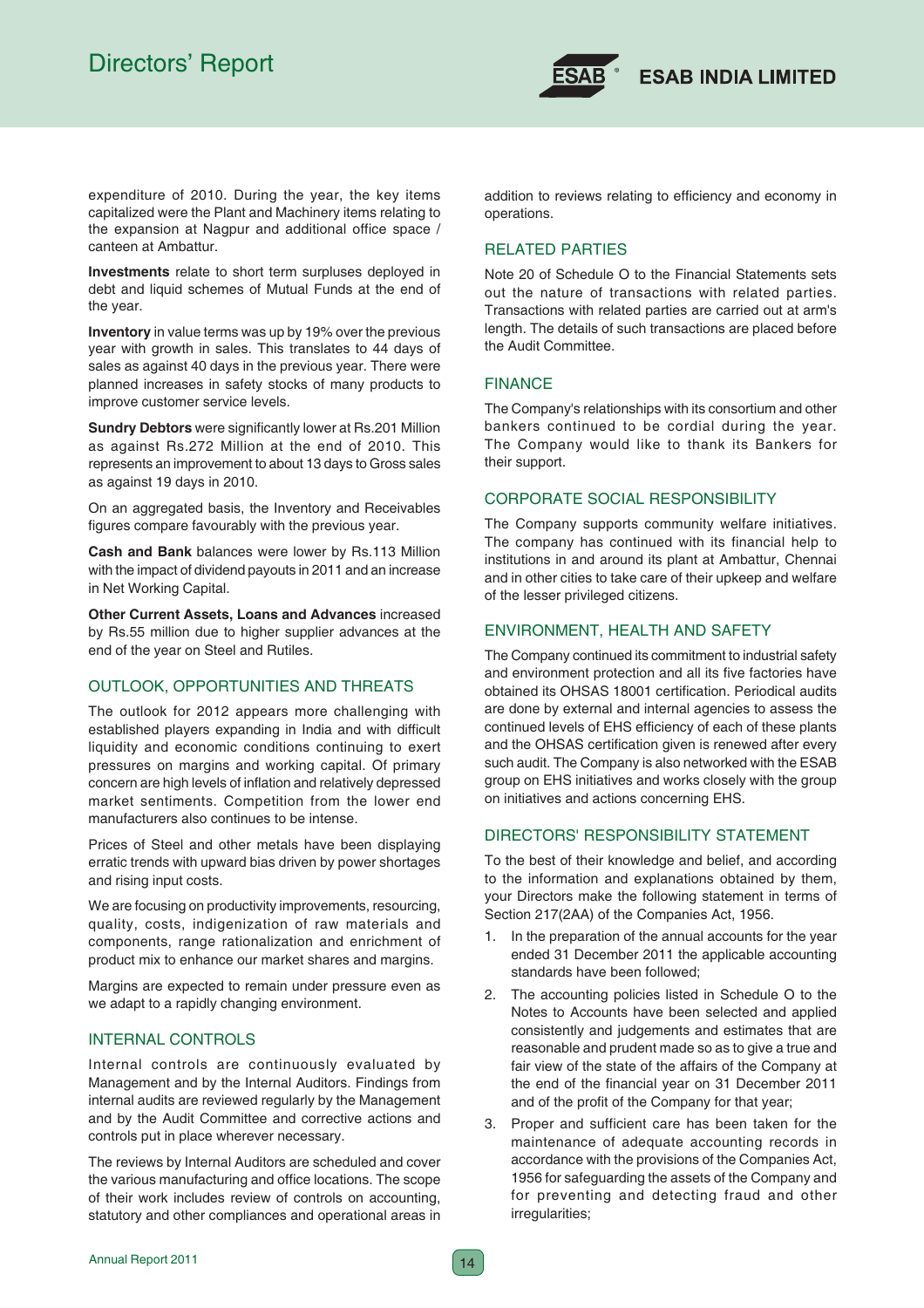

4. The annual accounts for the year ended 31 December 2011 have been prepared on a going concern basis.

## CAUTIONARY STATEMENT

Certain statements in this Directors' Report may constitute "forward looking statements" within the meaning of applicable laws and regulations. Actual results may differ materially from those either expressed or implied in this Report.

## ENERGY CONSERVATION, TECHNOLOGY ABSORPTION AND FOREIGN EXCHANGE

The information required under Section 217(1)(e) of the Companies Act, 1956 read with Companies (Disclosure of Particulars in the Report of the Board of Directors) Rules, 1988, is given in the Annexure and forms part of this Report.

## **DIRECTORS**

In accordance with the provisions of Article 130 of the Company's Articles of Association, Mr Pradeep Mallick and Mr Suresh N Talwar, retire by rotation at the forthcoming Annual General Meeting and being eligible, have offered themselves for re-appointment. Mr.K.Vaidyanathan and Mr.Jiri Kula joined the Board as Additional Directors. In terms of Section 260 of the Companies Act, 1956, these Directors hold office up to the date of this Annual General Meeting. Mr.Brendan Colgan and Mr.Nazmie Adams were appointed as Nominee Directors by Esab Holdings Limited during the year.

Mr.K.Vaidyanathan and Mr.Jiri Kula, being eligible for re-appointment have offered themselves for being elected as Directors of the Company liable to retire by rotation. The details as required under Clause 49 of the Listing Agreement regarding the above said Directors are published as part of the Notice calling the Annual General Meeting.

Mr. Michael Foster resigned from the Board on the 27 June, 2011. Mr. Nawshir Mirza resigned from the Board with effect from the 1 July 2011. Mr. G Hariharan retired from the services of the Company on the 31 August 2011. Mr. James R Deeley resigned from the Board on the 20 October 2011.

The Board would like to place on record, their appreciation for the contributions of the above Directors during their tenure of Directorships.

## **AUDITORS**

M/s. B S R & Co., Chartered Accountants, retire as Auditors of the Company at the forthcoming Annual General Meeting and are eligible for reappointment.

The Company has received confirmation that their appointment, if made, will be within the limits prescribed under Section 224(1B) of the Companies Act, 1956.

The Directors recommend that B S R & Co., be appointed as the Company's auditors to hold office until the conclusion of the next Annual General Meeting.

## **PERSONNEL**

At the end of December 2011 the Company had 830 employees as against 812 at the end of 2010. The Company believes in providing a conducive and challenging work environment for nurturing potential, encouraging performance and retaining talents at all levels.

There are no employees covered under the disclosure requirements as required by the provisions of Section 217 (2A) of the Companies Act, 1956 read with Companies (Particulars of Employees) Rules, 1975 as amended.

## CORPORATE GOVERNANCE

In terms of Clause 49 of the Listing Agreement with the stock exchanges a Corporate Governance Report is made part of this Annual report. The Company has not adopted the voluntary corporate governance guidelines 2009 issued by the Ministry of Corporate Affairs. However, the company on its own volition has adopted most of the guidelines issued by the Ministry and has been transparent in its dealings with the shareholders in particular and stake holders in general.

In compliance with Section 292A of the Companies Act, 1956 and with the Listing Agreement, an Audit Committee consisting of four Independent Directors and one non-executive Director has been constituted. The Company also has an Investors' Grievance Committee consisting of two Independent Directors and one non-executive Director.

A certificate from the statutory auditors of the Company regarding compliance of the conditions stipulated for Corporate Governance under clause 49 of the Listing Agreement is attached to this report.

The declaration by the Managing Director addressed to the members of the Company pursuant to Clause 49 of the Listing Agreement regarding adherence to the Code of Conduct by the Members of the Board and by the Members of the Senior Management Personnel of the Company is also attached to this Report.

## ACKNOWLEDGEMENTS

Your Directors place on record their appreciation for the confidence reposed and continued support extended by its customers, suppliers and shareholders.

Your Board would like to place on record, its sincere appreciation to the employees for having played a very significant part in the Company's operations till date.

For and on behalf of the Board of Directors

**David Egan Jiri Kula** Chairman for the Meeting Managing Director

Chennai, 28 February 2012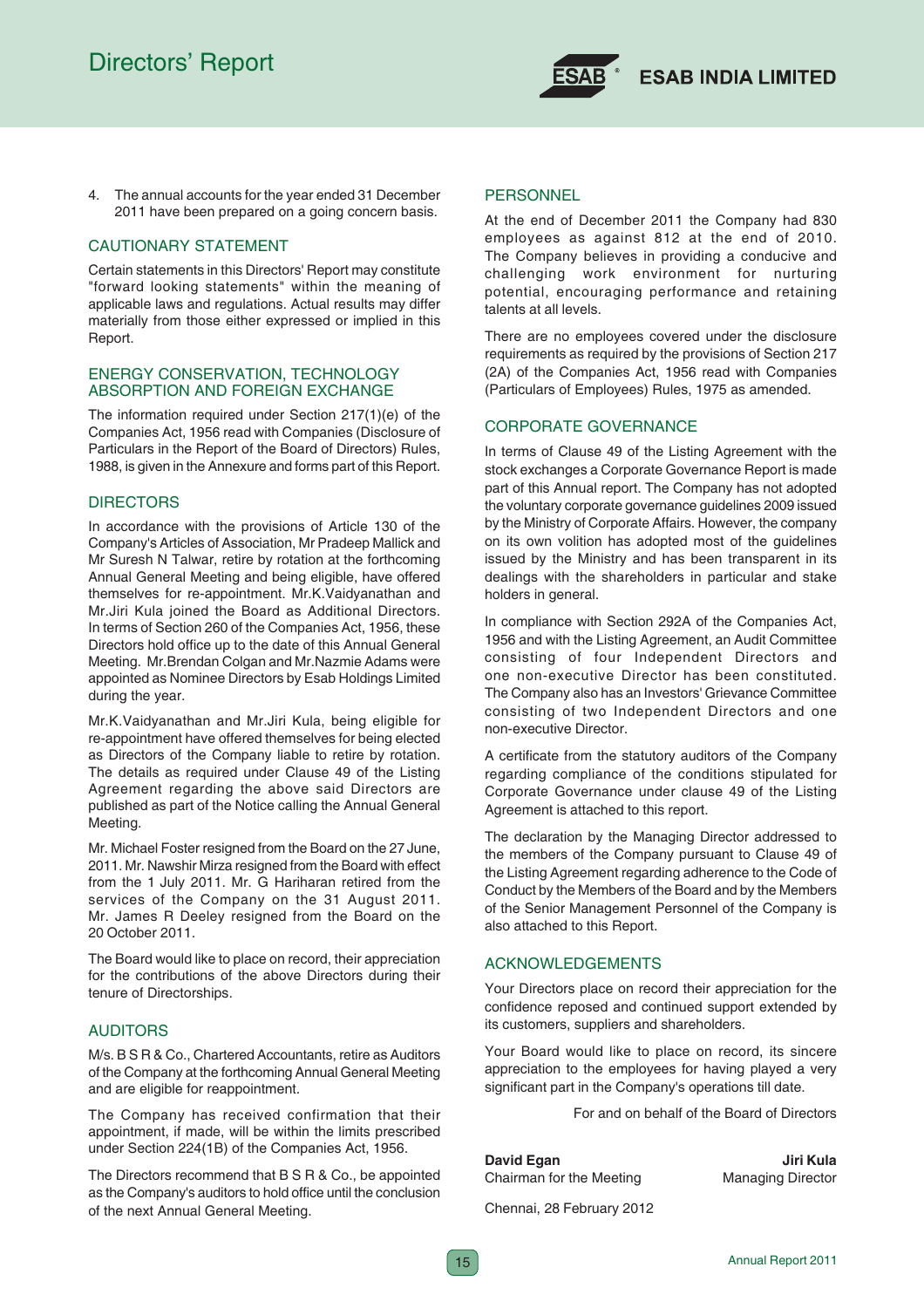

## ANNEXURE TO THE DIRECTORS' REPORT

Statement under Section 217(1)(e) of the Companies Act, 1956 read with Companies (Disclosure of Particulars in the Report of the Board of Directors) Rules, 1988 and forming part of the Directors' Report for the year ended 31 December 2011

## A. CONSERVATION OF ENERGY

- Soft starter kit for Thyristorized MMA rectifier models SSR 400 / SSR 600 against specific customer requirement for reducing in rush of current at machine switch-on stage.
- Study and design of output inductors for inverter based power supplies for reducing power loss and improvement of ripple factor
- Installation of new apfc panel (automatic power factor controller)
- Replacement of 200 watt inspection lamp by 20 watt cfl lamp in extruders.
- Addition of more numbers of translucent sheets in the roof in order to get more natural light in shop floor & saving in electrical energy.
- Installation of centralized energy saver for lighting.
- Use of thyristorised pid controller in cobal arc batch oven for optimum usage of electrical energy.
- Arresting of heat losses in Thermic Fluid heater line and batch ovens
- Reduction of electrical load in ETP Plant by reducing the plant operation load (effluent)
- Replacement of Acid treatment Plant by ultrasonic machine.

## B. TECHNOLOGY ABSORPTION

- Special version of 400 amp Thyristorized MIG / MAG welding rectifier with IP 23 protection class and fan-on-demand feature, model AUTO K 400 COFMOW
- IP 23 version of 400 amp Thyristorized MIG / MAG welding rectifier model SCR 400 (S), with 400 amp @ 100% duty cycle rating
- New design Thyristorized 400 amp 60% duty cycle DC TIG / MMA rectifier with MMA / TIG / DC Pulse TIG functionalities, model PULSTIG 400
- SSO- (qualification of strategic sourcing office components)
- KASAW software project-implementing and testing the test cases
- Design of competitive IPS (internal power supplies)
- Evaluation of soft switching topology for single-phase main converter
- Evaluation of gate drivers for welding and cutting power sources
- Flashback arrestor-36ec
- Spool FE analysis
- Provision of timers for switching of equipment when not required. Eg: exhaust fans, chillers, compressors, conveyors.

## C. FOREIGN EXCHANGE

The Company exports its products to Africa, Singapore, Bangladesh, Sri Lanka, Uganda, Tanzania and the Middle East.

During the year, the total foreign exchange expenditure amounted to Rs.569 million (which includes Rs.469 million for the import of raw materials, components and capital goods and Rs.100 million towards expenditure in foreign currency).

During the year, the Foreign exchange earnings were Rs.241 million resulting in net foreign exchange outflow of Rs.338 million for the year.

For and on behalf of the Board of Directors

David Egan **Jiri Kula** Chairman for the Meeting Managing Director

Chennai, 28 February 2012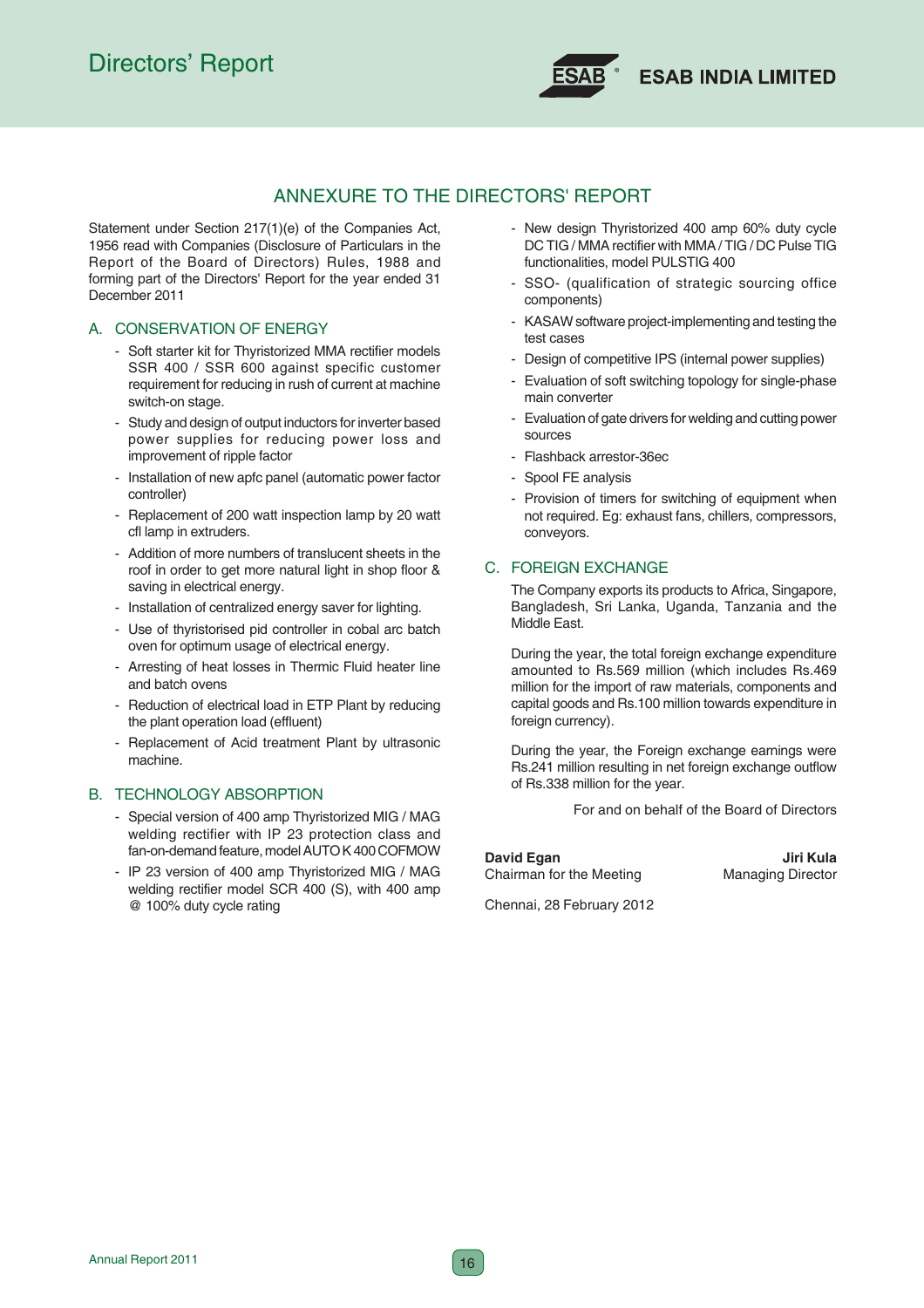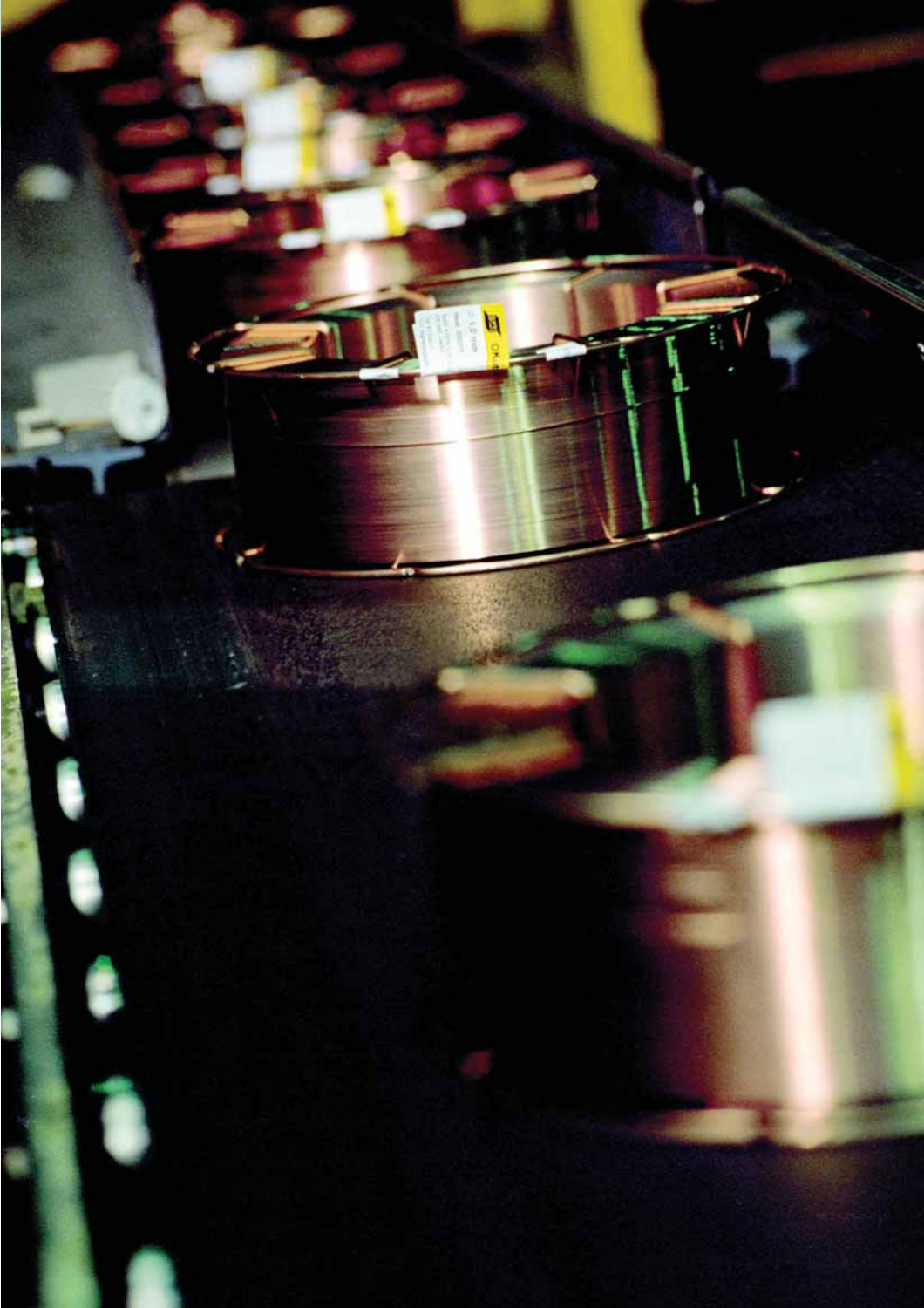

## Report on **Corporate Governance**

Your Company is committed to good Corporate Governance in all its activities and processes. The Directors endeavour is to create an environment of fairness, equity and transparency in transactions with the underlying objective of securing long-term shareholder value, while, at the same time, respecting the rights of all stakeholders.

## BOARD OF DIRECTORS

## **A. Composition of Board**

In terms of the Corporate Governance philosophy all statutory and other significant material information is placed before the Board of Directors to enable it to discharge its responsibility of strategic supervision of the Company as trustees of the Shareholders.

The Board of Directors currently consists of nine members. Mr Brendan Colgan with effect from 20 October, 2011 and Mr Nazmie Adams with effect from 21 July 2011 were appointed as non-retiring nominee Directors of ESAB Holdings Limited. Mr K Vaidyanathan joined the Board as an Additional Director with effect from 21 July 2011. The Board of Directors at present consists of 5 independent Directors and 4 Non-independent Directors. Other than the Managing Director, all the other members of the Board are non-executive Directors, including the five independent Directors.

## **B. Other Provisions as to Board and Committees**

During 2011 five Board Meetings were held on 22 February, 27 April, 21 July, 20 October and 8 December; not more than four months elapsed between any two meetings.

The details of the Directors' attendance at the Board Meetings during the year and at the last Annual General Meeting held on 27 April 2011 and particulars of their other Company Directorships and Committee memberships / Chairmanships are given below:

|                    |                 |                       | <b>Attendance</b> | <b>Other</b>         | Membership/Chairmanship |                          |
|--------------------|-----------------|-----------------------|-------------------|----------------------|-------------------------|--------------------------|
| <b>Director</b>    | <b>Category</b> | <b>Board Meetings</b> | Last              | <b>Directorships</b> | of other Committees     |                          |
|                    |                 | held in 2011          | <b>AGM</b>        |                      | <b>Membership</b>       | Of which<br>Chairmanship |
| B Colgan * (1)     | NE - NI         | 2                     | <b>No</b>         | Nil                  | <b>Nil</b>              | <b>Nil</b>               |
| D J Egan *         | $NE - NI$       | $\overline{4}$        | Yes               | Nil                  | <b>Nil</b>              | Nil                      |
| N M Adams $*(2)$   | $NE - NI$       | 1                     | No                | Nil                  | <b>Nil</b>              | Nil                      |
| Jiri Kula (3)      | Executive       | $\overline{2}$        | <b>No</b>         | Nil                  | Nil                     | Nil                      |
| K Vaidyanathan (4) | <b>NEI</b>      | $\overline{2}$        | <b>No</b>         | 1                    | 1                       | <b>Nil</b>               |
| P Mallick          | <b>NEI</b>      | 5                     | Yes               | 8                    | 6                       | 1                        |
| V Tandon           | <b>NEI</b>      | $\overline{4}$        | <b>Yes</b>        |                      | Nil                     | Nil                      |
| S Chand            | <b>NEI</b>      | $\overline{4}$        | <b>Yes</b>        | Nil                  | <b>Nil</b>              | <b>Nil</b>               |
| S N Talwar         | <b>NEI</b>      | $\overline{2}$        | No                | 11                   | 10                      | $\overline{4}$           |
| M G Foster * (5)   | $NE - NI$       | 1                     | <b>Yes</b>        | <b>Nil</b>           | <b>Nil</b>              | <b>Nil</b>               |
| J R Deeley * (6)   | NE - NI         | 3                     | Yes               | Nil                  | Nil                     | Nil                      |
| N H Mirza (7)      | <b>NEI</b>      | 2                     | Yes               | 3                    | 3                       | 1                        |
| G Hariharan (8)    | Executive       | 3                     | <b>Yes</b>        | Nil                  | Nil                     | <b>Nil</b>               |

NE - NI - Non-Executive and Non-Independent Directors

NEI - Non-Executive Independent Directors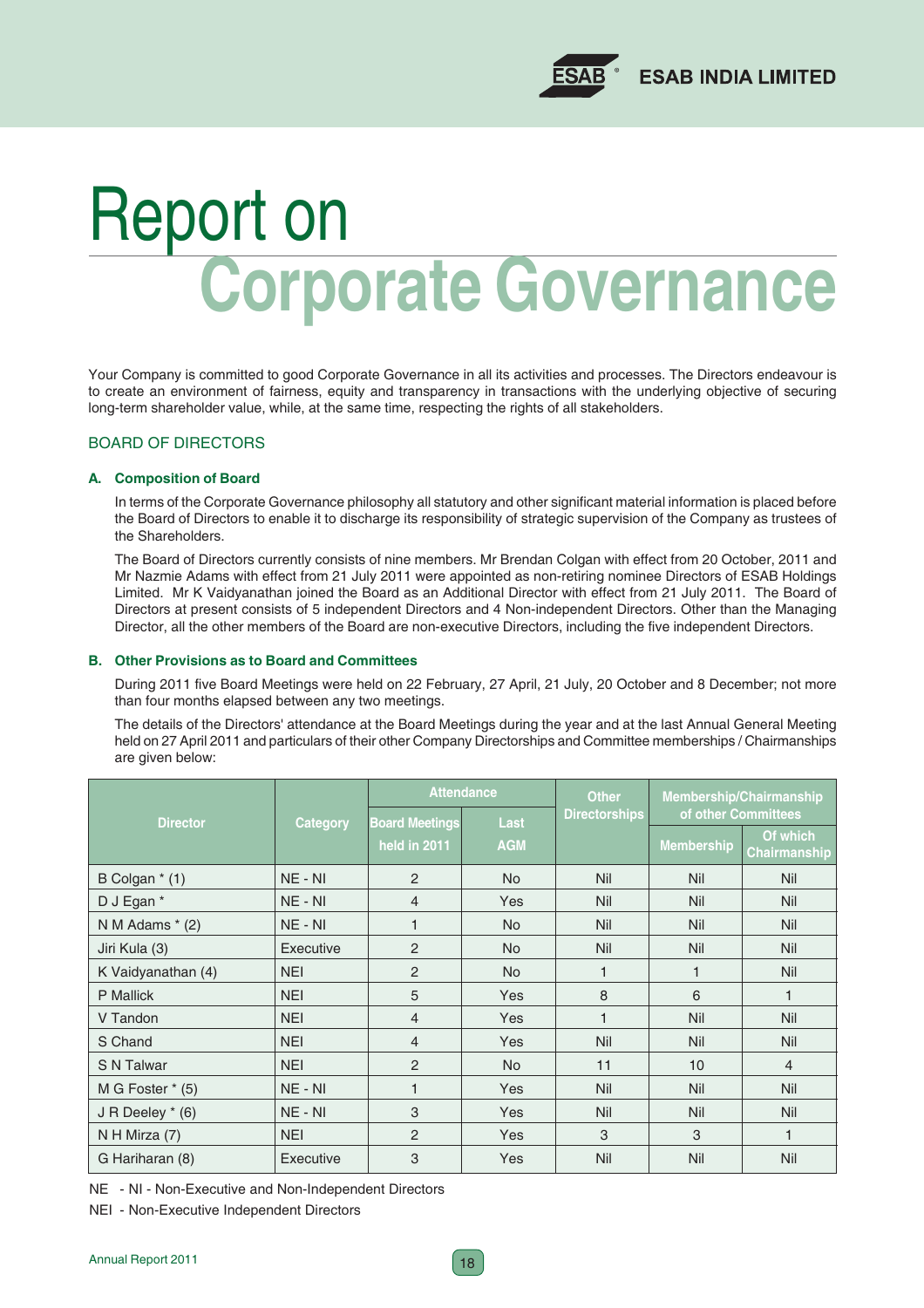

## \* Nominees of ESAB Holdings Limited

- (1) Appointed as a Nominee Director of ESAB Holdings Limited with effect from 20 October, 2011
- (2) Appointed as a Nominee Director of ESAB Holdings Limited with effect from 21 July, 2011
- (3) Appointed as a Director on 21 July, 2011 and as a Managing Director of ESAB India Limited with effect from 1 September, 2011
- (4) Appointed as an Additional Director on 21 July, 2011 and as Chairman of the Audit Committee with effect from 20 October, 2011.
- (5) Ceased to be Nominee Director of ESAB Holdings Limited with effect from 27 June, 2011
- (6) Ceased to be Nominee Director of ESAB Holdings Limited with effect from 20 October, 2011
- (7) Resigned from the Board and Audit Committee with effect from 1 July, 2011
- (8) Retired as Managing Director of ESAB India Limited with effect from 31 August, 2011
	- The details given under the heading other Directorships excludes Alternate Directorships and Directorships of Private Limited Companies and Foreign Companies, wherever applicable.
	- The details given on the membership in committees takes into account only the memberships in Audit Committee and Investors Grievance Committee as stipulated in the Listing Agreement. None of the Directors on the Board is a member of more than ten Committees or Chairman of more than five Committee across all Companies in which they are Directors.

## **C. Directors' compensation and disclosures**

The details of payment of remuneration to Directors during 2011 are as follows:

| Non-Executive Directors | <b>Salary</b> | <b>Perquisites</b>       | Provident<br>Fund | <b>Sitting Free</b><br>Paid (in $\overline{\tau}$ ) | Commission<br>(in ₹) |
|-------------------------|---------------|--------------------------|-------------------|-----------------------------------------------------|----------------------|
| <b>B</b> Colgan         |               | $\overline{\phantom{m}}$ |                   | Nil                                                 |                      |
| D J Egan                |               | $\overline{\phantom{m}}$ |                   | Nil                                                 |                      |
| N M Adams               |               | —                        |                   | Nil                                                 |                      |
| M G Foster              |               | $\qquad \qquad$          |                   | <b>Nil</b>                                          |                      |
| J R Deeley              |               | $\overline{\phantom{m}}$ |                   | Nil                                                 |                      |
| K Vaidyanathan          |               | $\overline{\phantom{m}}$ |                   | 45,000                                              | 417,000              |
| P Mallick               |               | $\overline{\phantom{m}}$ |                   | 123,000                                             | 833,000              |
| V Tandon                |               | —                        |                   | 85,000                                              | 833,000              |
| S Chand                 |               |                          |                   | 84,000                                              | 833,000              |
| S N Talwar              |               | $\overline{\phantom{m}}$ |                   | 22,500                                              | 833,000              |
| N H Mirza               |               | –                        |                   | 64,000                                              | 400,000              |
| Jiri Kula               | 6,954,704     | 2,089,429                | 834,564           |                                                     | 992,933              |
| G Hariharan             | 7,264,435     | 437,022                  | 867,383           |                                                     | 900,000              |

The payment of Commission to Non Executive Directors up to 1% of the profit as calculated under the applicable provisions of the Companies Act, 1956 was approved by the Members at the Annual General Meeting held on 27 April 2011. The approval was based on their roles and responsibilities and their contribution to the Company in their respective capacities. Based on the above principle, Commission has been individually determined for each Non-executive Director based on their varying commitments of time and effort to the Board and to its Committees. Commission to Managing Director is based on performances and contributions to Company's performance.

None of the Directors holds any equity shares of the Company, except for Mr. Suresh N. Talwar who holds 1,440 equity shares as on 31 December 2011. None of the Directors are related to each other and there are no other pecuniary relationships or transactions of the non-executive Directors' vis-à-vis of the Company.

The Company has not granted any stock options to any of its Directors or employees during the year under review.

## **D. Code of Conduct & Policy on Anti Bribery and Corruption**

The Board of Directors has adopted Codes of Conduct, applicable to Directors and to employees of the Company. The said Codes of Conduct have been posted on the Company's website. The Company has obtained declarations from all its Directors and senior management personnel affirming their compliances with the applicable Codes of Conduct. The declaration by the Managing Director under Clause 49 affirming compliance of the Code of Conduct by all members of the Board and the Senior Management Personnel for the year ended 31 December 2011 is attached to this Corporate Governance Report.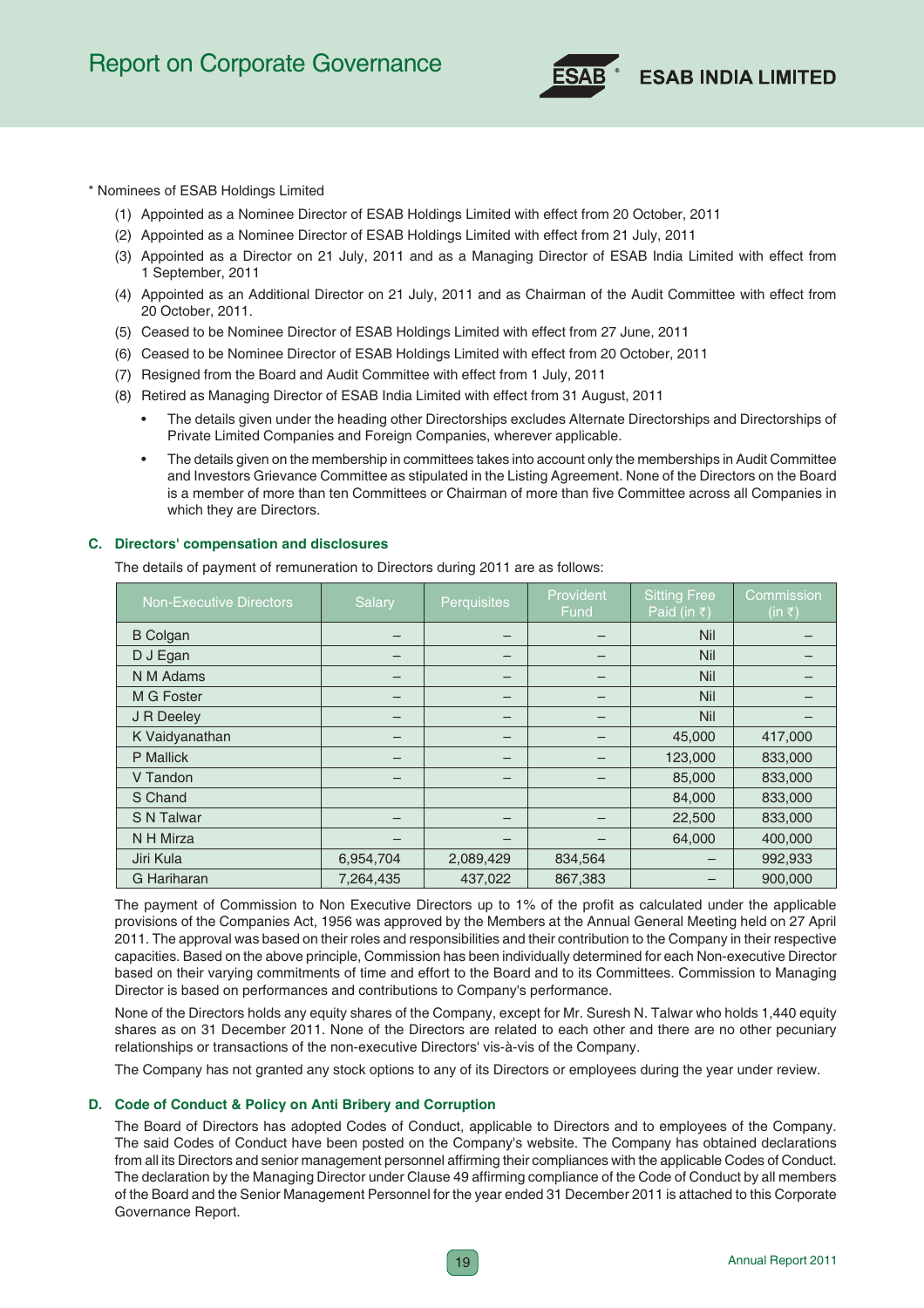

During 2011, being a subsidiary of Charter International Plc., the Board of Directors of the Company has also adopted a Guideline on Business Conduct to prevent Bribery and Corruption and all the employees of the Company are bound to comply with the provisions of this policy. The details of this policy are also available on the Company's website www.esabindia.com.

## AUDIT COMMITTEE

The terms of reference of the Committee are governed by a Charter, covering all applicable matters specified under clause 49 of the Listing Agreements dealing with Corporate Governance and Section 292A of the Companies Act, 1956. The members of the Committee are:

| K Vaidyanathan | Chairman | Independent Director                        |
|----------------|----------|---------------------------------------------|
| P Mallick      | Member   | Independent Director                        |
| V Tandon       | Member   | <b>Independent Director</b>                 |
| S Chand        | Member   | <b>Independent Director</b>                 |
| D J Egan       | Member   | Non-executive &<br>Non-independent Director |

Mr K Vaidyanathan was appointed as Member and Chairman of the Audit Committee with effect from 20 October 2011. Mr Nawshir Mirza resigned from the audit committee with effect from 1 July, 2011. More than two-thirds of the members are independent Directors and all the members of the Audit Committee are financially literate. The Company's Managing Director, Chief Financial Officer, its Statutory Auditors and its Internal Auditors are permanent invitees to the Committee's meetings. The Company Secretary is Secretary to the Committee. The quorum for Committee meetings is two members or one third of the total strength of the Committee, whichever is higher but these should be a minimum of two independent Directors present. Mr Nawshir Mirza the previous Chairman of the Audit Committee was present at the Annual General Meeting of the Company held on 27 April 2011 to answer the shareholder queries. The text of the Charter which describes the terms of reference of the Audit Committee is available on the Company's website www.esabindia.com.

There were five meetings of the Audit Committee held during 2011 on 21 February, 26 April, 21 July, 20 October and 8 December and not more than four months elapsed between any two meetings.

The number of meetings attended by each member of the Audit Committee is as follows

|                | <b>Number of meetings</b>              |  |  |
|----------------|----------------------------------------|--|--|
|                | <b>Held during membership Attended</b> |  |  |
| K Vaidyanathan |                                        |  |  |
| P Mallick      |                                        |  |  |
| V Tandon       |                                        |  |  |
| S Chand        |                                        |  |  |
| D J Egan       |                                        |  |  |
| N H Mirza      |                                        |  |  |

Mr K Vaidyanathan was appointed as the member and as Chairman of the Audit Committee on 20 October, 2011. Mr N H Mirza resigned from the Committee with effect from 1 July, 2011.

## **SUBSIDIARY COMPANIES**

There were no Subsidiary Companies of the Company as on 31 December, 2011.

## REMUNERATION COMMITTEE

The Company has not set up a Remuneration Committee (which is not mandatory). The remuneration of Directors is determined and approved by the Board of Directors and is subject to the approval of the Company in General Meeting and of other applicable regulatory and statutory authorities. Interested Directors withdraw when their remuneration is being considered by the Board.

## INVESTORS' GRIEVANCE COMMITTEE

The Investors' Grievance Committee was functioning under the Chairmanship of P Mallick, a Non-executive Independent Director. The other members of the Committee were N H Mirza and Mr D J Egan. N H Mirza resigned from the committee on 1 July, 2011 and Sudhir Chand was appointed as member of the Committee on 21 July, 2011. P Mallick. Chairman of the Committee resigned on 8 December, 2011 and V Tandon has been appointed in his place with effect from 8 December, 2011, as the new Chairman.

Mr S Venkatakrishnan, Company Secretary is the Compliance Officer of the Company.

The Directors review the position on all major investors' grievances at meetings of the Board of Directors and the Investors' Grievance Committee. The Committee met four times during 2011, on 21 February, 26 April, 21 July and 20 October and the details of attendance of the Committee members in these meetings are given below :

|              | Number of meetings                     |  |  |
|--------------|----------------------------------------|--|--|
|              | <b>Held during membership Attended</b> |  |  |
| Mr P Mallick |                                        |  |  |
| Mr N H Mirza |                                        |  |  |
| Mr S Chand   |                                        |  |  |
| Mr D J Egan  |                                        |  |  |

Mr V Tandon, joined the Investor Grievance Committee on 8 December, 2011 only and no meetings were held after this date.

During the year, the Company received 23 complaints from shareholders. The details of the complaints received from the shareholders are as given below:

| SI.No. | Nature of complaint               | <b>No. of Complaints</b> |
|--------|-----------------------------------|--------------------------|
| 1.     | Non-receipt of share certificates |                          |
| 2.     | Non-receipt of dividend warrants  | 18                       |
| 3.     | Non-receipt of annual report      |                          |
|        | <b>Others</b>                     |                          |
|        | Total                             | 23                       |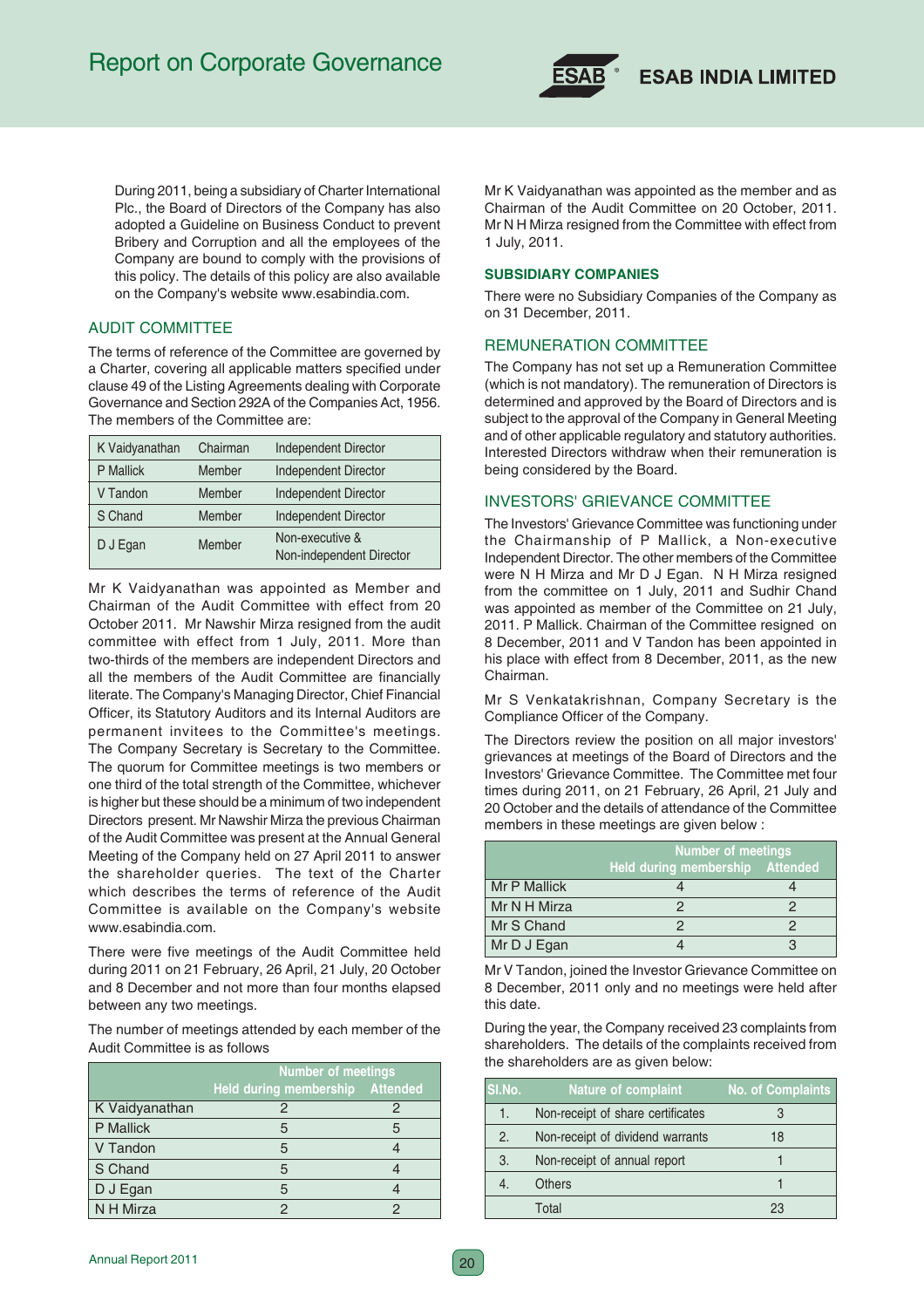

All the complaints were responded to as per applicable guidelines and regulations. As at 31 December 2011 there were no pending share transfers (other than transfers sent under objections). All requests for dematerialization of shares were carried out within the stipulated time period and no share certificate was pending for dematerialization as on 31 December 2011.

## **Reconciliation of Share Capital Audit**

A qualified practicing Company Secretary carries out an audit on a quarterly basis to reconcile the total admitted capital with National Securities Depository Limited (NSDL) and Central Depository Services (India) Limited (CDSL) with the total issued and listed capital and the reports are placed before the Board of Directors for its perusal. The said report confirms that the total issued and listed capital is in agreement with the total number of shares in physical form and the total number of dematerialized shares held with NSDL and CDSL.

## **Disclosures**

- 1. During the year, the Company has not entered into any transaction of material nature with the Directors, their relatives or management which was in conflict with the interests of the Company. The particulars of transactions between the Company and its related parties, as defined in Accounting Standard 18, is set out in Note 20 to Schedule O to the financial statements. The audit committee reviews, inter alia, the following aspects :
	- Related party transactions undertaken by the Company in the ordinary course of business;
	- Material individual transactions, if any, which were not in the normal course of business; and
	- Material individual transactions, if any, with related parties or others, which were not at arm's length basis.
- 2. The Company follows the Accounting Standards as specified in the Companies (Accounting Standard) Rules, 2006 and the relevant provisions of the Companies Act, 1956. The Company has not adopted a treatment different from that prescribed in any Accounting Standard, in the preparation of financial statements.
- 3. The Company has laid down procedures to inform Board members about the risk assessment and mitigation procedures. The Company has a Risk Officer and has identified major and minor risks and these risks are analysed by the Executive Management Team locally and the major risks and their mitigation procedures are reviewed by the Management Team within a properly defined framework.
- 4. There were no instances of non-compliances by the Company, penalties and strictures imposed on the Company by the Stock Exchanges or SEBI or any other statutory authorities on any matter related to the capital markets during the last three years.
- 5. There has been no public, rights or preferential issues during the year.
- 6. The Senior management personnel have made disclosures to the Board relating to all material, financial

and other transactions stating that they did not have any personal interest that could result in conflict with the interest of the Company at large.

- 7. In compliance with the SEBI (Prevention of Insider Trading) Regulations 1992, as amended till date, the Company has a Code of Conduct for prevention of Insider Trading and the same has been strictly adhered to by the Directors, and the designated employees. The Company informs the Directors and the designated employees, about the date of the board meeting to consider any price sensitive subjects and advising them not to trade in Company's shares, during the closure of the trading window period. The Company also obtains a declaration from the Directors and the senior management personnel with regard to their compliance with the Code of Conduct under SEBI's (Prevention of Insider Trading) Regulations.
- According to the Articles of Association, one-third of the Directors retire by rotation and, if eligible, can seek reappointment at the Annual General Meeting of shareholders. In terms of the said Articles, Mr Pradeep Mallick and Mr Suresh N Talwar will retire in the ensuing Annual General Meeting. The Board has recommended the re-appointment of the retiring Directors. Mr Jiri Kula and Mr K Vaidyanathan joined the board as Additional Directors on 21 July, 2011. Mr Jiri Kula was appointed as Managing Director on 1 September, 2011. In terms of Section 260 of the Companies Act, 1956 these Directors hold office till the conclusion of the forthcoming Annual General Meeting, where they get re-elected by the members. The detailed profiles of these Directors are provided in the notice calling the forthcoming Annual General Meeting.
- 9. The Managing Director and the Chief Financial Officer of the Company certify to the Board every quarter on matters related to the financial statements and other matters in accordance with Clause 49 of the Listing Agreement.
- 10. The Company has complied with all the mandatory requirements of the clause 49 of the Listing Agreement. To enhance standards of corporate governance and strengthen controls, the Company has setup a whistleblower policy which can be seen on the Company's website **www.esabindia.com.** In terms of such whistleblower policy, it is affirmed that the employees have been given free access to the Audit Committee. The non-mandatory requirements have been adopted to the extent and in the manner as stated under the appropriate headings detailed elsewhere in this report.
- 11. In compliance with clause 47 (f) of the listing agreement with the stock exchanges the Company has designated the mail id **venkatakrishnan.s@esab.co.in** and posted this in the Company's website. The investors can send their grievances, if any, to the designated mail id.
- 12. The Stock Exchanges have inserted clause 54 to the Listing Agreement which stipulates that the Company should maintain a functional website containing basic information about the Company and to update the contents of the said website periodically. In pursuance of this clause the Company now has upgraded its website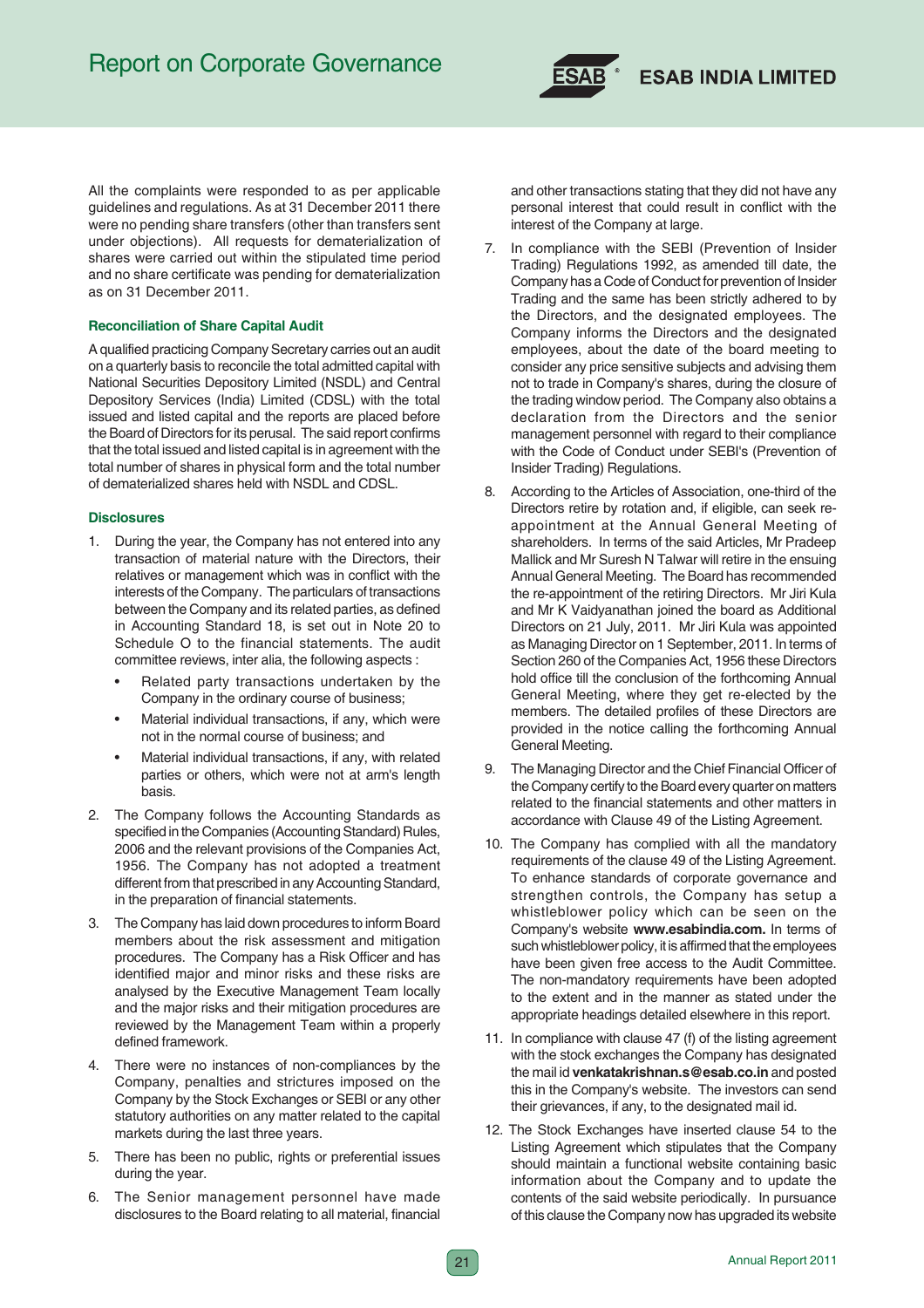

and all the information as envisaged in the said clause are now available in its official website **www.esabindia.com**

- 13. In line with the circular no.CIR/OIAE/2/2011 dated June 3, 2011 from SEBI, the Investor Complaints are now centrally monitored through web based complaints redressal system called SCORES. The company process the investor complaints through this system and updates status periodically.
- 14. In pursuance of the circular no.CIR/ISD/3/2011 dated June 17, 2011, 100% of shareholding of the promoter group companies has been dematerialized and all the shares are held in dematerialized mode to allow the shares of the Company to be traded in the stock exchanges in the normal segment.
- 15. In line with the circular no.NSE/LIST/C/2011 dated 29 September, 2011 from the National Stock Exchange Limited, the Company now uploads its quarterly shareholding pattern and the Corporate Governance Report through a web based application designed for corporates by NSE called as NEAPS from the quarter ended 30 September, 2011.

## GENERAL BODY MEETINGS

The last three Annual General Meetings were held as per details given below:

| Year | <b>Date</b>   | <b>Time</b> | Venue                                                                                     |
|------|---------------|-------------|-------------------------------------------------------------------------------------------|
| 2009 | 22 April 2009 |             | 3.00 PM Narada Gana Sabha<br>Trust Complex,<br>No.314, T.T.K. Road,<br>Chennai 600 018.   |
| 2010 | 22 April 2010 |             | 3.00 PM P Obul Reddy Hall<br>Vani Mahal, 103,<br>G.N. Road, T. Nagar,<br>Chennai 600 017. |
| 2011 | 27 April 2011 |             | 3.30 PM P Obul Reddy Hall<br>Vani Mahal, 103,<br>G.N. Road, T. Nagar,<br>Chennai 600 017. |

All the proposed resolutions, including special resolutions, were passed by the shareholders as set out in their respective Notices.

No special resolutions were put through postal ballot during the last year and the Company is not considering the introduction of a postal ballot for any resolution this year as well.

## MEANS OF COMMUNICATION

The Company's quarterly financial results, after their approval by the Board of Directors, are promptly issued to all the Stock Exchanges with whom the Company has listing arrangements. These financial results, in the prescribed format, as per amended clause 41 of the listing agreement, are published in leading local and national newspapers. These results are not sent individually to the shareholders. The results are normally being published in "The Business Standard" in English and in the regional language newspaper "Makkal Kural" in Tamil.

The Company has in place a website viz. **www.esabindia.com**. The quarterly financial results and shareholding pattern are published in the Company's website. The Company makes use of its website for publishing official news release.

A Management Discussion and Analysis Report, forming part of the Directors' Report, is included in the Annual Report.

## GENERAL SHAREHOLDER INFORMATION

| AGM : Date.  | 2 May 2012 at 3.00 pm         |
|--------------|-------------------------------|
| Time & Venue | Sri Thyaga Brahma Gana Sabha, |
|              | Vani Mahal, 103, G.N. Road,   |
|              | T. Nagar, Chennai - 600 017.  |

Financial Year 1 January to 31 December

|                               | Approval of financial results proposed                                                          |                     |  |  |
|-------------------------------|-------------------------------------------------------------------------------------------------|---------------------|--|--|
| <b>QE 31 Mar 2012</b>         | Within 45 days from the end of the quarter                                                      |                     |  |  |
| QE 30 Jun 2012                | - Do -                                                                                          |                     |  |  |
| QE 30 Sep 2012                | - Do -                                                                                          |                     |  |  |
| YE 31 Dec 2012                | Within 60 days from the end of the Financial Year                                               |                     |  |  |
| Dates of Book<br>Closure      | 26 April 2012 to 2 May 2012 (both days inclusive)                                               |                     |  |  |
| Listing on Stock<br>Exchanges | The Bombay Stock Exchange Limited<br>The National Stock Exchange of India Limited               |                     |  |  |
|                               | The listing fees for the financial year 2011-12<br>were duly paid to the above stock exchanges. |                     |  |  |
| Stock Code                    | Name of the stock exchange                                                                      | <b>Stock Code</b>   |  |  |
|                               | The Bombay Stock<br>Exchange Limited                                                            | 500133              |  |  |
|                               | The National Stock<br>Exchange of India Ltd.                                                    | <b>ESABINDIA</b>    |  |  |
|                               | ISIN allotted by<br>depositories                                                                | <b>INE284A01012</b> |  |  |

### **Stock Market Price\* Data & Stock Performance:**

|                  | <b>Mumbai</b> |     |             | <b>National</b> | <b>BSE Sensex</b> |       |
|------------------|---------------|-----|-------------|-----------------|-------------------|-------|
| 20 <sup>11</sup> | <b>High</b>   | Low | <b>High</b> | Low             | <b>High</b>       | Low   |
|                  |               |     |             |                 |                   |       |
| Jan              | 597           | 499 | 596         | 500             | 20665             | 18038 |
| Feb              | 520           | 443 | 528         | 427             | 18691             | 17296 |
| Mar              | 494           | 425 | 565         | 411             | 19575             | 17792 |
| Apr              | 548           | 480 | 580         | 480             | 19811             | 18976 |
| May              | 535           | 467 | 511         | 469             | 19254             | 17786 |
| Jun              | 525           | 470 | 525         | 462             | 18873             | 17314 |
| Jul              | 586           | 482 | 586         | 480             | 19132             | 18132 |
| Aug              | 538           | 467 | 545         | 467             | 18440             | 15765 |
| Sep              | 591           | 491 | 592         | 492             | 17212             | 15801 |
| Oct              | 562           | 496 | 562         | 495             | 17908             | 15745 |
| Nov              | 520           | 455 | 521         | 463             | 17702             | 15479 |
| Dec              | 484           | 424 | 488         | 422             | 17004             | 15136 |

\* Share prices are rounded off to the nearest Rupee.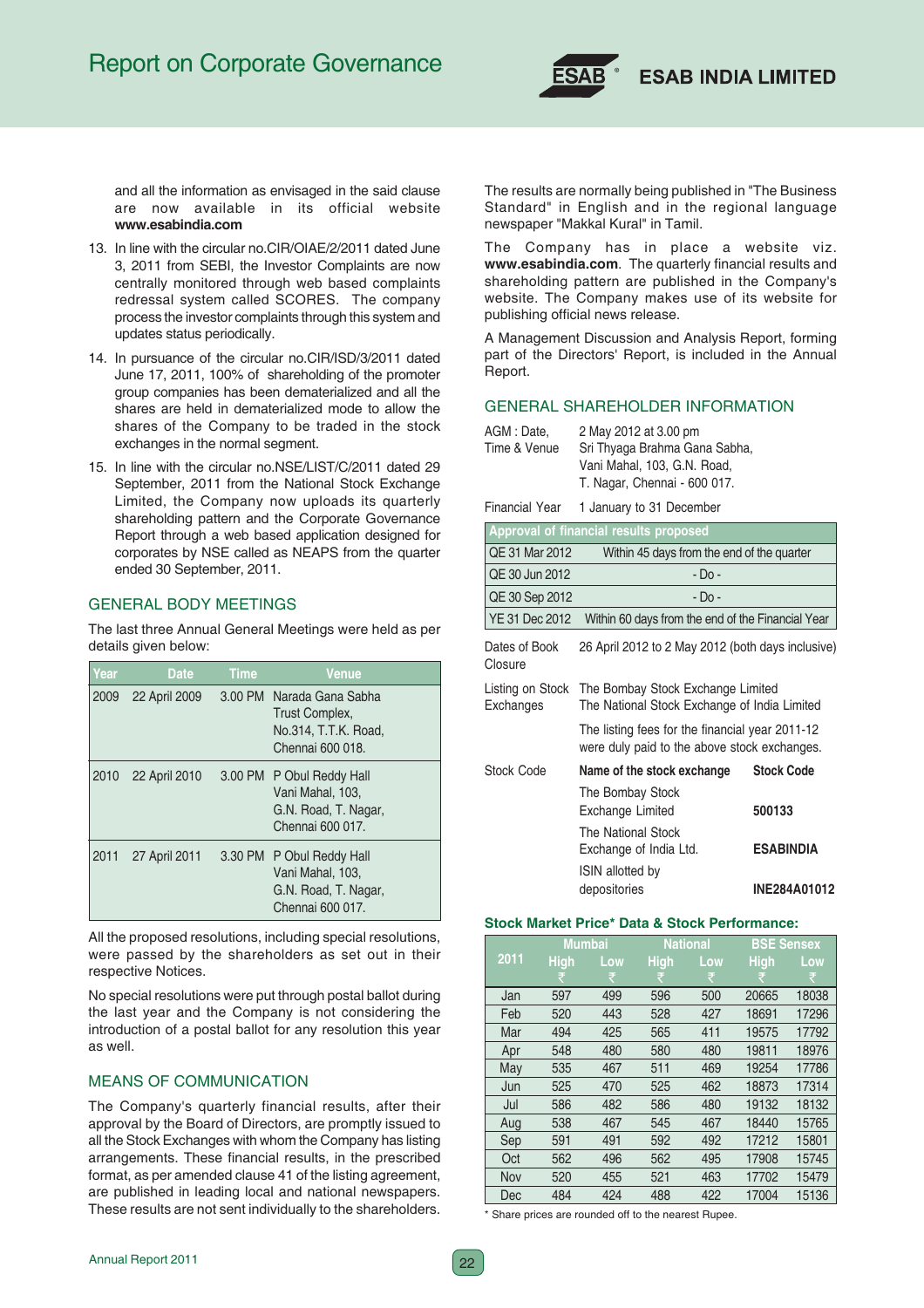



Registrar and Transfer Integrated Enterprises (India) Ltd Agents 2<sup>nd</sup> Floor, 'Kences Towers'

No.1, Ramakrishna Street, North Usman Road, T. Nagar, Chennai - 600 017. Contact Person: Suresh Babu K., General Manager Tel : 044-28140801-03, Fax : 044-28142479, 28143378

E-mail : corpserv@integratedindia.in

**Shareholders are requested to correspond with the share transfer agent for transfer / transmission of shares, change of address, queries pertaining to their shareholding, dividend etc., at their address given above.**

## **Share Transfer System**

- a. The Company has appointed Integrated Enterprises (India) Limited as its Registrar & Transfer Agents.
- b. Share transfers are processed and approved, subject to receipt of all requisite documents.
- c. The Company seeks to ensure that all transfers are approved for registration within the stipulated period. Pursuant to Clause 47 (c) of the Listing Agreement with Stock Exchanges, certificates on half-yearly basis have been issued by a Company Secretary-in-practice for due compliance of share transfer formalities by the Company.
- d. Pursuant to SEBI (Depositories and Participants) Regulations, 1996, certificates have also been received from a Company Secretary-in-practice for timely dematerialization of the shares of the Company and for conducting a secretarial audit on a quarterly basis for reconciliation of the share capital of the Company.
- e. The company as required under clause 47(f) of the Listing Agreement with Stock Exchanges has designated the mail id **venkatakrishnan.s@esab.co.in** for the purpose of registered complaints, if any, by the investors and expeditious redressal of their grievances.
- f. With a view to expediting the approval process, the Board of Directors has severally authorized the Chairman of the Board of Directors, the Chairman of the Investors' Grievance Committee and the Company Secretary to approve the transfer of shares.

## **Distribution of shareholding as on 31 December 2011**

| <b>Shareholding</b> | <b>Shareholders</b> | <b>Number</b><br>of Shares | $%$ of<br>total |
|---------------------|---------------------|----------------------------|-----------------|
| Up to $500$         | 12020               | 1311143                    | 8.52            |
| 501-1000            | 488                 | 371817                     | 2.41            |
| 1001-2000           | 196                 | 301023                     | 1.96            |
| 2001-3000           | 67                  | 168271                     | 1.09            |
| 3001-4000           | 30                  | 109109                     | 0.71            |
| 4001-5000           | 15                  | 69062                      | 0.45            |
| 5001-10000          | 30                  | 222000                     | 1.44            |
| 10001 and above     | 48                  | 12840595                   | 83.42           |
| <b>TOTAL</b>        | 12894               | 15393020                   | 100.00          |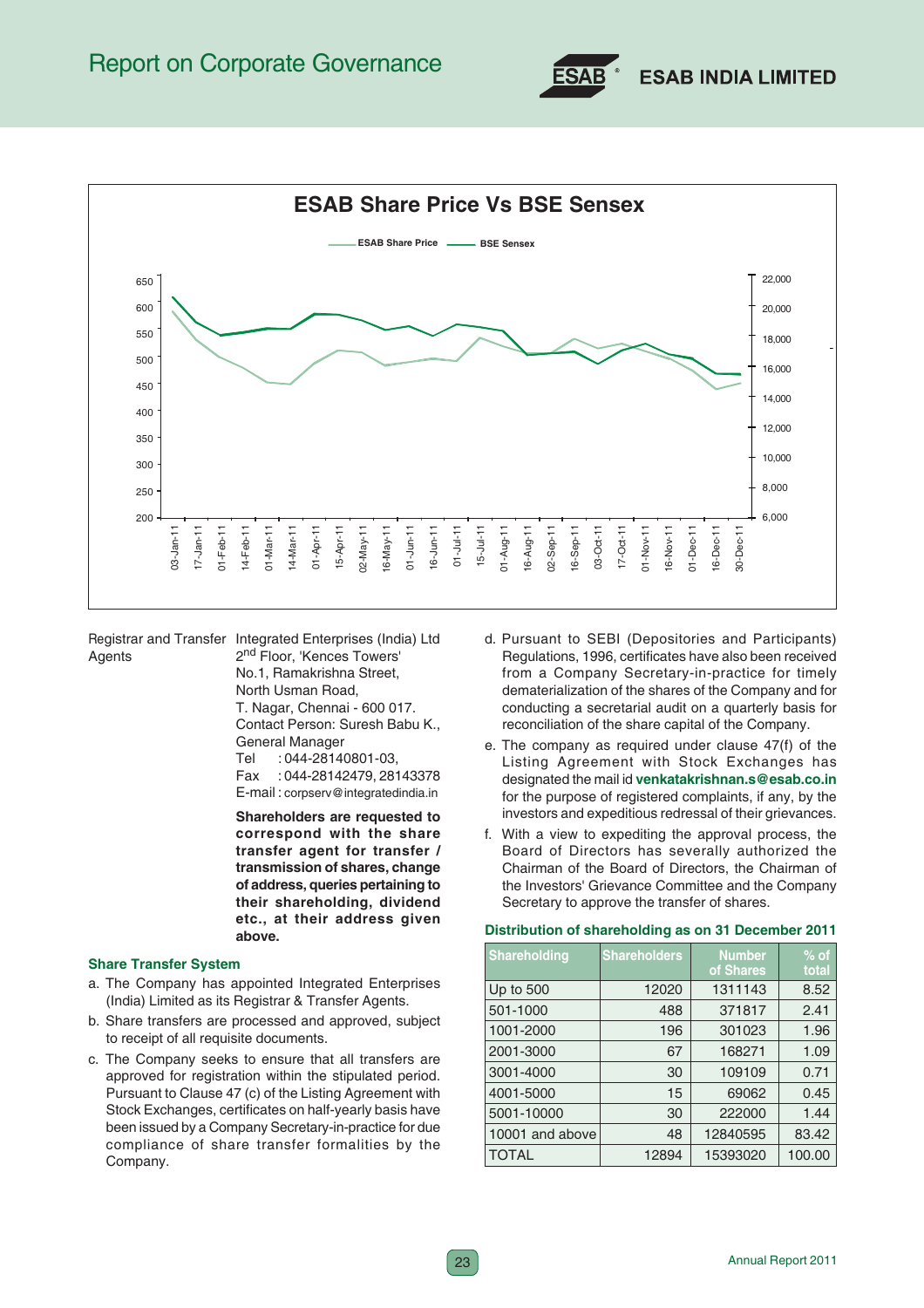

| <b>Category</b>                         | <b>Number</b><br>of Shares | $%$ of<br>total |
|-----------------------------------------|----------------------------|-----------------|
| <b>Esab Holdings Limited</b>            | 5,743,200                  | 37.31           |
| Exelvia Group India BV                  | 2,822,831                  | 18.34           |
| <b>ESAB Group</b>                       | 8,566,031                  | 55.65           |
| Mutual Funds & UTI                      | 1,363,428                  | 8.86            |
| <b>Banks and Financial Institutions</b> | 5,152                      | 0.03            |
| Foreign Institutional Investors         | 1,855,734                  | 12.06           |
| <b>Corporate Bodies</b>                 | 881,408                    | 5.73            |
| Directors & Relatives                   | 1,440                      | 0.01            |
| <b>Indian Public</b>                    | 2,719,827                  | 17.66           |
| <b>Total</b>                            | 15,393,020                 | 100.00          |

## **Shareholding pattern as on 31 December 2011**

### Dematerialisation of shares and liquidity

As on 31 December 2011, 97.58% of the total paid-up equity capital was held in dematerialised form. The Company has entered into agreements with National Securities Depository Limited and Central Depository Services (India) Limited to offer shareholders the option to dematerialise their shares with these depositories. The ISIN number of the Company's shares in demat form is **INE284A01012.**

## Outstanding GDRs / ADRs

The Company has not issued any Global Depository Receipt / American Depository Receipt / Warrant or any convertible instruments which is likely to have impact on Company's equity.

- Plant Locations Plot No.13, 3<sup>rd</sup> Main Road, Industrial Estate, Ambattur, Chennai 600 058.
	- B.T. Road, Khardah, P.O. B.D. Sopan, North 24 Parganas, Kolkata 743 121.
	- B-28, MIDC Industrial Area, Kalmeshwar, Nagpur 441 501.
	- P-41, Taratala Road, Kolkata 700 088.
	- G22 Sipcot Industrial Park, Irungattukottai, Sriperumbudur, Kancheepuram Taluk,Chengalput District, Tamilnadu 602 105.

Address for Company Secretary correspondence Esab India Limited Plot No.13, 3rd Main Road, Industrial Estate, Ambattur, Chennai 600 058. Tel :044 42281100, Fax:044 42281150 E-mail : **venkatakrishnan.s@esab.co.in**

## NON-MANDATORY DISCLOSURE

The non mandatory requirements have been adopted to the extent and in the manner as stated under the appropriate headings detailed below:

## **1. The Chairman's Office / Board**

The need for implementing this non mandatory requirement has not arisen. Except the Nominee Directors of the promoter company, the non-executive Directors of the Company are liable to retire by rotation and if eligible, offer themselves for re-appointment. No specific tenure has been fixed for the Independent Directors.

## **2. Remuneration Committee**

The Board has not constituted a Remuneration Committee as the need for the same has not arisen.

## **3. Shareholder rights**

The quarterly un-audited results of the Company after being subjected to a Limited Review by the Statutory Auditors, are published in newspapers and on the Company's website **www.esabindia.com**. These results are not sent to shareholders individually.

### **4. Audit Qualifications**

The Auditors have issued an unqualified opinion on the statutory financial statements of the Company.

**5. Training of Board Members / Mechanism for evaluating non-executive Directors**

All the Non-Executive Directors have adequate experience and expertise in functional areas and attend various programmes in their personal capacities that keep them abreast of relevant developments. There is no formal system of evaluating individual Directors but the Audit Committee evaluates its performance annually and takes corrective action.

## **6. Whistle Blower policy**

The Company has setup a whistleblower policy which can be viewed on the Company's website **www.esabindia.com**. In terms of such whistle blower policy, the employees have been given direct access to the Audit Committee.

### **REQUEST TO INVESTORS**

- Investors are requested to communicate change of address, if any, directly to the registrar and share transfer agent of the Company.
- As required by SEBI, investors shall furnish details of their respective bank account number and name and address of the bank for incorporating in the dividend warrants to reduce the risk to them of fraudulent encashment.
- Investors holding shares in electronic form are requested to deal only with their respective depository participant for change of address, nomination facility, bank account number, etc.
- Electronic Clearing Service (ECS) helps in quick remittance of dividend without possible loss / delay in postal transit. Shareholders, who have not earlier availed this facility, are requested to register their ECS details with the Share Transfer Agent or their respective Depository Participants.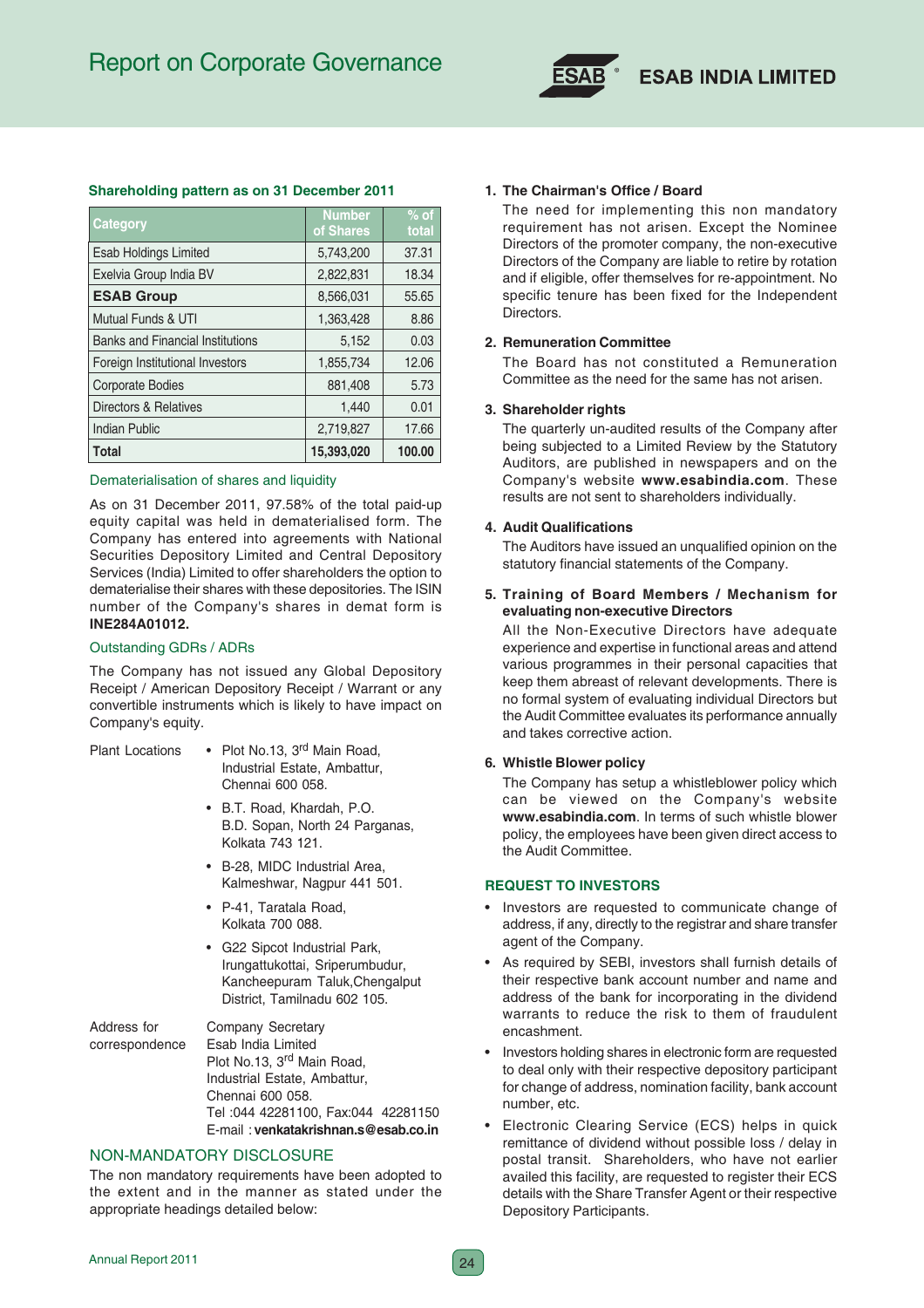

- In terms of SEBI circular no.MRD/DoP/Cir-05/1009 dated 20 May 2009 the shareholders are requested to note that it has now become mandatory to furnish a copy of Permanent Account Number (PAN) for registration of transfer of shares in physical mode.
- Shareholders who have multiple folios in identical names, are requested to apply for consolidation of such folios and send the relevant share certificates to the Company.
- Investors are requested to note that National Security Depository Limited (NSDL) and Central Depository Services (India) Limited (CDSL) have announced the launch of SMS alert facility for demat account holders whereby shareholders will receive alerts for debits / credits (transfers) to their demat accounts a day after the respective transfers. These alerts will be sent to those account holders who have provided their mobile numbers to their Depository Participants (DPs) and made a request for such services. No charge will be levied by NSDL / CDSL on DPs for providing this facility to investors. Further information is available on the website of NSDL and CDSL viz. **www.nsdl.co.in** and **www.cdslindia.com** respectively.
- The Ministry of Corporate Affairs has undertaken a "Green Initiative in the Corporate Governance" by

allowing paperless compliances by the companies and issued circulars stating that service of notice, annual report, etc., can be sent by email to their members.

Accordingly the annual report for 2011, notice of AGM etc., would be sent by electronic mode to such members whose email addresses are available and registered with the Company / Depository participant and for those who have not opted to receive the same, are being sent in physical form.

Members interested in receiving the documents from the Company by email are requested to register their email address, with the Depository Participants (DPs) in case shares are held in dematerialized form and with the share transfer department, in case the shares are held in physical form and also intimate changes, if any, in their registered email addresses to the Company / DPs from time to time.

For and on behalf of the Board of Directors

| David Egan               |  |
|--------------------------|--|
| Chairman for the Meeting |  |

**David Egan Jiri Kula Managing Director** 

Chennai, 28 February 2012

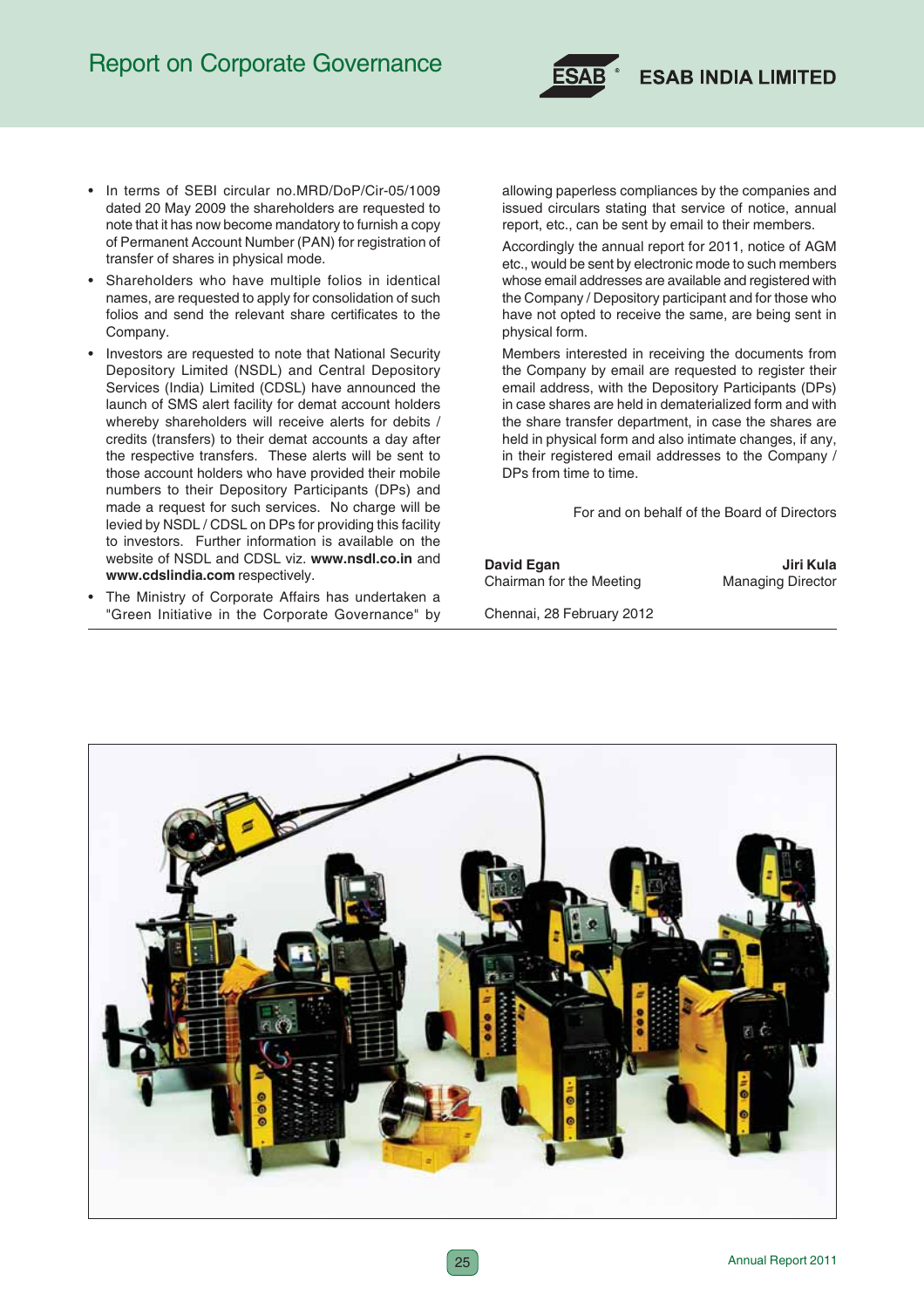

## Auditors' Report on **Corporate Governance**

To

The Members of ESAB India Limited

We have examined the compliance of conditions of Corporate Governance of ESAB India Limited (the Company) for the year ended on 31 December 2011 as stipulated in Clause 49 of the Listing Agreement of the said Company with Bombay Stock Exchange Limited and The National Stock Exchange of India Limited.

The compliance of conditions of Corporate Governance is the responsibility of the management. Our examination was limited to procedures and implementation thereof, adopted by the Company for ensuring the compliance of the conditions of corporate governance. It is neither an audit nor an expression of opinion on the financial statements of the Company.

In our opinion and to the best of our information and according to the explanations given to us, we certify that the Company has complied with the conditions of Corporate Governance as stipulated in the above mentioned Listing Agreements.

We further state that such compliance is neither an assurance as to the future viability of the Company nor the efficiency or effectiveness with which the management has conducted the affairs of the Company.

> For **B S R & Co.** Chartered Accountants Firm Registration No. 101248W

Date : 28 February 2012 **Membership No. 203491** Membership No. 203491

**S Sethuraman** Place: Chennai Partner Partner Partner Partner Partner Partner Partner Partner Partner Partner

To

The Members of ESAB India Limited

## **Declaration by the Managing Director under Clause 49 of the Listing Agreement**

I, Jiri Kula, Managing Director of ESAB India Limited, to the best of my knowledge and belief, declare that all the members of the Board of Directors and Senior Management Personnel have affirmed compliance with the Code of Conduct for the year ended 31 December 2011.

Chennai **Jiri Kula** 28 February 2012 **Managing Director** Managing Director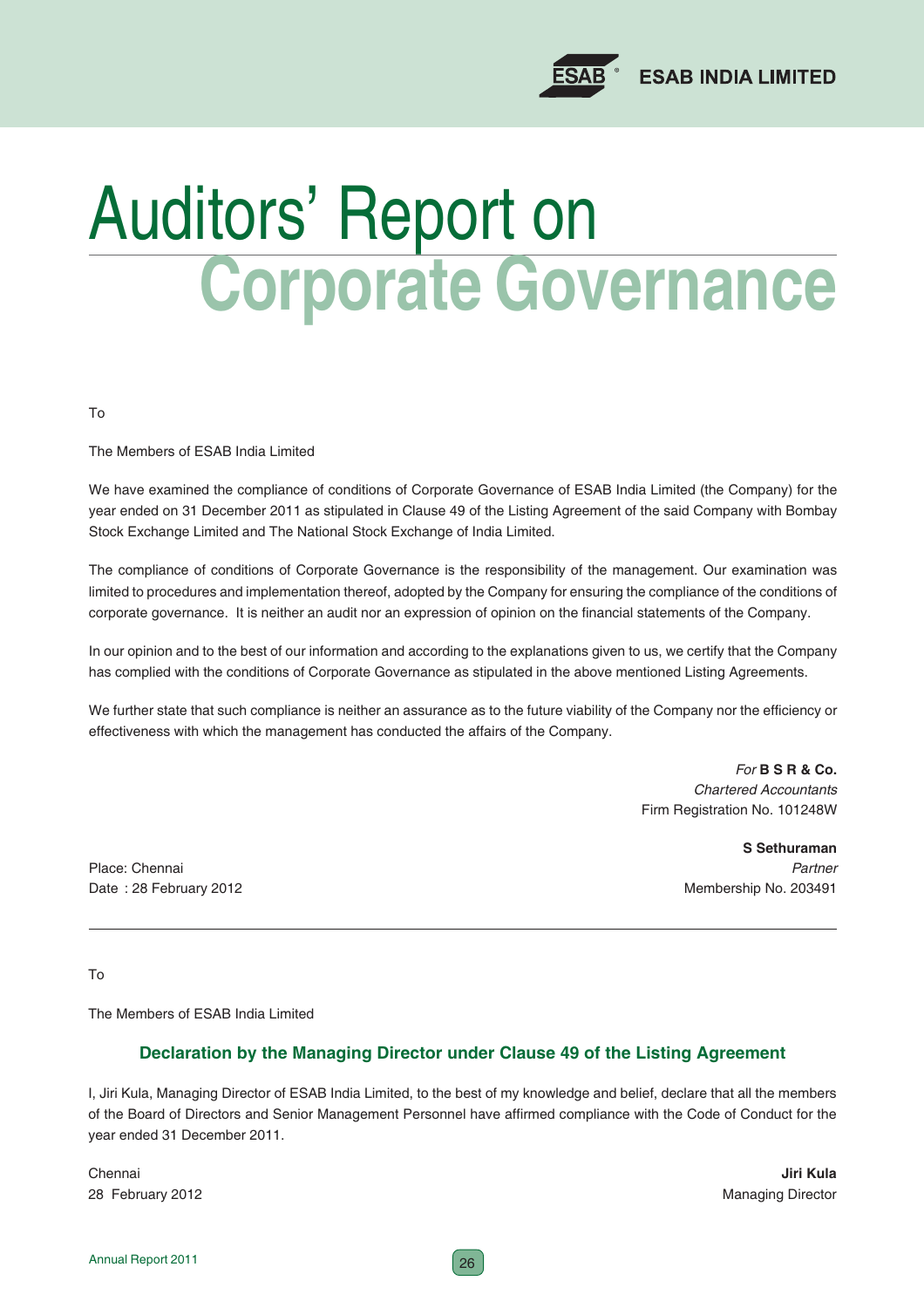

## Auditors' Report **to the Members of ESAB INDIA LIMI**

- 1 We have audited the attached Balance Sheet of ESAB INDIA LIMITED ("the Company"), as at 31 December 2011, the Profit and Loss Account and also the Cash Flow Statement for the year ended on that date annexed thereto. These financial statements are the responsibility of the Company's management. Our responsibility is to express an opinion on these financial statements based on our audit.
- 2 We conducted our audit in accordance with auditing standards generally accepted in India. Those standards require that we plan and perform the audit to obtain reasonable assurance about whether the financial statements are free of material misstatement. An audit includes examining, on a test basis, evidence supporting the amounts and disclosures in the financial statements. An audit also includes assessing the accounting principles used and significant estimates made by management, as well as evaluating the overall financial statement presentation. We believe that our audit provides a reasonable basis for our opinion.
- 3 As required by the Companies (Auditor's Report) Order, 2003 ("the Order") as amended, issued by the Central Government of India in terms of sub-section (4A) of section 227 of the Companies Act, 1956 ('the Act'), we enclose in the annexure a statement on the matters specified in paragraphs 4 and 5 of the said Order.
- 4 Further to our comments referred to in paragraph 3 above, we report that:
	- (i) We have obtained all the information and explanations, which to the best of our knowledge and belief were necessary for the purposes of our audit;
	- (ii) In our opinion, proper books of account as required by law have been kept by the Company so far as appears from our examination of those books;
- (iii) The Balance Sheet, Profit and Loss Account and Cash Flow Statement dealt with by this report are in agreement with the books of account;
- (iv) In our opinion, the Balance Sheet, Profit and Loss Account and Cash Flow Statement dealt with by this report comply with the accounting standards referred to in sub-section (3C) of section 211 of the Act;
- (v) On the basis of written representations received from the directors, as on 31 December 2011, and taken on record by the Board of Directors, we report that none of the directors is disqualified as on 31 December 2011 from being appointed as a director in terms of clause (g) of sub-section (1) of section 274 of the Act,
- (vi) In our opinion and to the best of our information and according to the explanations given to us, the said accounts give the information required by the Act, in the manner so required and give a true and fair view in conformity with the accounting principles generally accepted in India:
	- a. in the case of the Balance Sheet, of the state of affairs of the Company as at 31 December 2011;
	- b. in the case of the Profit and Loss Account, of the profit for the year ended on that date; and
	- c. in the case of the Cash Flow Statement, of the cash flows for the year ended on that date.

## For **B S R & Co.** Chartered Accountants Firm Registration No. 101248W

Place : Chennai, Place : Chennai, Partner Date : 28 February 2012 Membership No. 203491

**S Sethuraman**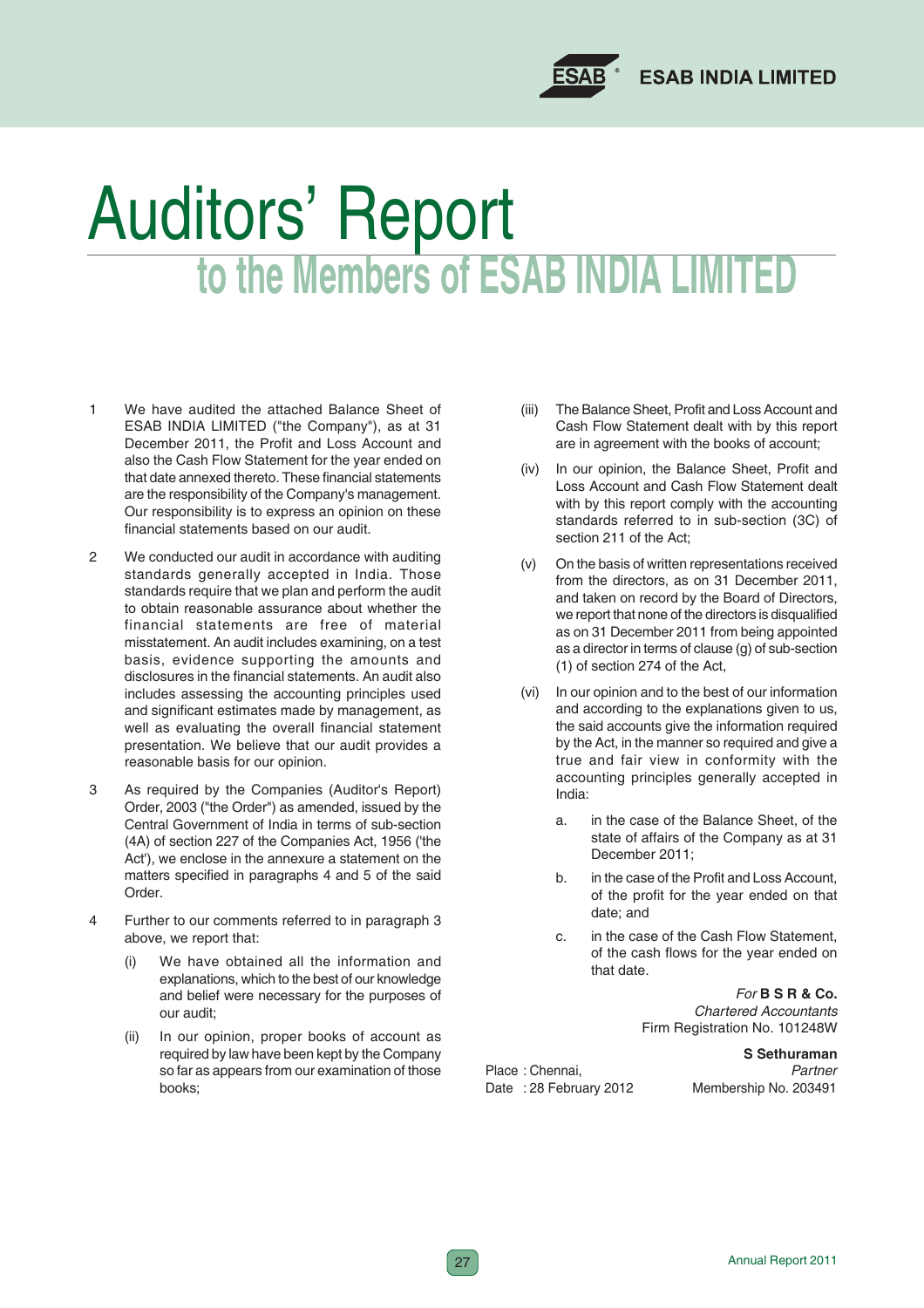

## Annexure **to the Auditors' Report**

(Referred to in our report of even date)

- (i) (a) The Company has maintained proper records showing full particulars, including quantitative details and situation of fixed assets.
	- (b) The Company has a regular programme of physical verification of its fixed assets by which all fixed assets are verified annually. In our opinion, this periodicity of physical verification is reasonable having regard to the size of the Company and the nature of its assets. No material discrepancies were noticed on such verification.
	- (c) Fixed assets disposed off during the year were not substantial, and therefore, do not affect the going concern assumption.
- (ii) (a) The inventory, except goods-in-transit and stocks lying with third parties, has been physically verified by the management during the year. In our opinion, the frequency of such verification is reasonable. For stocks lying with third parties at the year-end, written confirmations have been obtained.
	- (b) The procedures for the physical verification of inventories followed by the management are reasonable and adequate in relation to the size of the Company and the nature of its business.
	- (c) The Company is maintaining proper records of inventory. The discrepancies noticed on verification between the physical stocks and the book records were not material.
- (iii) The Company has neither granted nor taken any loans, secured or unsecured, to or from companies, firms or other parties covered in the register maintained under section 301 of the Companies Act, 1956.
- (iv) In our opinion and according to the information and explanations given to us, and having regard to the explanation that purchases of certain items of inventories and fixed assets are for the Company's specialised requirements and similarly certain goods sold and services rendered are for the specialised requirements of the buyers and suitable alternative sources are not available to obtain comparable quotations, there is an adequate internal control system commensurate with the size of the Company and the nature of its business with regard to purchase of inventories and fixed assets and with regard to the sale of goods and services. In our opinion and according to the information and explanations given to us, we have not observed any major weakness in the internal control system during the course of the audit.
- (v) (a) In our opinion and according to the information and explanations given to us, the particulars of contracts or arrangements referred to in section 301 of the Act have been entered in the register required to be maintained under that section.
	- (b) In our opinion, and according to the information and explanations given to us, the transactions made in

pursuance of contracts and arrangements referred to in (a) above and exceeding the value of Rupees five lakh with any party during the year have been made at prices which are reasonable having regard to the prevailing market prices at the relevant time, except for purchase of certain item of inventories and fixed assets which are for the Company's specialised requirements and similarly for sale of certain goods and rendering of certain services for the specialised requirements of the buyers and for which suitable alternative sources are not available to obtain comparable quotations. However, on the basis of information and explanations provided, the same appear reasonable.

- (vi) The Company has not accepted any deposits from the public.
- (vii) In our opinion, the Company has an internal audit system commensurate with the size and nature of its business.
- (viii)We have broadly reviewed the books of account maintained by the Company pursuant to the rules prescribed by the Central Government for maintenance of cost records under section 209(1)(d) of the Companies Act, 1956 in respect of manufacture of electric motors, and are of the opinion that prima facie, the prescribed accounts and records have been made and maintained. However, we have not made a detailed examination of the records.
- (ix) (a) According to the information and explanations given to us and on the basis of our examination of the records of the Company, amounts deducted / accrued in the books of account in respect of undisputed statutory dues including Provident Fund, Employees' State Insurance, Income-tax, Sales Tax, Service tax, Customs duty, Wealth Tax, Excise Duty and other material statutory dues have been generally regularly deposited during the year by the Company with the appropriate authorities. As explained to us, the Company did not have any dues on account of Investor Education and Protection Fund.

According to the information and explanations given to us, no undisputed amounts payable in respect of Provident Fund, Employees' State Insurance, Income Tax, Wealth Tax, Sales Tax, Service tax, Customs duty, Excise Duty and other material statutory dues were in arrears as at 31 December 2011 for a period of more than six months from the date they became payable.

(b) According to the information and explanations given to us, there are dues in respect of Sales tax, Excise duty, Service tax and Income tax as listed below that have not been deposited with the appropriate authorities on account of disputes.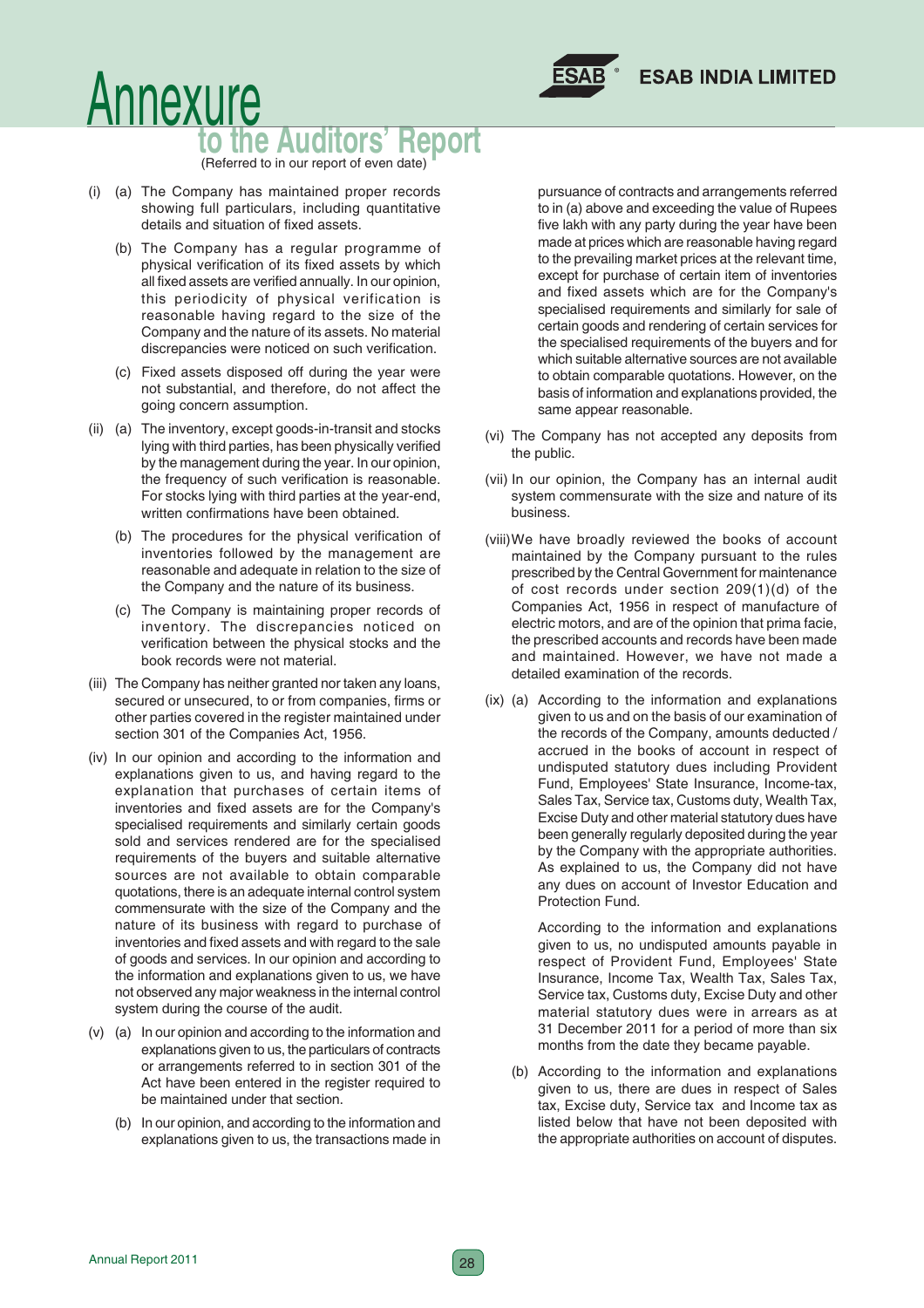

| Name of the<br><b>Statute</b> | Nature of<br><b>Dues</b>            | Amount<br>(INR in Millions)<br>(Net of amount paid<br>under dispute) | Period to which<br>the amount relates<br>(Financial Year) | Forum where dispute is<br>pending |
|-------------------------------|-------------------------------------|----------------------------------------------------------------------|-----------------------------------------------------------|-----------------------------------|
|                               |                                     | 2.52                                                                 | 1991-92                                                   |                                   |
|                               |                                     | 2.38                                                                 | 1992-93                                                   |                                   |
|                               |                                     | 0.32                                                                 | 1995-96                                                   |                                   |
|                               | Non Submission of                   | 38.00                                                                | 1996-97                                                   | Revision Board, Tribunal          |
| <b>Sales Tax</b>              | Sales tax Declaration               | 49.62                                                                | 1997-98                                                   |                                   |
|                               | Forms                               | 7.71                                                                 | 1999-00                                                   |                                   |
|                               |                                     | 0.07                                                                 | 1999-00                                                   | <b>Assistant Commissioner</b>     |
|                               |                                     | 0.11                                                                 | 2001-02                                                   |                                   |
|                               |                                     | 1.10                                                                 | 2005-06                                                   | Deputy Commissioner               |
| <b>Central Excise Act</b>     | Determination of Price on           | 100.80                                                               | 1997-00                                                   | <b>High Court</b>                 |
|                               | which Duty is payable               | 45.71                                                                | 1997-99                                                   | <b>CESTAT</b>                     |
|                               |                                     |                                                                      | 2006-07                                                   | <b>CESTAT</b>                     |
|                               |                                     | 1.32                                                                 | Jan'08 to Dec'08                                          | Commissioner (Appeals)            |
| Finance Act, 1994             | Differential service<br>tax payable | 1.00                                                                 | 2004-07                                                   | Commissioner (Appeals)            |
|                               |                                     | 0.30                                                                 | 2006-10                                                   |                                   |
|                               |                                     | 1.85                                                                 | 2009-10                                                   | Deputy Commissioner               |
|                               |                                     | 1.37                                                                 | 2010-11                                                   |                                   |
|                               |                                     | 1.17                                                                 | 1988-89                                                   | <b>High Court</b>                 |
|                               |                                     | 2.56                                                                 | 1989-90                                                   |                                   |
|                               |                                     | 0.12                                                                 | 1996-97                                                   | Income Tax Appellate              |
|                               | <b>Disallowed</b>                   | 8.65                                                                 | 1997-98                                                   | Tribunal                          |
|                               | Expenditure                         | 4.60                                                                 | 1998-99                                                   |                                   |
| <b>Income Tax Act</b>         | pertaining to                       | 3.73                                                                 | 2000-01                                                   |                                   |
|                               | various years                       | 5.04                                                                 | 2003-04                                                   |                                   |
|                               |                                     | 54.00                                                                | 2004-05                                                   | Commissioner of                   |
|                               |                                     | 4.39                                                                 | 2005-06                                                   | Income Tax (Appeals)              |
|                               |                                     | 4.59                                                                 | 2006-07                                                   |                                   |
|                               |                                     | 8.14                                                                 | 2007-08                                                   |                                   |
|                               | <b>Grand Total</b>                  | 353.09                                                               |                                                           |                                   |

- (x) The Company does not have any accumulated losses at the end of the financial year and has not incurred cash losses in the financial year and in the immediately preceding financial year.
- (xi) In our opinion and according to the information and explanations given to us, the Company has not defaulted in repayment of dues to its bankers or to any financial institutions. The Company did not have any outstanding debentures during the year.
- (xii) The Company has not granted any loans and advances on the basis of security by way of pledge of shares, debentures and other securities.
- (xiii) In our opinion and according to the information and explanations given to us, the Company is not a chit fund or a nidhi/ mutual benefit fund/ society.
- (xiv) According to the information and explanations given to us, the Company is not dealing or trading in shares, securities, debentures and other investments.
- (xv) According to the information and explanations given to us, the Company has not given any guarantee for loans taken by others from banks or financial institutions.
- (xvi) The Company did not have any term loans outstanding during the year.
- (xvii) According to the information and explanations given to us and on an overall examination of the Balance Sheet of the Company, we are of the opinion that the funds raised on short-term basis have not been used for long term investment.
- (xviii) The Company has not made any preferential allotment of shares to companies/firms/parties covered in the register maintained under Section 301 of the Companies Act, 1956.
- (xix) The Company did not have any outstanding debentures during the year.
- (xx) During the current year, the Company has not raised any money by public issues.
- (xxi) According to the information and explanations given to us, no material fraud on or by the Company has been noticed or reported during the course of our audit.

For **B S R & Co.** Chartered Accountants Firm Registration No. 101248W

Place : Chennai Partner Date: 28 February 2012 Membership No. 203491

**S Sethuraman**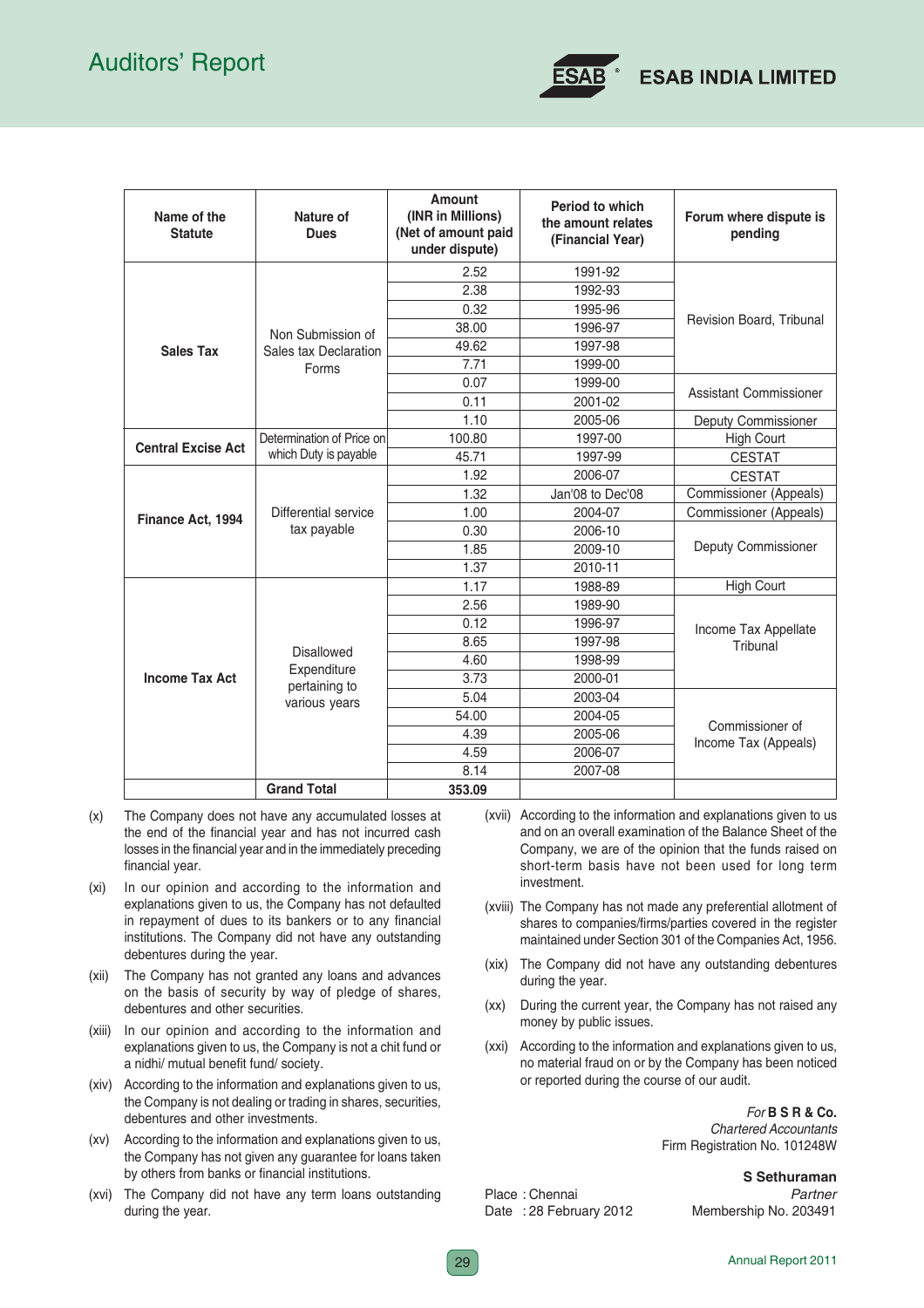

## **Balance Sheet**<br>as at 31 December 20

(All amounts are in Indian Rupees thousands except otherwise stated)

|                                                       |          | As at            | As at            |
|-------------------------------------------------------|----------|------------------|------------------|
|                                                       | Schedule | 31 December 2011 | 31 December 2010 |
| <b>SOURCES OF FUNDS</b>                               |          |                  |                  |
| SHAREHOLDERS' FUNDS                                   |          |                  |                  |
| <b>Share Capital</b>                                  | Α        | 153,930          | 153,930          |
| <b>Reserves and Surplus</b>                           | B        | 1,962,019        | 1,755,959        |
|                                                       |          | 2,115,949        | 1,909,889        |
| DEFERRED TAX LIABILITY (net)                          | O(15)    | 46,605           | 30,671           |
|                                                       |          | 2,162,554        | 1,940,560        |
| <b>APPLICATION OF FUNDS</b>                           |          |                  |                  |
| <b>FIXED ASSETS</b>                                   |          |                  |                  |
| Gross block                                           | C        | 1,859,336        | 1,635,886        |
| Less: Accumulated depreciation / amortization         |          | 815,522          | 704,397          |
| Net block                                             |          | 1,043,814        | 931,489          |
| Capital work-in-progress (including capital advances) |          | 26,253           | 166,719          |
|                                                       |          | 1,070,067        | 1,098,208        |
| <b>INVESTMENTS</b>                                    | D        | 340,193          | 335,011          |
| CURRENT ASSETS, LOANS AND ADVANCES                    |          |                  |                  |
| Inventories                                           | E        | 639,990          | 536,988          |
| Sundry debtors                                        | F        | 201,183          | 272,448          |
| Cash and bank balances                                | G        | 390,538          | 503,120          |
| Other current assets and loans and advances           | H        | 262,018          | 207,064          |
|                                                       |          | 1,493,729        | 1,519,620        |
| LESS: CURRENT LIABILITIES AND PROVISIONS              |          |                  |                  |
| <b>Current liabilities</b>                            | I        | 665,911          | 740,041          |
| Provisions                                            | J        | 75,524           | 272,238          |
|                                                       |          | 741,435          | 1,012,279        |
| <b>NET CURRENT ASSETS</b>                             |          | 752,294          | 507,341          |
|                                                       |          | 2,162,554        | 1,940,560        |
| Notes to accounts                                     | $\circ$  |                  |                  |

The Schedules referred to above form an integral part of the financial statements

This is the balance sheet referred to in our report of even date For and on behalf of the Board of Directors

For **B S R & Co. Jiri Kula Chartered Accountants** Firm Registration No. 101248W

**S Sethuraman K Vaidyanathan** Partner **Director** Director **Director Director Director Director Director Director Director** Membership No. 203491

Place : Chennai Date : 28 February 2012

**S Venkatakrishnan B Mohan** Company Secretary Vice President - Finance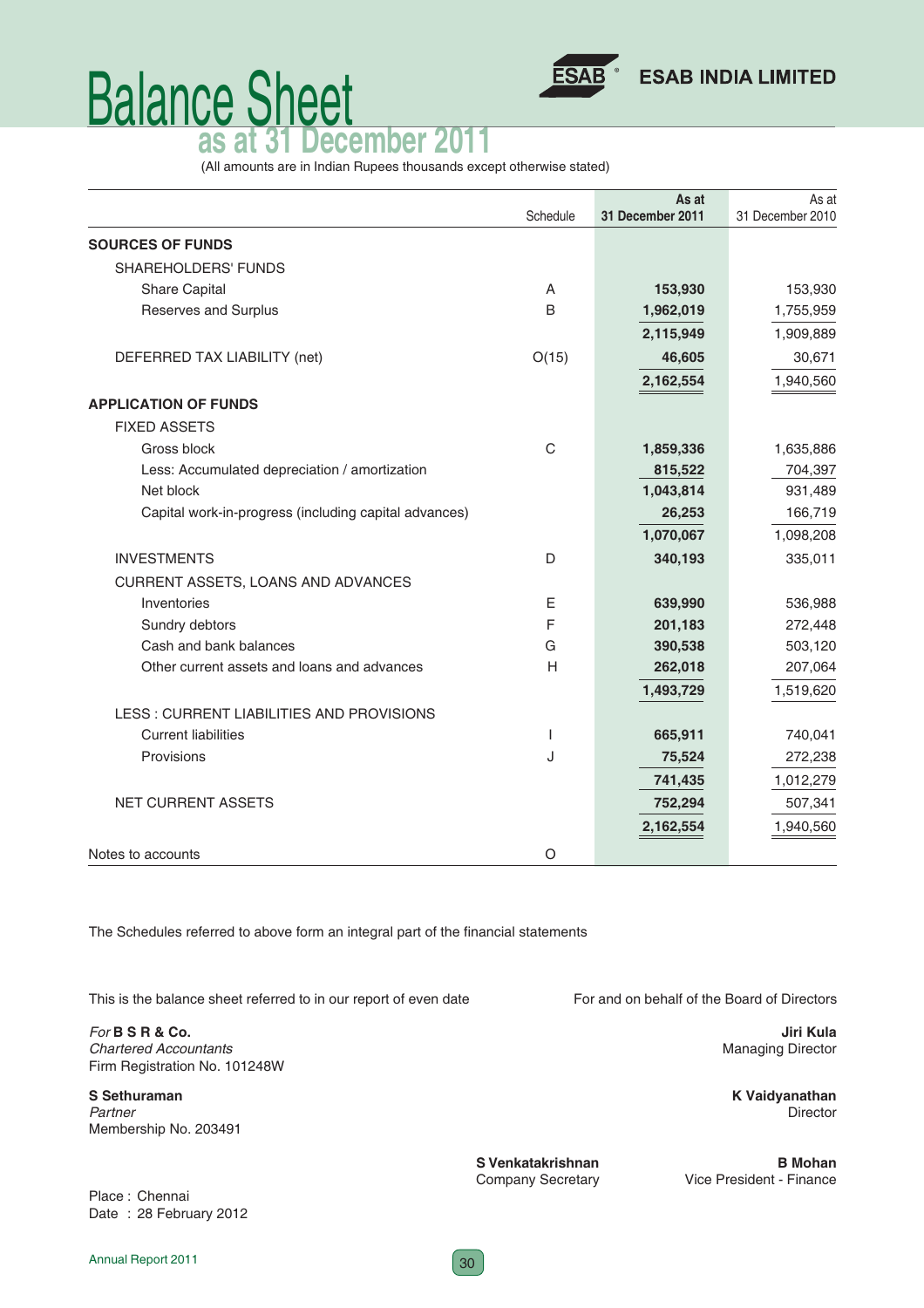## **ESAB INDIA LIMITED**

**for the year ended 31 December 2011** 

(All amounts are in Indian Rupees thousands except otherwise stated)

|                                                                                | Schedule | For the year ended<br>31 December 2011 | For the year ended<br>31 December 2010 |
|--------------------------------------------------------------------------------|----------|----------------------------------------|----------------------------------------|
| <b>INCOME</b>                                                                  |          |                                        |                                        |
|                                                                                |          |                                        |                                        |
| Sales (Gross)                                                                  |          | 5,752,086                              | 5,374,414                              |
| Less: Excise duty                                                              |          | 451,820                                | 413,349                                |
| Sales (Net)                                                                    |          | 5,300,266                              | 4,961,065                              |
| Income from services                                                           |          | 60,575                                 | 42,449                                 |
| Other Income                                                                   | Κ        | 117,468                                | 141,128                                |
|                                                                                |          | 5,478,309                              | 5,144,642                              |
| <b>EXPENDITURE</b>                                                             |          |                                        |                                        |
| Material costs                                                                 | L        | 3,415,835                              | 3,124,598                              |
| Manufacturing, selling and administrative expenses                             | M        | 1,228,870                              | 1,024,118                              |
| Interest and finance charges                                                   | N        | 9,891                                  | 8,219                                  |
| Depreciation / amortization                                                    |          | 117,502                                | 105,474                                |
|                                                                                |          | 4,772,098                              | 4,262,409                              |
| <b>PROFIT BEFORE TAXATION</b>                                                  |          | 706,211                                | 882,233                                |
| Taxation                                                                       | O(16)    | (231, 799)                             | (292, 658)                             |
| <b>PROFIT AFTER TAXATION</b>                                                   |          | 474,412                                | 589,575                                |
| Balance brought forward from previous year<br>Add: Transferred on amalgamation |          | 1,322,047                              | 1,138,113<br>12,309                    |
| <b>PROFIT AVAILABLE FOR APPROPRIATION</b>                                      |          | 1,796,459                              | 1,739,997                              |
| <b>APPROPRIATIONS</b>                                                          |          |                                        |                                        |
| <b>Dividend</b>                                                                |          |                                        |                                        |
| - Interim                                                                      |          | 230,895                                | 307,860                                |
| - Final                                                                        |          |                                        |                                        |
| <b>Total dividend</b>                                                          |          | 230,895                                | 307,860                                |
| Dividend tax                                                                   |          | 37,457                                 | 51,132                                 |
| Amount transferred to general reserve                                          |          | 47,441                                 | 58,958                                 |
| Balance in profit and loss account                                             |          | 1,480,666                              | 1,322,047                              |
|                                                                                |          | 1,796,459                              | 1,739,997                              |
| <b>Earnings per share</b>                                                      |          |                                        |                                        |
| Basic and Diluted (Rs.)                                                        | O(17)    | 30.82                                  | 38.30                                  |
| Notes to accounts                                                              | O        |                                        |                                        |

The schedules referred to above form an integral part of the financial statements

This is the profit and loss account referred to in our report of even date For and on behalf of the Board of Directors

For **B S R & Co. Jiri Kula Chartered Accountants** Firm Registration No. 101248W

**S Sethuraman K Vaidyanathan** Partner **Director** Director **Director Director Director Director Director Director** Membership No. 203491

Place : Chennai Date : 28 February 2012

**S Venkatakrishnan B Mohan** Company Secretary Vice President - Finance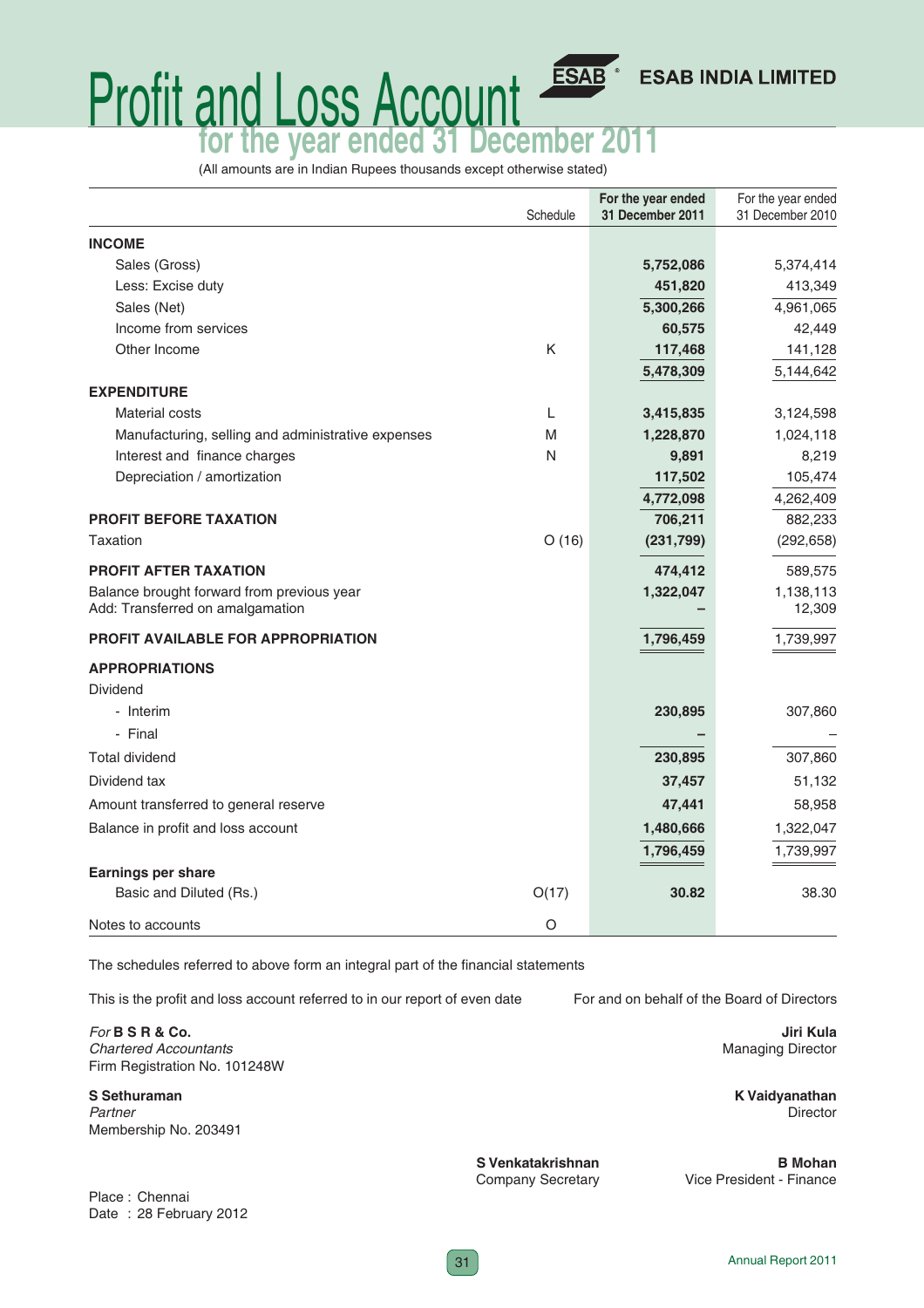

## **Cash Flow Statement**

(All amounts are in Indian Rupees thousands except otherwise stated)

|                                                                 |       | For the year ended<br>31 December 2011 | For the year ended<br>31 December 2010 |
|-----------------------------------------------------------------|-------|----------------------------------------|----------------------------------------|
| CASH FLOW FROM OPERATING ACTIVITIES                             |       |                                        |                                        |
| <b>Profit before taxation</b>                                   |       | 706,211                                | 882,233                                |
| (Profit) / loss on sale of fixed assets                         |       | (136)                                  | 4,582                                  |
| Interest income                                                 |       | (13, 239)                              | (23, 628)                              |
| Profit on sale of investments                                   |       |                                        | (20, 237)                              |
| Dividend income                                                 |       | (19, 138)                              | (7,804)                                |
| Provision for capital work in progress                          |       | 2,000                                  | 1,200                                  |
| Unrealised exchange differences                                 |       | 2,474                                  | (1, 119)                               |
| Depreciation / amortization                                     |       | 117,502                                | 105,474                                |
| Interest and finance charges                                    |       | 9,891                                  | 8,219                                  |
| Provision for bad and doubtful debts                            |       | 14,402                                 | 1,134                                  |
| Operating profit before working capital changes                 |       | 819,967                                | 950,054                                |
| Increase in sundry debtors                                      |       | 57,384                                 | (179, 374)                             |
| Increase in other current assets and loans and advances         |       | (41, 960)                              | 5,585                                  |
| Decrease / (increase) in inventories                            |       | (103,002)                              | (149,005)                              |
| Increase/ (decrease) in trade payables                          |       | (118, 176)                             | 252,432                                |
| Cash generated from operations                                  |       | 614,213                                | 879,692                                |
| Voluntary separation compensation and related payments          |       | 245                                    | (567)                                  |
| Taxes paid - net                                                |       | (203, 431)                             | (283, 525)                             |
| Net cash from operating activities                              | A     | 411,027                                | 595,600                                |
| CASH FLOW FROM INVESTING ACTIVITIES                             |       |                                        |                                        |
| Capital expenditure                                             |       | (92,075)                               | (223,096)                              |
| Sale of fixed assets                                            |       | 850                                    | 480                                    |
| Purchase of investments                                         |       | (874, 136)                             | (762, 603)                             |
| Sale of investments                                             |       | 868,954                                | 447,661                                |
| Interest received                                               |       | 9,087                                  | 33,300                                 |
| Investment income received                                      |       | 19,138                                 | 7,804                                  |
| Net cash used in investing activities                           | B     | (68, 182)                              | (496, 454)                             |
| CASH FLOW FROM FINANCING ACTIVITIES                             |       |                                        |                                        |
| Dividend paid                                                   |       | (382, 513)                             | (160, 425)                             |
| Dividend distribution tax paid                                  |       | (63, 023)                              | (25, 566)                              |
| Interest and finance charges paid                               |       | (9,891)                                | (8,219)                                |
| Net cash used in financing activities                           | C     | (455, 427)                             | (194, 210)                             |
| Net increase/(decrease) in cash and cash equivalents            |       |                                        |                                        |
| Cash and cash equivalents as at beginning of the year           | A+B+C | (112, 582)<br>503,120                  | (95,064)<br>579,543                    |
| Add: Cash and cash equivalents transferred on amalgamation      |       |                                        | 18,641                                 |
| Cash and cash equivalents as at the end of the year *           |       | 390,538                                | 503,120                                |
| Notes:                                                          |       |                                        |                                        |
| *Cash and cash equivalents not available for use by the Company |       | 76,995                                 | 105,156                                |
| Notes to accounts                                               | O     |                                        |                                        |
|                                                                 |       |                                        |                                        |

The schedules referred to above form an integral part of the financial statements

This is the cash flow statement referred to in our report of even date For and on behalf of the Board of Directors For **B S R & Co. Jiri Kula Chartered Accountants** Managing Director Managing Director Firm Registration No. 101248W

**S Sethuraman K Vaidyanathan** P*artner* Director **Director** Director **Director** Director **Director** Director **Director** Membership No. 203491

Place : Chennai **B Mohan**<br>
Date : 28 February 2012 **BMohan**<br>
Company Secretary **B Mohan**<br>
Company Secretary **B Mohan**<br>
Vice President - Finance Date : 28 February 2012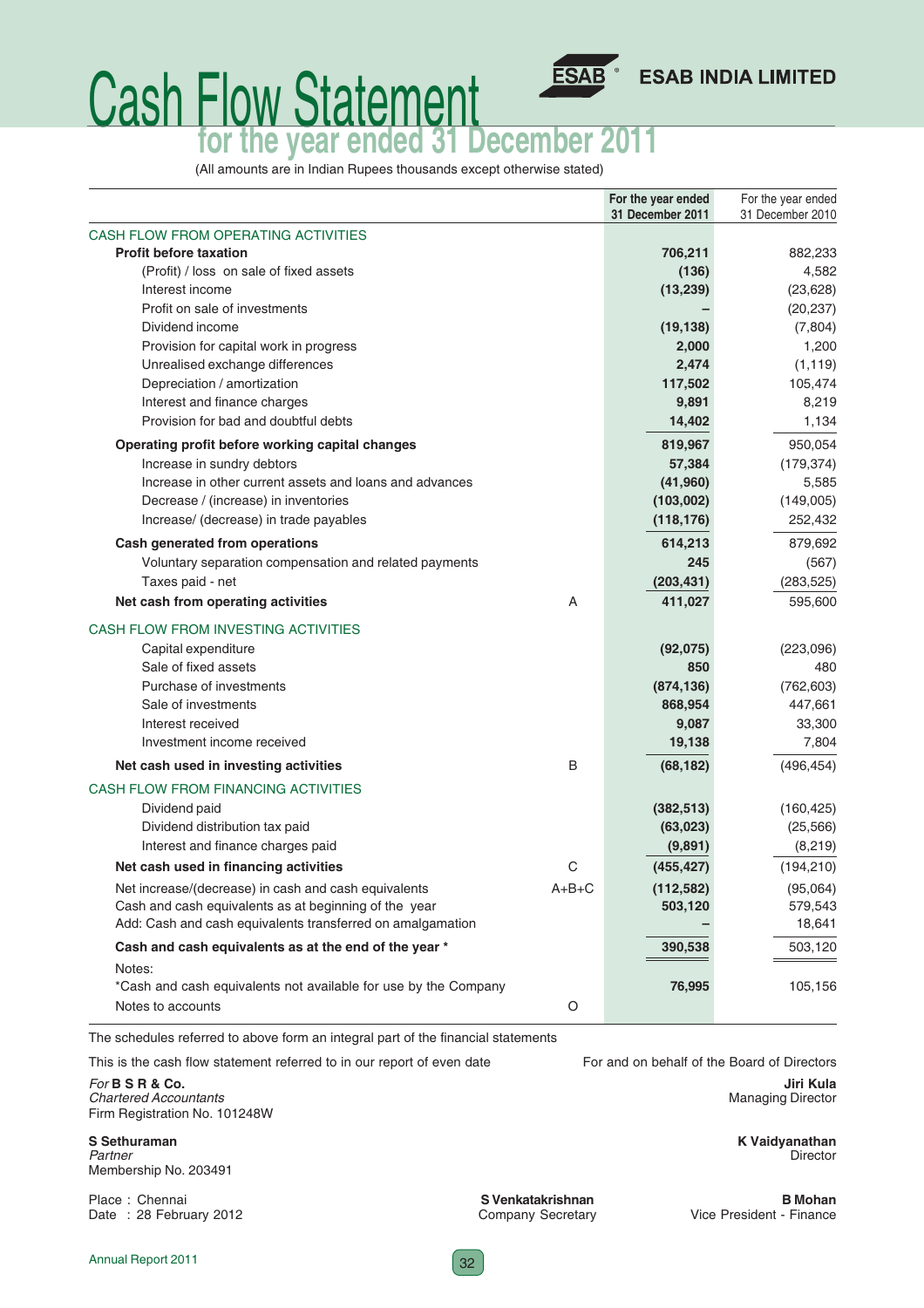

 $^{\circ}$ 

## **Schedules**<br>to the Financial Statements 31 December 2011

(All amounts are in Indian Rupees thousands except otherwise stated)

|                                                                                                                                                                                                                                  | As at<br>31 December 2011 31 December 2010 | As at             |
|----------------------------------------------------------------------------------------------------------------------------------------------------------------------------------------------------------------------------------|--------------------------------------------|-------------------|
|                                                                                                                                                                                                                                  |                                            |                   |
| <b>SCHEDULE A</b><br><b>SHARE CAPITAL</b>                                                                                                                                                                                        |                                            |                   |
| Authorised:                                                                                                                                                                                                                      |                                            |                   |
|                                                                                                                                                                                                                                  |                                            |                   |
| 19,000,000 (31 December 2010: 19,000,000) equity shares of Rs.10 each<br>3,000,000 (31 December 2010: 3,000,000) unclassified shares of Rs.10 each                                                                               | 190,000<br>30,000                          | 190,000<br>30,000 |
| (Refer note 25 of Schedule O)                                                                                                                                                                                                    | 220,000                                    | 220,000           |
| Issued, subscribed and paid up:                                                                                                                                                                                                  |                                            |                   |
| 15,393,020 (31 December 2010: 15,393,020)<br>equity shares of Rs.10 each fully paid up<br>Of the above, 999,000 (31 December 2010: 999,000) equity shares<br>were allotted as fully paid up pursuant to a Scheme of Amalgamation | 153,930                                    | 153,930           |
|                                                                                                                                                                                                                                  |                                            |                   |
| <b>SCHEDULE B</b><br><b>RESERVES AND SURPLUS</b>                                                                                                                                                                                 |                                            |                   |
| <b>Amalgamation reserve</b>                                                                                                                                                                                                      | 10,000                                     | 10,000            |
| Securities premium account                                                                                                                                                                                                       | 93,190                                     | 93,190            |
| Special capital incentive subsidy                                                                                                                                                                                                | 2,000                                      | 2,000             |
| <b>General Reserve</b>                                                                                                                                                                                                           |                                            |                   |
| Opening balance                                                                                                                                                                                                                  | 328,722                                    | 274,660           |
| Add: Transferred from profit and loss account<br>Less: Adjustment to reserves arising on account of amalgamation                                                                                                                 | 47,441                                     | 58,958            |
| (Refer note 25 of Schedule O)                                                                                                                                                                                                    |                                            | (4,896)           |
|                                                                                                                                                                                                                                  | 376,163                                    | 328,722           |
|                                                                                                                                                                                                                                  |                                            |                   |
| <b>Profit and Loss Account</b>                                                                                                                                                                                                   | 1,480,666                                  | 1,322,047         |
|                                                                                                                                                                                                                                  | 1,962,019                                  | 1,755,959         |

## **SCHEDULE C** FIXED ASSETS

| <b>Particulars</b>                                       | <b>Tangible Assets</b><br><b>Intangible Assets</b> |                   |                 |                      |                                |                          | <b>Previous</b>      |                              |           |           |
|----------------------------------------------------------|----------------------------------------------------|-------------------|-----------------|----------------------|--------------------------------|--------------------------|----------------------|------------------------------|-----------|-----------|
|                                                          | Freehold<br>land                                   | Leasehold<br>land | <b>Building</b> | Plant &<br>machinery | <b>Furniture</b><br>& fixtures | <b>Motor</b><br>vehicles | Computer<br>software | <b>Technical</b><br>know how | Total     | Year      |
| <b>GROSS BLOCK AT COST</b>                               |                                                    |                   |                 |                      |                                |                          |                      |                              |           |           |
| As at 1 January 2011                                     | 32,939                                             | 14,078            | 297,563         | 1,183,591            | 33,994                         | 10,328                   | 14,585               | 48,808                       | 1,635,886 | 1,479,954 |
| Transferred pursuant to                                  |                                                    |                   |                 |                      |                                |                          |                      |                              |           |           |
| Scheme of Amalgamation*                                  |                                                    |                   |                 |                      |                                |                          |                      | $\overline{\phantom{0}}$     |           | 28,263    |
| Additions                                                |                                                    | -                 | 34,300          | 165,294              | 10,958                         | 7,712                    | 12,277               | $\qquad \qquad -$            | 230,541   | 131,590   |
| <b>Deletions</b>                                         |                                                    |                   |                 | 2,877                | 423                            | 3,791                    |                      | -                            | 7,091     | 3,921     |
|                                                          | 32,939                                             | 14,078            | 331,863         | 1,346,008            | 44,529                         | 14,249                   | 26,862               | 48,808                       | 1,859,336 | 1,635,886 |
| <b>ACCUMULATED</b><br><b>DEPRECIATION / AMORTIZATION</b> |                                                    |                   |                 |                      |                                |                          |                      |                              |           |           |
| As at 1 January 2011                                     |                                                    | 5,900             | 72,628          | 579,361              | 12,154                         | 6,387                    | 4,802                | 23,165                       | 704,397   | 590,188   |
| Transferred pursuant to                                  |                                                    |                   |                 |                      |                                |                          |                      |                              |           |           |
| Scheme of Amalgamation*                                  |                                                    |                   |                 |                      |                                |                          |                      |                              |           | 12,236    |
| Additions                                                |                                                    | 89                | 9,460           | 89,048               | 2,718                          | 1,688                    | 6,368                | 8,131                        | 117,502   | 105,474   |
| <b>Deletions</b>                                         |                                                    | -                 |                 | 2,592                | 330                            | 3,455                    |                      |                              | 6,377     | 3,501     |
|                                                          |                                                    | 5,989             | 82,088          | 665,817              | 14,542                         | 4,620                    | 11,170               | 31,296                       | 815,522   | 704,397   |
| <b>NET BLOCK</b>                                         |                                                    |                   |                 |                      |                                |                          |                      |                              |           |           |
| As at 31 December 2011                                   | 32,939                                             | 8,089             | 249,775         | 680,191              | 29,987                         | 9,629                    | 15,692               | 17,512                       | 1,043,814 | 931,489   |
| As at 31 December 2010                                   | 32,939                                             | 8,178             | 224,935         | 604,230              | 21,840                         | 3,941                    | 9,783                | 25,643                       | 931,489   |           |

\* (Refer note 25 of Scheduel O)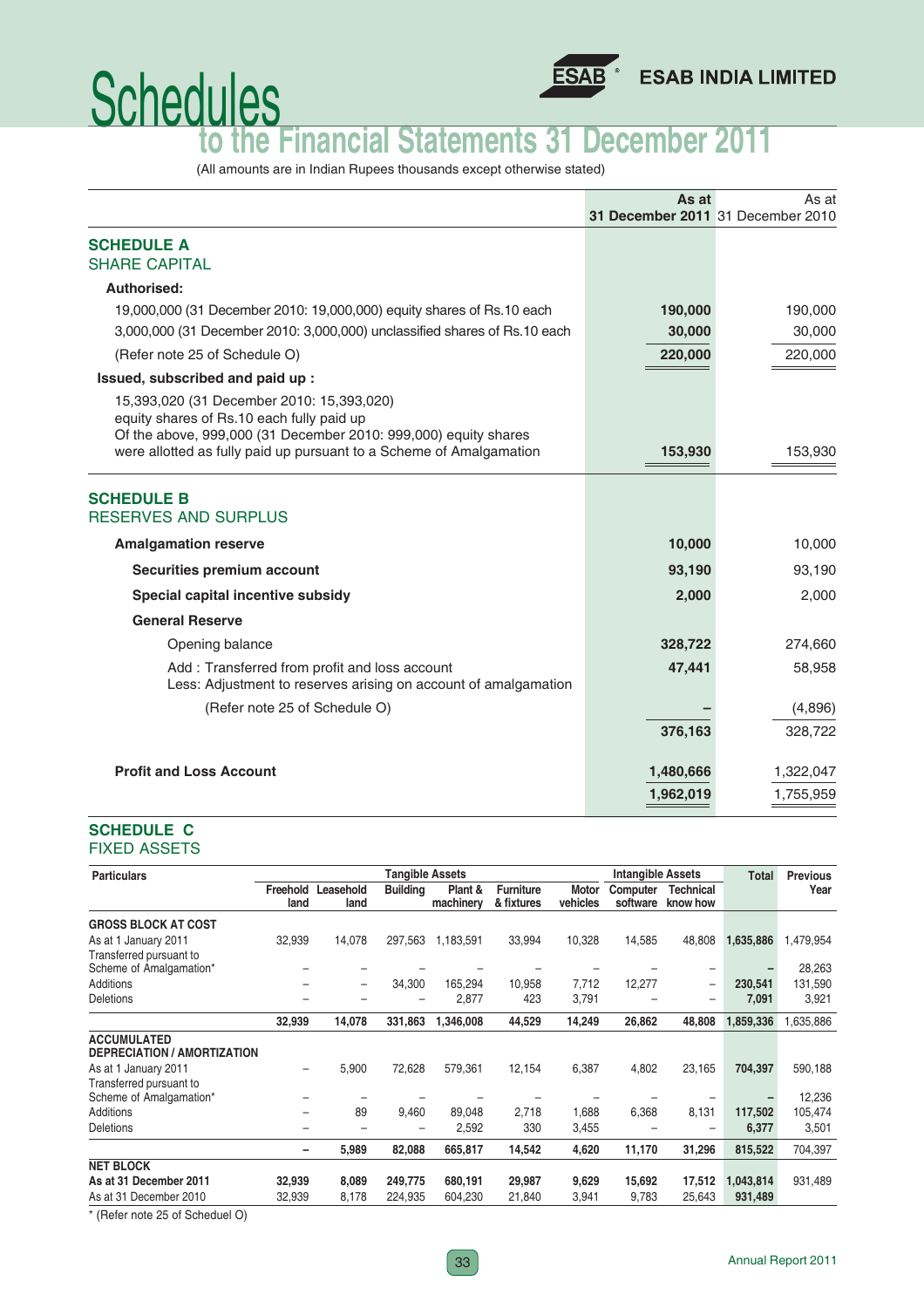

|                                                                                                                                                                                | As at<br>31 December 2011 | As at<br>31 December 2010 |
|--------------------------------------------------------------------------------------------------------------------------------------------------------------------------------|---------------------------|---------------------------|
| <b>SCHEDULE D</b>                                                                                                                                                              |                           |                           |
| <b>INVESTMENTS</b>                                                                                                                                                             |                           |                           |
| CURRENT, UNQUOTED, LOWER OF COST AND FAIR VALUE                                                                                                                                |                           |                           |
| <b>Investment in Mutual Funds*</b>                                                                                                                                             |                           |                           |
| Face value: Rs. 10 per unit                                                                                                                                                    |                           |                           |
| Nil (31 December 2010 - 4,579,907) units in HDFC - Floating rate<br>income fund - Short term plan - Wholesale plan - Daily dividend reinvestment                               |                           | 46,170                    |
| Nil (31 December 2010 - 4,582,455) units in Tata floater fund -<br>Daily dividend reinvestment                                                                                 |                           | 45,988                    |
| Nil (31 December 2010 - 4,522,842) units in Fidelity ultra short term<br>debt fund institutional- Daily dividend option                                                        |                           | 45,240                    |
| 2,508,975 (31 December 2010 - 4,561,260) units in Sundaram BNP ultra<br>short term fund - institutional - daily dividend reinvestment                                          | 25,184                    | 45,781                    |
| Nil (31 December 2010 - 1,519,600) units HDFC cash management fund -<br>Treasury advantage wholsesale plan - Daily dividend reinvestment **                                    |                           | 15,244                    |
| 4,055,816 (31 December 2010 - Nil) units in Templeton India Ultra<br>Short Bond Fund Institutional Plan                                                                        | 40,603                    |                           |
| 4,984,572 (31 December 2010 - Nil) units in Sundaram BNP Ultra short<br>super institutional Dividend reinvestment daily                                                        | 50,030                    |                           |
| 2,959,912 (31 December 2010 - Nil) units Reliance liquid fund -<br>Treasury plan - Institutional option daily dividend option                                                  | 45,249                    |                           |
| Face Value: Rs. 100 per unit                                                                                                                                                   |                           |                           |
| 444,281 (31 December 2010 - 430,891) units in ICICI prudential flexible<br>income premium - Dividend daily reinvestment                                                        | 46,976                    | 45,560                    |
| Face Value: Rs. 1000 per unit                                                                                                                                                  |                           |                           |
| 40,202 (31 December 2010 - Nil) units in Tata treasury managership<br>daily dividend                                                                                           | 40,617                    |                           |
| 46,260 (31 December 2010 - 45,597) units in UTI treasury advantage fund<br>institutional plan - Daily dividend option reinvestment                                             | 46,270                    | 45,606                    |
| Nil (31 December 2010 - 45,385) units DSP Blackrock money manager fund -<br>institutional plan - Daily dividend reinvestment                                                   |                           | 45,422                    |
| 45,250 (31 December 2010 - Nil) units in DSP Blackrock Liquid Fund<br>Institutional Plan - daily dividend                                                                      | 45,264                    |                           |
|                                                                                                                                                                                | 340,193                   | 335,011                   |
| Aggregate fair value of investments in mutual funds Rs 340,193<br>(31 December 2010: Rs 335,011)<br>Also, refer to note 21 of schedule O for details of mutual funds purchased |                           |                           |
| and sold during the year<br>Refer to note 25 of schedule O<br>$***$                                                                                                            |                           |                           |
| <b>SCHEDULE E</b><br><b>INVENTORIES*</b>                                                                                                                                       |                           |                           |
| Raw and packing materials                                                                                                                                                      | 244,981                   | 247,663                   |
| Work-in-progress                                                                                                                                                               | 65,430                    | 44,900                    |
| Finished goods                                                                                                                                                                 | 305,828                   | 230,378                   |
| Stores and spare parts                                                                                                                                                         | 23,751                    | 14,047                    |
|                                                                                                                                                                                | 639,990                   | 536,988                   |
| * Includes goods in transit of Rs.43,807 (31 December 2010: Rs.60,664)                                                                                                         |                           |                           |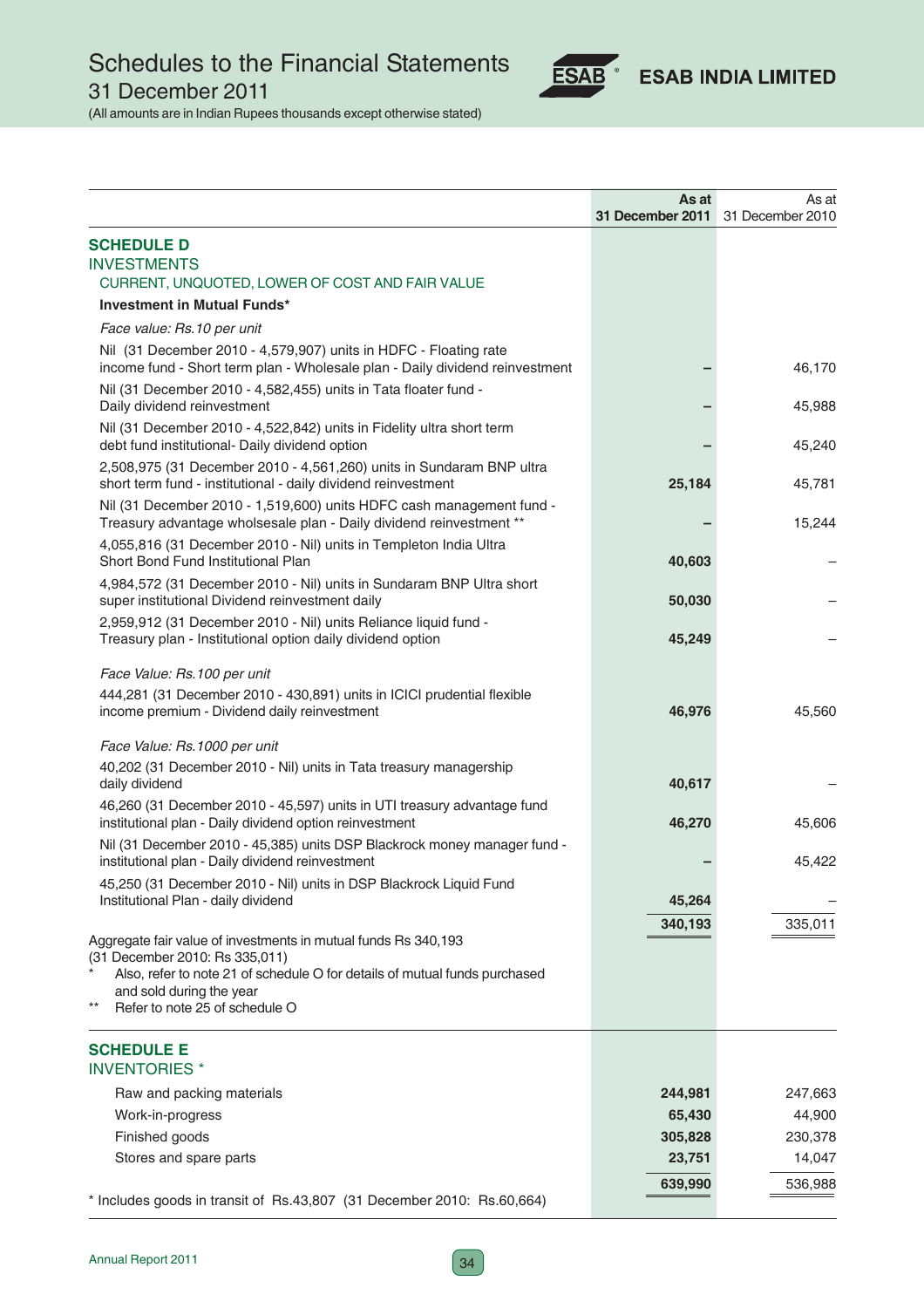

|                                                      | As at                             | As at   |
|------------------------------------------------------|-----------------------------------|---------|
|                                                      | 31 December 2011 31 December 2010 |         |
| <b>SCHEDULE F</b>                                    |                                   |         |
| <b>SUNDRY DEBTORS (Unsecured)</b>                    |                                   |         |
| Debts outstanding for a period exceeding six months  |                                   |         |
| Considered good                                      | 15,221                            | 25,592  |
| Considered doubtful                                  | 25,959                            | 11,557  |
| Other debts, considered good                         | 185,962                           | 246,856 |
|                                                      | 227,142                           | 284,005 |
| Less: Provision for bad and doubtful debts           | 25,959                            | 11,557  |
|                                                      | 201,183                           | 272,448 |
| Debtors include amount due from Companies            |                                   |         |
| under the same management:                           |                                   |         |
| Esab Asia Pacific Pte Ltd., Singapore                | 427                               | 2,736   |
| Esab Middle East LLC                                 | 52                                | 50      |
| Esab AB, Sweden                                      | 2,746                             | 4,877   |
| Esab Welding and Cutting Products, USA               | 3,516                             | 4,541   |
| Esab Seah Corporation, Korea                         |                                   | 95      |
| Esab Holdings Ltd, U.K                               | 893                               | 1,677   |
| Esab Africa Welding Cutting (PTY)                    | 2,216                             |         |
| <b>SCHEDULE G</b>                                    |                                   |         |
| <b>CASH AND BANK BALANCES</b>                        |                                   |         |
| Cash on hand                                         | 538                               | 711     |
| Cheques on hand and remittances in transit           | 150,686                           | 85,794  |
| <b>Balances with Scheduled Banks:</b>                |                                   |         |
| - in current accounts                                | 90,986                            | 237,814 |
| - in deposit accounts                                | 82,500                            | 82,500  |
| - in margin money accounts                           | 65,828                            | 96,301  |
|                                                      | 390,538                           | 503,120 |
| <b>SCHEDULE H</b>                                    |                                   |         |
| OTHER CURRENT ASSETS, LOANS AND ADVANCES (Unsecured) |                                   |         |
|                                                      |                                   |         |
| Considered aood                                      |                                   |         |

| <u>Considered good</u>                                              |         |         |
|---------------------------------------------------------------------|---------|---------|
| Interest accrued on deposits                                        | 9,918   | 5,766   |
| Advances recoverable in cash or in kind or for value to be received | 180,855 | 148,823 |
| Advances to Group Companies:                                        |         |         |
| To Esab Welding Products (Jiangsu) Co. Ltd, China                   |         | 1,983   |
| To Esab Cutting & Welding Automation Shanghai Co. Ltd, China        |         | 207     |
| Advance income taxes (net of provisions)                            | 13,612  | 5,922   |
| Balances with customs, port trust, excise, etc.                     | 57,633  | 44,363  |
|                                                                     | 262,018 | 207,064 |
| Considered doubtful                                                 |         |         |
| Advances recoverable in cash or in kind or for value to be received | 3,251   | 3,251   |
| Less: Provision for doubtful advances                               | (3,251) | (3,251) |
|                                                                     |         |         |
|                                                                     | 262,018 | 207,064 |
| Maximum amount outstanding during the year:                         |         |         |
| Esab Welding and Cutting Products, USA                              |         | 109     |
| Esab Welding Products (Jiangsu) Co. Ltd., China                     | 14,232  | 8,181   |
| Esab Cutting & Welding Automation Sanghai Co. Ltd., China           | 207     | 207     |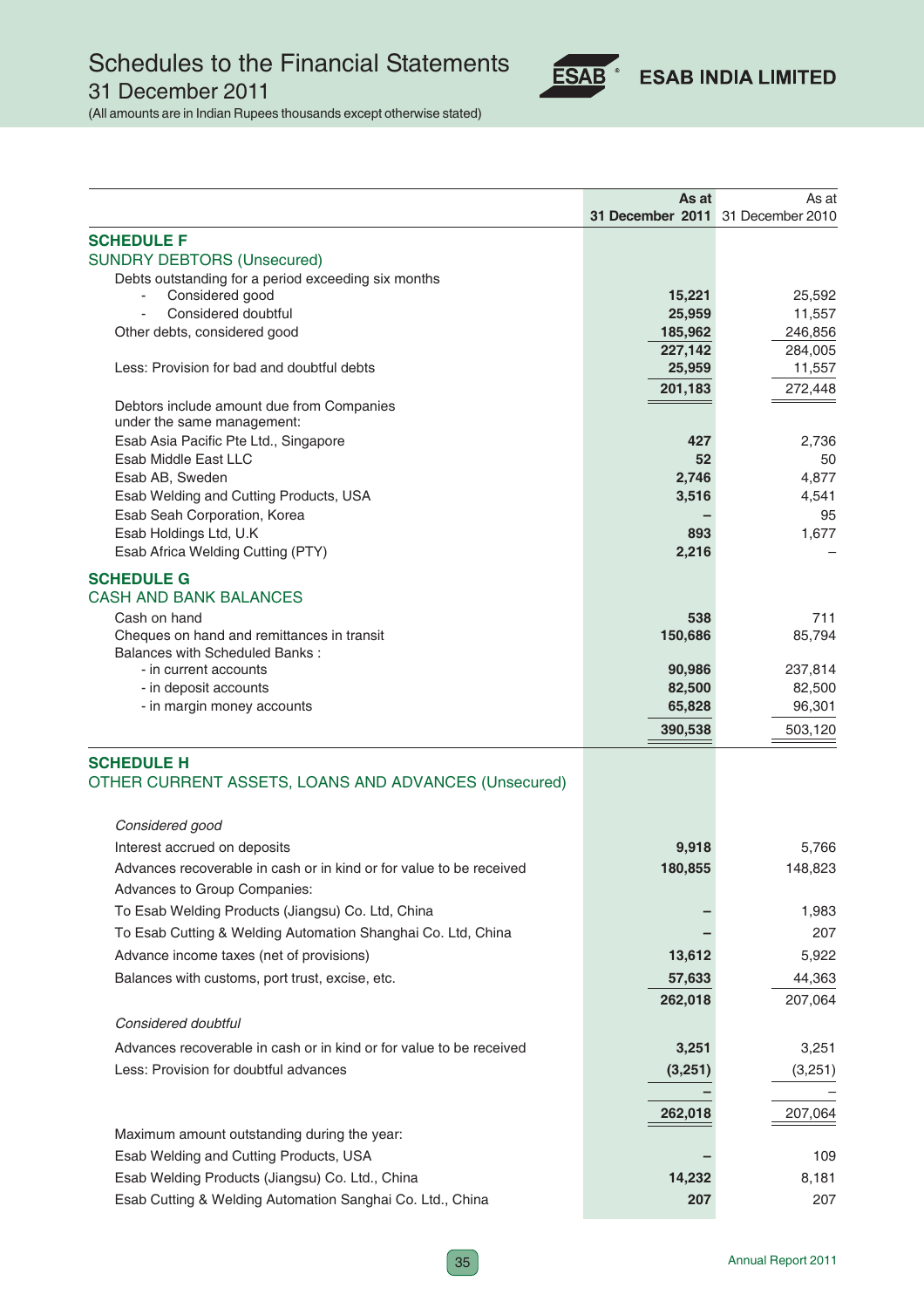

|                                                                                                                        | As at<br>31 December 2011              | As at<br>31 December 2010              |
|------------------------------------------------------------------------------------------------------------------------|----------------------------------------|----------------------------------------|
| <b>SCHEDULE I</b><br><b>CURRENT LIABILITIES</b>                                                                        |                                        |                                        |
| Sundry Creditors (Refer Note 23 of Schedule O)<br>total outstanding dues of micro and small<br>(i)<br>enterprises; and | 4,071                                  | 7,219                                  |
| (ii) total outstanding dues of creditors other than micro<br>and small enterprises                                     | 549,342<br>553,413                     | 629,894<br>637,113                     |
| Deposits from dealers<br>Advance from customers<br><b>Other Liabilities</b>                                            | 20,131<br>16,125<br>65,075             | 19,671<br>21,160<br>53,242             |
| Unclaimed Dividends *                                                                                                  | 11,167<br>665,911                      | 8,855<br>740,041                       |
| * There is no amount due and outstanding to be credited<br>to the Investor Education and Protection Fund               |                                        |                                        |
| <b>SCHEDULE J</b><br><b>PROVISIONS</b>                                                                                 |                                        |                                        |
| Provision for Income-tax<br>(Net of advance tax and tax deducted at source)<br>Provision for retirement benefits :     | 20,125                                 |                                        |
| Gratuity<br>Compensated absences                                                                                       | 15,534<br>39,865                       | 19,255<br>73,487                       |
| Interim dividend<br>Tax on dividend                                                                                    | 75,524                                 | 153,930<br>25,566<br>272,238           |
| <b>SCHEDULE K</b><br><b>OTHER INCOME</b>                                                                               | For the year ended<br>31 December 2011 | For the year ended<br>31 December 2010 |
| Interest income [(Tax Deducted at Source - Rs.581)<br>(31 December 2010: Rs.2,921)]                                    | 13,239                                 | 23,628                                 |
| Profit on sale of investments<br>Dividend income<br>Sale of scrap                                                      | 19,138<br>64,531                       | 20,237<br>7,804<br>56,460              |
| Commission income [(Tax Deducted at Source Rs.Nil)<br>(31 December 2010: Rs.1,133)]                                    |                                        | 12,197                                 |
| Provision/liabilities no longer required written back<br>Profit on sale of fixed assets (net)<br>Exchange gain (net)   | 5,433<br>136<br>507                    | 6,154                                  |
| Miscellaneous income                                                                                                   | 14,484<br>117,468                      | 14,648<br>141,128                      |
| <b>SCHEDULE L</b><br><b>MATERIAL COSTS</b>                                                                             |                                        |                                        |
| Raw and packing materials consumed<br>Purchases of finished goods<br><b>Opening Stock</b>                              | 3,062,700<br>449,115                   | 2,625,215<br>561,694                   |
| Finished goods<br>Work-in-progress                                                                                     | 230,378<br>44,900<br>275,278           | 165,284<br>47,683<br>212,967           |
| <b>Closing Stock</b><br>Finished goods<br>Work-in-progress                                                             | 305,828<br>65,430                      | 230,378<br>44,900                      |
| (Increase) / Decrease in Finished Goods and Work-in-Progress                                                           | 371,258<br>(95, 980)                   | 275,278<br>(62, 311)                   |
|                                                                                                                        | 3,415,835                              | 3,124,598                              |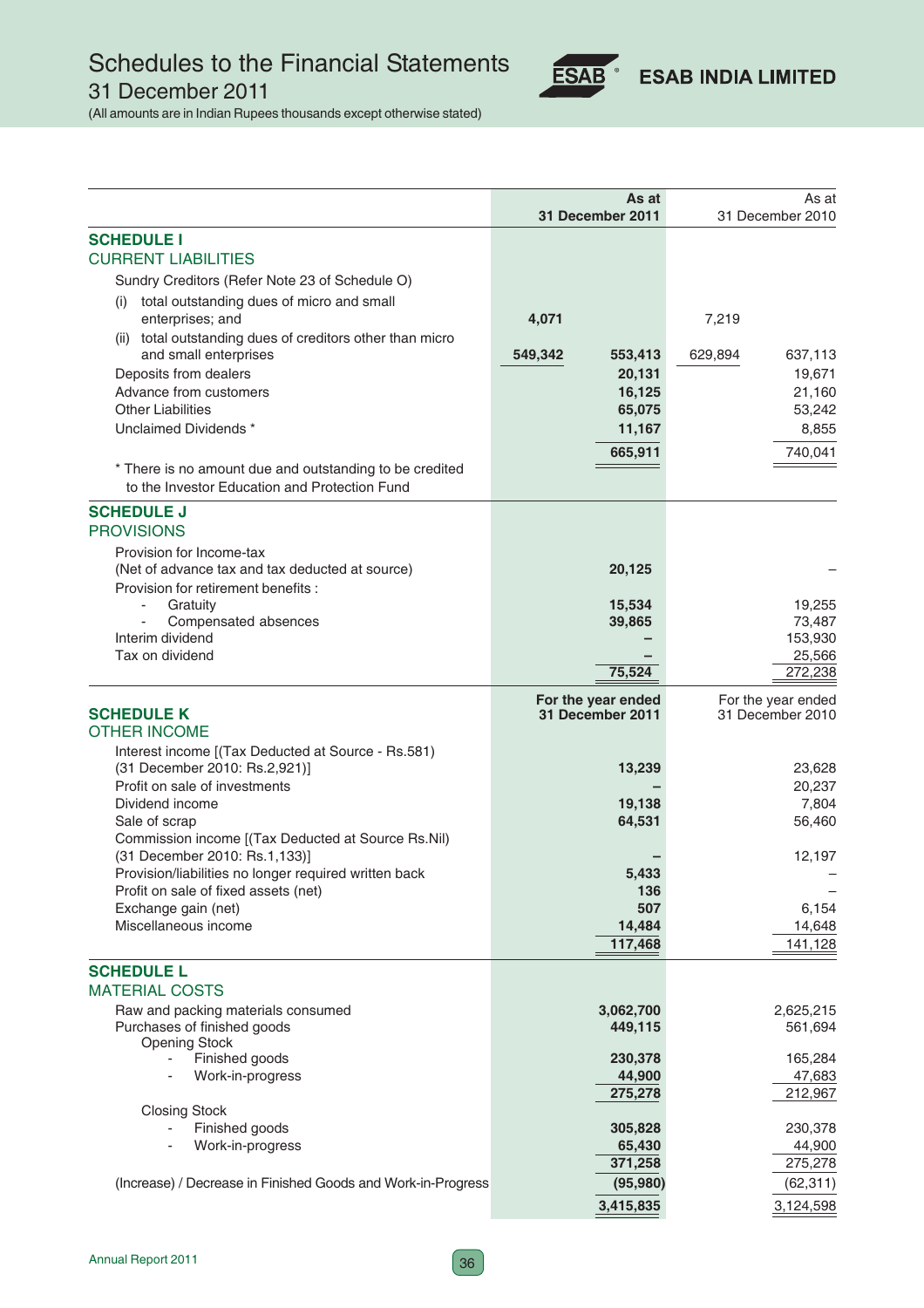## Schedules to the Financial Statements 31 December 2011



|                                            | For the                        | For the                        |
|--------------------------------------------|--------------------------------|--------------------------------|
|                                            | year ended<br>31 December 2011 | year ended<br>31 December 2010 |
| <b>SCHEDULE M</b>                          |                                |                                |
| MANUFACTURING, SELLING AND                 |                                |                                |
| <b>ADMINISTRATIVE EXPENSES</b>             |                                |                                |
| Salaries, wages and bonus                  | 360,250                        | 301,395                        |
| Contributions to provident and other funds | 16,101                         | 39,809                         |
| Workmen and staff welfare expenses         | 49,250                         | 38,424                         |
| Consumption of stores and spare parts      | 71,996                         | 49,928                         |
| Power and fuel                             | 125,175                        | 103,747                        |
| Repairs and maintenance:                   |                                |                                |
| <b>Buildings</b>                           | 9,131                          | 4,862                          |
| Plant and machinery                        | 31,937                         | 17,619                         |
| <b>Others</b>                              | 12,614                         | 9,079                          |
| Rent                                       | 18,429                         | 14,815                         |
| Rates and taxes                            | 11,012                         | 4,371                          |
| Excise duty                                | 15,310                         | 12,081                         |
| Insurance                                  | 6,001                          | 4,165                          |
| Transport and freight                      | 74,030                         | 69,861                         |
| Communication costs                        | 16,807                         | 16,794                         |
| Traveling and conveyance                   | 85,557                         | 66,733                         |
| Legal and professional charges             | 17,562                         | 12,502                         |
| Printing and stationery                    | 5,320                          | 5,449                          |
| Commission                                 | 581                            | 11,146                         |
| Sales incentives                           | 35,359                         | 65,443                         |
| <b>Trademark fees</b>                      | 93,334                         | 41,543                         |
| Advertising                                | 1,575                          | 2,111                          |
| Sales promotion and selling expenses       | 25,450                         | 22,539                         |
| External service charges                   | 68,321                         | 45,742                         |
| Provision for bad and doubtful debts       | 14,402                         | 1,134                          |
| Bad debts written off                      |                                | 9,769                          |
| Less : Provision existing                  |                                | 9,769                          |
| Loss on sale of fixed assets (net)         |                                | 4,582                          |
| Provision for capital work in progress     | 2,000                          | 1,200                          |
| Miscellaneous expenses                     | 61,366                         | 57,044                         |
|                                            | 1,228,870                      | 1,024,118                      |
| <b>SCHEDULE N</b>                          |                                |                                |
| <b>INTEREST AND FINANCE CHARGES</b>        |                                |                                |
| <b>Bank Charges</b>                        | 9,891                          | 8,219                          |
|                                            | 9,891                          | 8,219                          |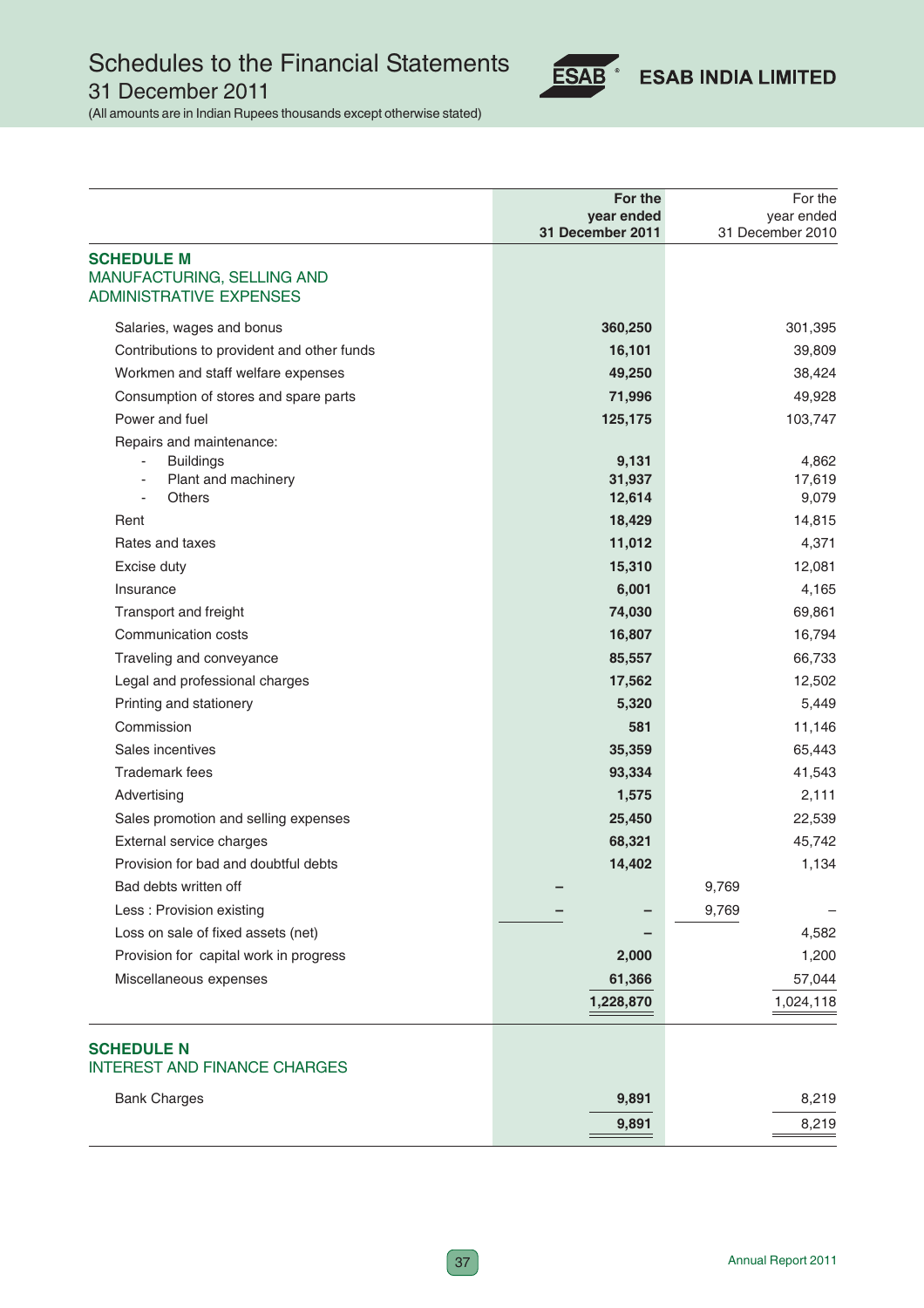

## **SCHEDULE O**

## NOTES TO ACCOUNTS

## 1. Background

Esab India Limited ("the Company") was incorporated on 10 November 1987 and commenced its business operations in July 1988. The Company is engaged in the business of welding consumables i.e. welding electrodes, copper coated wires, flux cored wires and welding fluxes and of welding equipment i.e. welding machines and cutting equipment.

Pursuant to an offer for acquiring the entire paid up share capital of Charter International plc. (Charter) made on 12 September 2011 and duly approved by the shareholders of Colfax Corporation (Colfax) and the shareholders of Charter and confirmed by the Royal Court of Jersey vide its order dated 12 January, 2012, Charter has become an indirect subsidiary of Colfax Corporation, through Colfax UK Holding Ltd. As a result of this acquisition, ESAB Holdings Limited, UK and Exelvia Group India BV which were 100% subsidiaries of Charter, have now become indirect subsidiaries of Colfax Corporation.

Since 37.31% and 18.34% of the Company's shares are held by Esab Holdings Limited and Exelvia Group India BV respectively, being the majority equity shareholders, which are indirect subsidiaries of Colfax Corporation, the Company, subsequent to the balance sheet date, has become a subsidiary of Colfax Corporation. The remaining 44.35% shares are held by institutional investors and the public.

### 2. Significant Accounting Policies

## **a) Basis of Preparation of Financial Statements**

The financial statements have been prepared and presented in accordance with Indian Generally Accepted Accounting Principles (GAAP) under the historical cost convention on the accrual basis. GAAP comprises accounting standards notified by the Central Government of India under Section 211 (3C) of the Companies Act, 1956, other pronouncements of Institute of Chartered Accountants of India, the provisions of Companies Act, 1956 and guidelines issued by Securities and Exchange Board of India.

### **b) Use of Estimates**

The preparation of the financial statements in conformity with generally accepted accounting principles requires management to make estimates and assumptions that affect the reported amount of assets and liabilities and disclosure of contingent liabilities on the date of financial statements and the reported amount of revenue and expenses during the reporting period. Actual results could differ from those estimates. Any revision to accounting estimates is recognized prospectively in the current and future periods.

### **c) Fixed assets, Intangible assets, Depreciation and Amortization**

Fixed assets are stated at cost of acquisition or construction, less accumulated depreciation. Cost includes inward freight, duties, taxes and incidental expenses related to acquisition and installation of the asset. Borrowing costs related to the acquisition or construction of the qualifying fixed assets for the period up to the completion of their acquisition or constructions are capitalized.

Depreciation for the year is provided on the straight line method at the rates and in the manner specified in Schedule XIV of the Companies Act, 1956, except for the following.

- The cost of leasehold land and improvements thereto has been amortized over the lease period.
- Computers and Cars are depreciated over their useful lives of 4 and 6 years respectively.

Depreciation is charged on pro-rata basis for assets purchased / sold during the year. Individual assets costing less than Rs. 5,000/- are depreciated at 100%.

Intangible assets are recorded at the consideration paid for acquisition and are amortized over their estimated useful lives on a straight-line basis, commencing from the date the asset is available to the Company for its use.

Technical Know-how fees and computer software are amortized over a period of 6 and 4 years respectively.

Advances paid towards acquisition of fixed assets and the cost of assets not ready to be put to use before the yearend are disclosed under capital work in progress.

## **d) Impairment of Assets**

The Company assesses at each balance sheet date whether there is any indication that an asset may be impaired. If any such indication exists, the Company estimates the recoverable amount (higher of net realizable value and value in use) of the asset. If such recoverable amount of the asset or the recoverable amount of the cash generating unit to which the asset belongs is less than the carrying amount, the carrying amount is reduced to its recoverable amount. The reduction is treated as an impairment loss and is recognized in the profit and loss account. If at the balance sheet date there is an indication that a previously assessed impairment loss no longer exists, the recoverable amount is reassessed and the asset is reflected at the recoverable amount subject to a maximum of depreciable historical cost.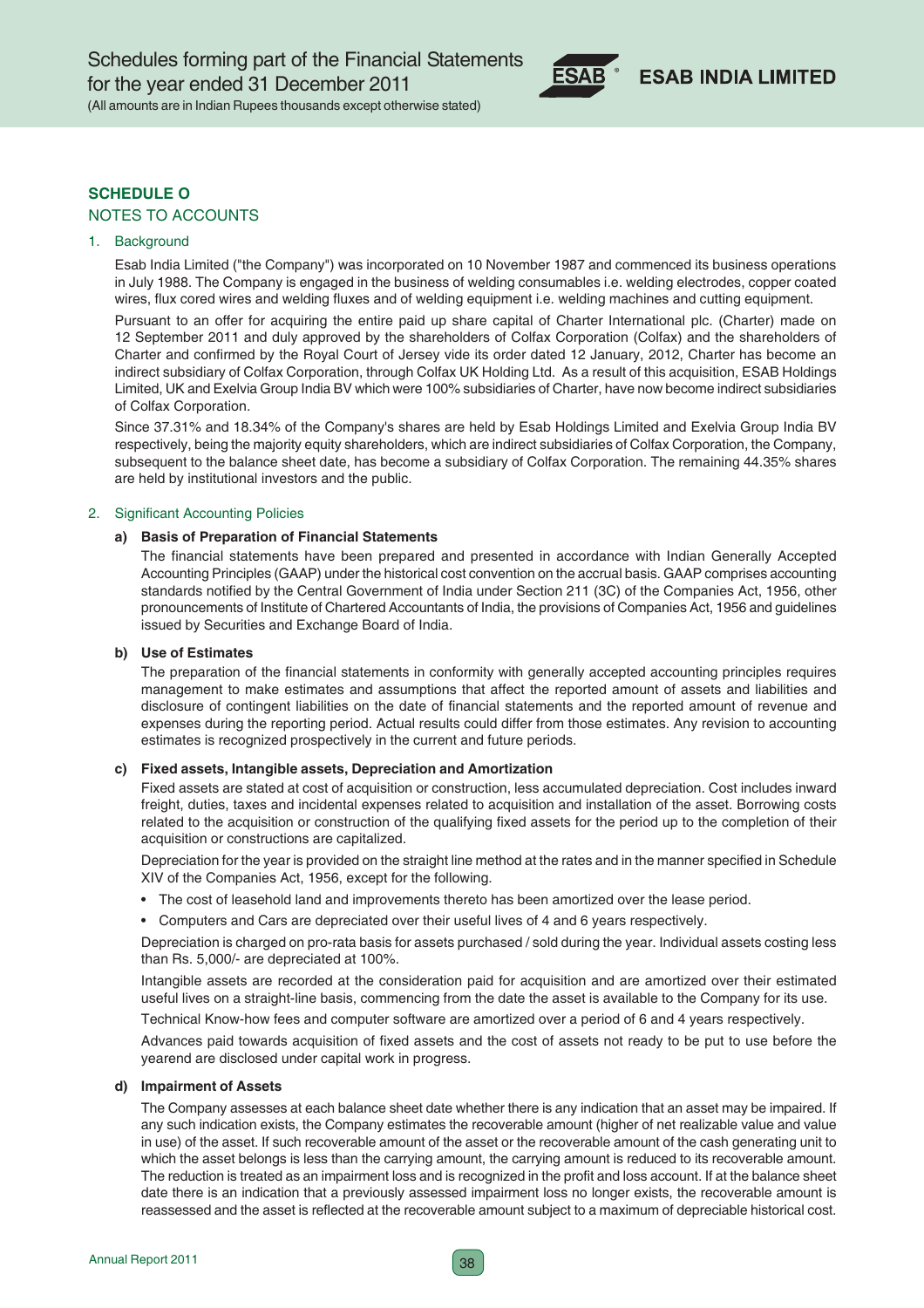

## **e) Operating Lease**

Operating lease payments are recognized as an expense in the profit and loss account on a straight line basis over the lease term.

## **f) Investments**

Trade investments are investments made to enhance the Company's business interests. Investments are either classified as current or long-term based on the management's intention. Current investments are carried at the lower of cost and fair value. Long-term investments are carried at cost and provisions recorded to recognize any decline, other than temporary, in the carrying value of each investment.

## **g) Inventories**

Inventories of raw and packing materials are valued at the lower of cost on a first in first out basis and net realizable value. Work in-process, stores and spare parts and finished goods are valued at the lower of cost and net realizable value.

In the case of manufactured inventories, costs are generally calculated at standards adjusted to actual and include cost of conversion and other costs incurred in bringing the inventories to their present location and condition.

The excise duty in respect of closing inventory of finished goods is included as part of inventory. The amount of CENVAT credits in respect of materials consumed for sales is deducted from the cost of materials consumed.

## **h) Retirement benefits**

Gratuity and pension costs with respect to defined benefit schemes are accrued based on actuarial valuations, carried out by an independent actuary as at the balance sheet date. These contributions are made to a registered trust. Provision is made for leave encashment based on actuarial valuation, carried out by an independent actuary as at the balance sheet date.

The Company's contribution to Provident Fund, Employees' State Insurance Scheme, and defined contribution plans are charged to the Profit and Loss Account when incurred.

## **i) Revenue recognition**

Revenue from the sale of goods is recognized on despatch of goods to customers which generally coincides with the transfer of all significant risks and rewards of ownership to the buyer. Revenue from service is recognized on rendering of services to customers. Sales amounts include excise duty but exclude sales tax and trade discounts. Dividend income is recognized in the year when the right to receive payment is established. Interest income is recognized on time proportion basis.

## **j) Transactions in foreign currency**

Foreign currency transactions are accounted at the exchange rates prevailing on the date of the relevant transactions. Exchange differences arising on foreign currency transactions settled during the year are recognized in the Profit and Loss Account of the year. Monetary assets and liabilities denominated in foreign currencies as at the Balance Sheet date are translated at the closing exchange rates on that date. The resultant exchange differences are recognized in the Profit and Loss Account.

## **k) Taxation**

Income tax expense comprises current tax (i.e. amount of tax for the year determined in accordance with the income tax law) and deferred tax charge or credit (reflecting the tax effects of the timing differences between accounting income and taxable income for the year). The deferred tax charge or credit and the corresponding deferred tax liabilities or assets are recognized using the tax rates that have been enacted or substantially enacted by the balance sheet date. Deferred tax assets are recognized only to the extent there is reasonable certainty that the assets can be realized in future; however, where there is unabsorbed depreciation or carry forward of losses under taxation laws, deferred tax assets are recognized only if there is virtual certainty of realization of such assets. Deferred tax assets are reviewed at each balance sheet date and written down or written up to reflect the amount that is reasonably / virtually certain (as the case may be) to be realized.

Current tax and deferred tax assets and liabilities are offset to the extent to which the Company has a legally enforceable right to set off.

## **l) Earnings per share**

Basic earnings per share is computed by dividing net profit or loss for the period attributable to equity shareholders by the weighted average number of shares outstanding during the year. Diluted earnings per share amounts are computed after adjusting the effects of all dilutive potential equity shares. The number of shares used in computing diluted earnings per share comprises the weighted average number of shares considered for deriving basic earnings per share, and also the weighted average number of equity shares, which could have been issued on the conversion of all dilutive potential shares. In computing dilutive earnings per share, only potential equity shares that are dilutive and that decrease profit per share are included.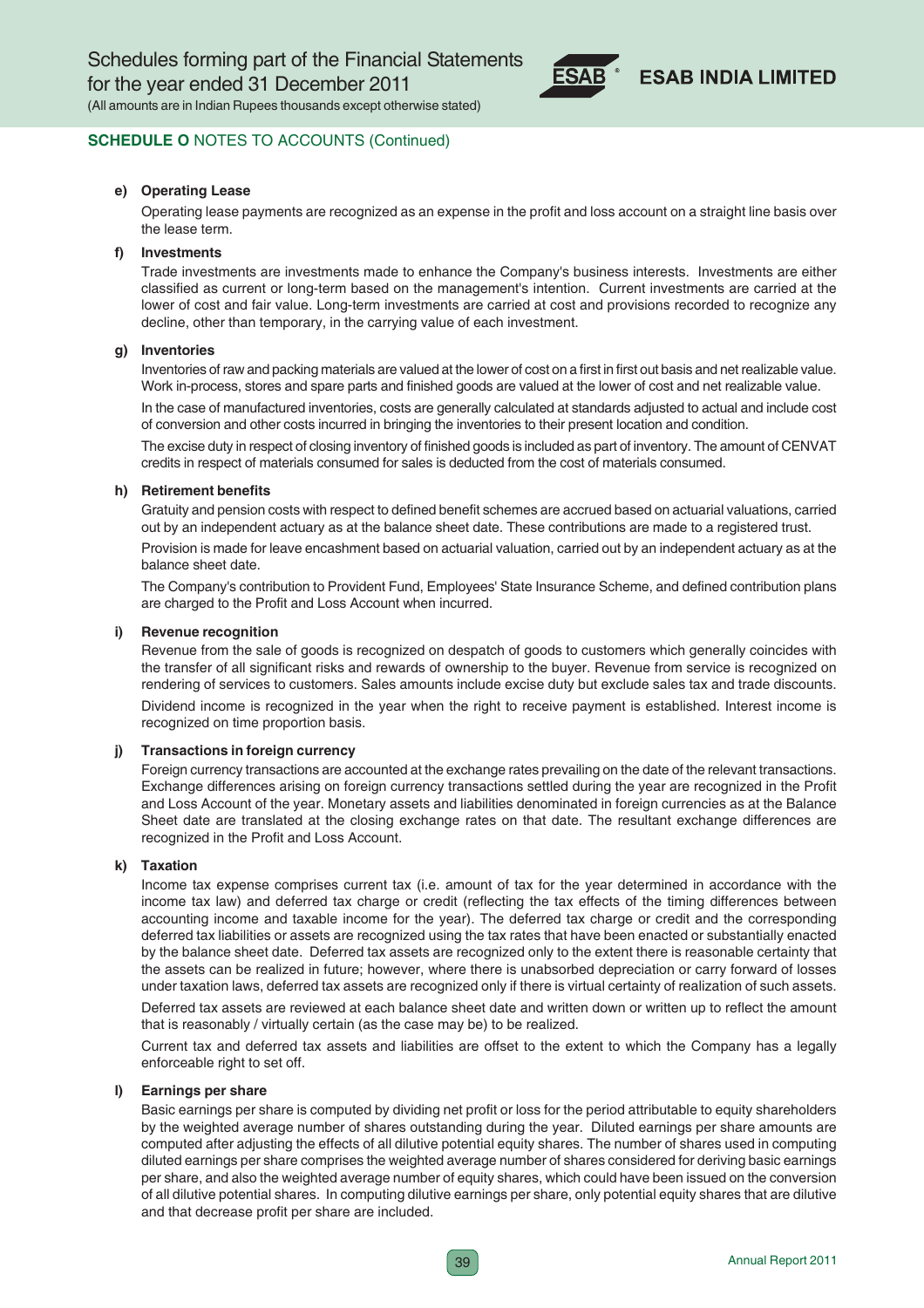

## **m) Provisions, contingent liabilities and contingent assets**

The Company creates a provision when there is present obligation as a result of past event that probably requires an outflow of resources and a reliable estimate can be made of the amount of the obligation. A disclosure for a contingent liability is made when there is a possible obligation or a present obligation that may, but probably will not, require an outflow of resources. Where there is a possible obligation or a present obligation in respect of which the likelihood of outflow of resources is remote, no provision or disclosure is made. Contingent assets are neither recognised nor disclosed in the financial statements.

## **n) Cash flows**

Cash flows are reported using the indirect method, whereby profit before tax is adjusted for the effects of transactions of a non-cash nature and any deferrals or accruals of past or future cash receipts or payments. The cash flows from regular revenue generating, financing and investing activities of the Company are segregated.

|                                                                                                                           | As at<br>31 December 2011 | As at<br>31 December 2010         |
|---------------------------------------------------------------------------------------------------------------------------|---------------------------|-----------------------------------|
| 3.<br>Estimated amount of Contracts remaining to be executed on capital<br>account and not provided for (net of advances) | 12,016                    | 47,641                            |
| <b>Contingent Liabilities:</b><br>4.                                                                                      |                           |                                   |
| For Disputed Taxes and duties                                                                                             | 261,049                   | 277,090                           |
| Claims Against the Company not acknowledged as debts                                                                      | 82,380                    | 82,380                            |
|                                                                                                                           | 343,429                   | 359,470                           |
|                                                                                                                           | For the<br>year ended     | For the<br>year ended             |
|                                                                                                                           |                           | 31 December 2011 31 December 2010 |
| 5.<br><b>Auditor's Remuneration:</b>                                                                                      |                           |                                   |
| Audit fees                                                                                                                | 1,800                     | 1,500                             |
| Tax audit and tax accounts                                                                                                | 500                       | 300                               |
| Other professional services and Certification                                                                             | 1,000                     | 1,050                             |
| Reimbursement of out of pocket expenses                                                                                   | 231                       | 227                               |
|                                                                                                                           | 3,531                     | 3,077                             |

## **6. Particulars of Licensed, Installed Capacity and Actual Production**

|                                                                       |             |                      | For the year ended<br>31 December 2011 |                                       |                      | For the year ended<br>31 December 2010 |                      |  |
|-----------------------------------------------------------------------|-------------|----------------------|----------------------------------------|---------------------------------------|----------------------|----------------------------------------|----------------------|--|
| <b>Particulars</b>                                                    | <b>Unit</b> | Licensed<br>capacity | <b>Installed</b>                       | <b>Actual</b><br>capacity* production | Licensed<br>capacity | Installed<br>capacity*                 | Actual<br>production |  |
| <b>Welding Electrodes</b>                                             | '000 mtrs   | 318,988              | 274,808                                | 206,897                               | 318,988              | 274,808                                | 210,279              |  |
|                                                                       | Tonnes      | 3,480                | 3,000                                  | 520                                   | 3,480                | 3,000                                  | 809                  |  |
| Continuous Electrodes/<br><b>Copper Coated Wires</b>                  | Tonnes      | 28,140               | 19,600                                 | 11,095                                | 28,140               | 17,800                                 | 9,976                |  |
| <b>Welding Fluxes</b>                                                 | Tonnes      | 4,061                | 2,440                                  | 2,499                                 | 4,061                | 2.440                                  | 2,057                |  |
| Gas and Electric, Welding<br>and Cutting Equipment and<br>Accessories | Nos.        | 233,540              | 651,756                                | 166,927                               | 233,540              | 651,756                                | 172,903              |  |

\*As Certified by the Management and relied upon by the auditors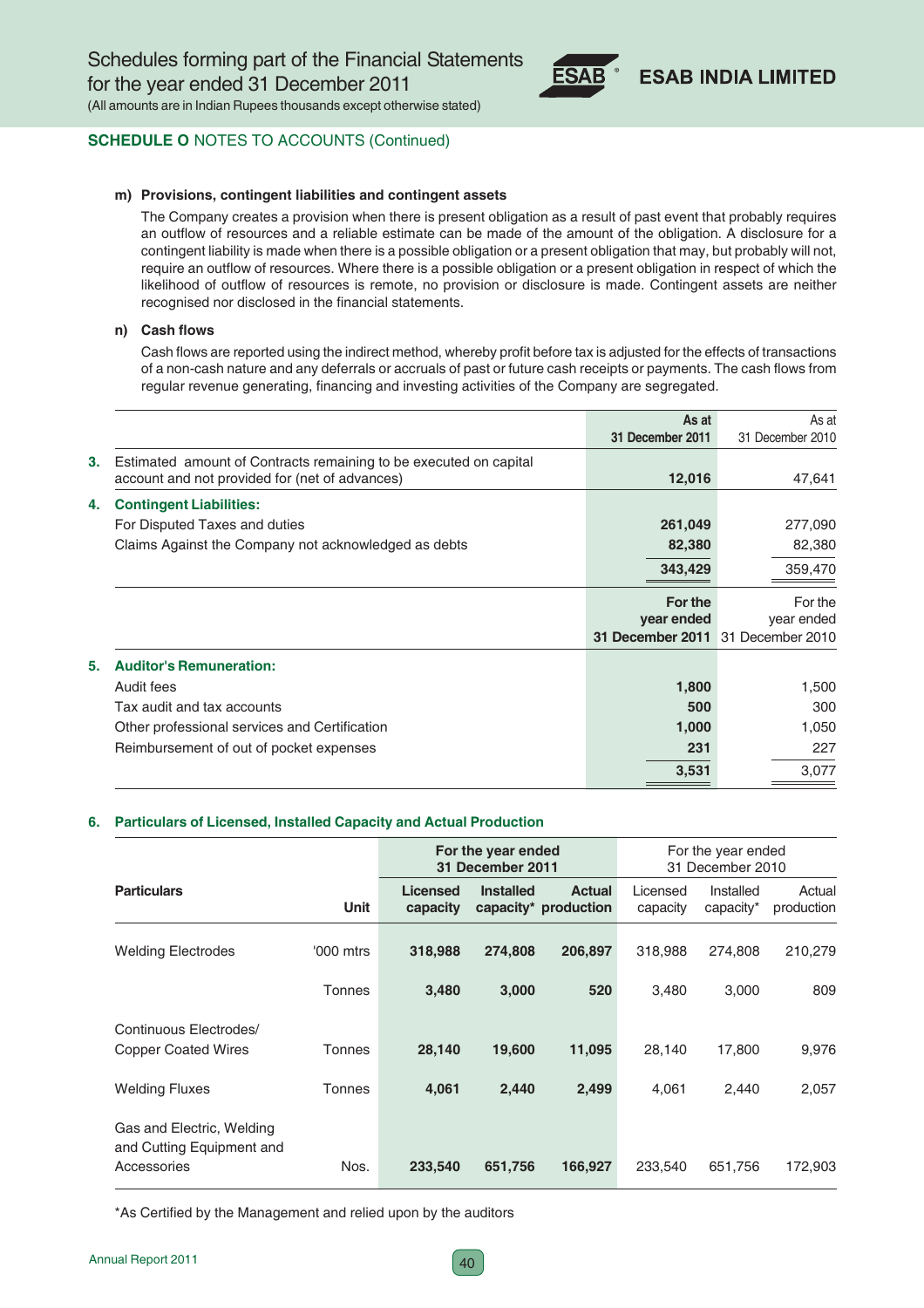

## **7. Particulars of Closing Stock of Finished Goods**

| <b>Particulars</b>                                                                                | <b>Unit</b>   | As at<br>31 December 2011 |         | As at<br>31 December 2010 |                 | As at<br>31 December 2009 |               |
|---------------------------------------------------------------------------------------------------|---------------|---------------------------|---------|---------------------------|-----------------|---------------------------|---------------|
|                                                                                                   |               | <b>Quantity</b>           | Value   | Quantity                  | Value           | Quantity                  | Value         |
| <b>Welding Electrodes</b>                                                                         | PCs ('000s)   | 17.847                    | 75,303  | 17,266                    | 68,122          | 9.237                     | 35,354        |
|                                                                                                   | Tonnes        | 329                       | 55,217  | 106                       | 26,635          | 132                       | 32,500        |
| Continuous Electrodes/<br><b>Copper Coated Wires</b>                                              | Tonnes        | 516                       | 46,224  | 471                       | 38,658          | 220                       | 20,760        |
| <b>Welding Fluxes</b>                                                                             | <b>Tonnes</b> | 157                       | 10.211  | 92                        | 9.157           | 68                        | 4.418         |
| Gas and Electric, Welding and<br><b>Cutting Equipment and Accessories</b><br>Others               |               | #<br>#                    | 118,873 | #<br>#                    | 83,974<br>3,832 | #<br>#                    | 71,268<br>984 |
| # Quantity details have not been disclosed<br>because the products are heterogeneous<br>in nature |               |                           | 305,828 |                           | 230,378         |                           | 165,284       |

## **8. Particulars of sales**

| <b>Particulars</b>                                                                         | Unit        | For the year ended<br>31 December 2011 |                                   | For the year ended<br>31 December 2010 |                                   |  |
|--------------------------------------------------------------------------------------------|-------------|----------------------------------------|-----------------------------------|----------------------------------------|-----------------------------------|--|
|                                                                                            |             | Quantity                               | <b>Value</b>                      | Quantity                               | Value                             |  |
| <b>Welding Electrodes</b>                                                                  | PCs ('000s) | 440.415                                | 2,040,920                         | 464.349                                | 1,896,324                         |  |
|                                                                                            | Tonnes      | 996                                    | 458.062                           | 1.870                                  | 669,462                           |  |
| Continuous Electrodes/<br><b>Copper Coated Wires</b>                                       | Tonnes      | 11,529                                 | 1,224,372                         | 10.592                                 | 907,102                           |  |
| <b>Welding Fluxes</b>                                                                      | Tonnes      | 2,505                                  | 225,118                           | 2.072                                  | 159,356                           |  |
| Gas and Electric, Welding and<br><b>Cutting Equipment and Accessories</b><br><b>Others</b> |             |                                        | 1,592,117<br>211,497<br>5,752,086 |                                        | 1,573,585<br>168,585<br>5,374,414 |  |

## Notes:

- i) Since the company is engaged in both manufacture and trading activities the details pertaining to trading activity have been included in the above quantitative particulars.
- ii) Of the total traded purchases of Rs.449 million (31 December 2010: Rs. 562 million), an amount of Rs.192 million (31 December 2010: Rs. 193 million) pertains to equipment and the balance pertains to consumables. Quantitative particulars pertaining to purchases of traded equipment are not disclosed because these are not measurable in homogeneous units. With respect to purchases of traded consumables, quantitative particulars are not conveniently available.
- iii) Quantitative data for spares have not been given as it pertains to a large variety of individually insignificant items.
- iv) Special electrodes, for which separate licenses were issued for some plants, are included with Welding Electrodes.

## **9. Details of raw and packing materials consumed**

|                            | For the year ended<br>31 December 2011 |              | For the year ended<br>31 December 2010 |           |  |
|----------------------------|----------------------------------------|--------------|----------------------------------------|-----------|--|
| <b>Description</b>         | Quantity<br>(Tonnes)                   | <b>Value</b> | Quantity<br>Tonnes)                    | Value     |  |
| Mild Steel / M S Wire Rods | 25,375                                 | 1,120,394    | 25.344                                 | 1,021,873 |  |
| Non Ferrous Metals         | 765                                    | 281,034      | 758                                    | 272,957   |  |
| <b>Minerals</b>            | 11,160                                 | 343,931      | 10,490                                 | 283,959   |  |
| Chemicals                  | 3,383                                  | 265,872      | 4.072                                  | 319,089   |  |
| Piece Parts                | -                                      | 799,990      |                                        | 610,609   |  |
| <b>Others</b>              | $\overline{\phantom{0}}$               | 251,479      |                                        | 116,728   |  |
|                            |                                        | 3,062,700    |                                        | 2,625,215 |  |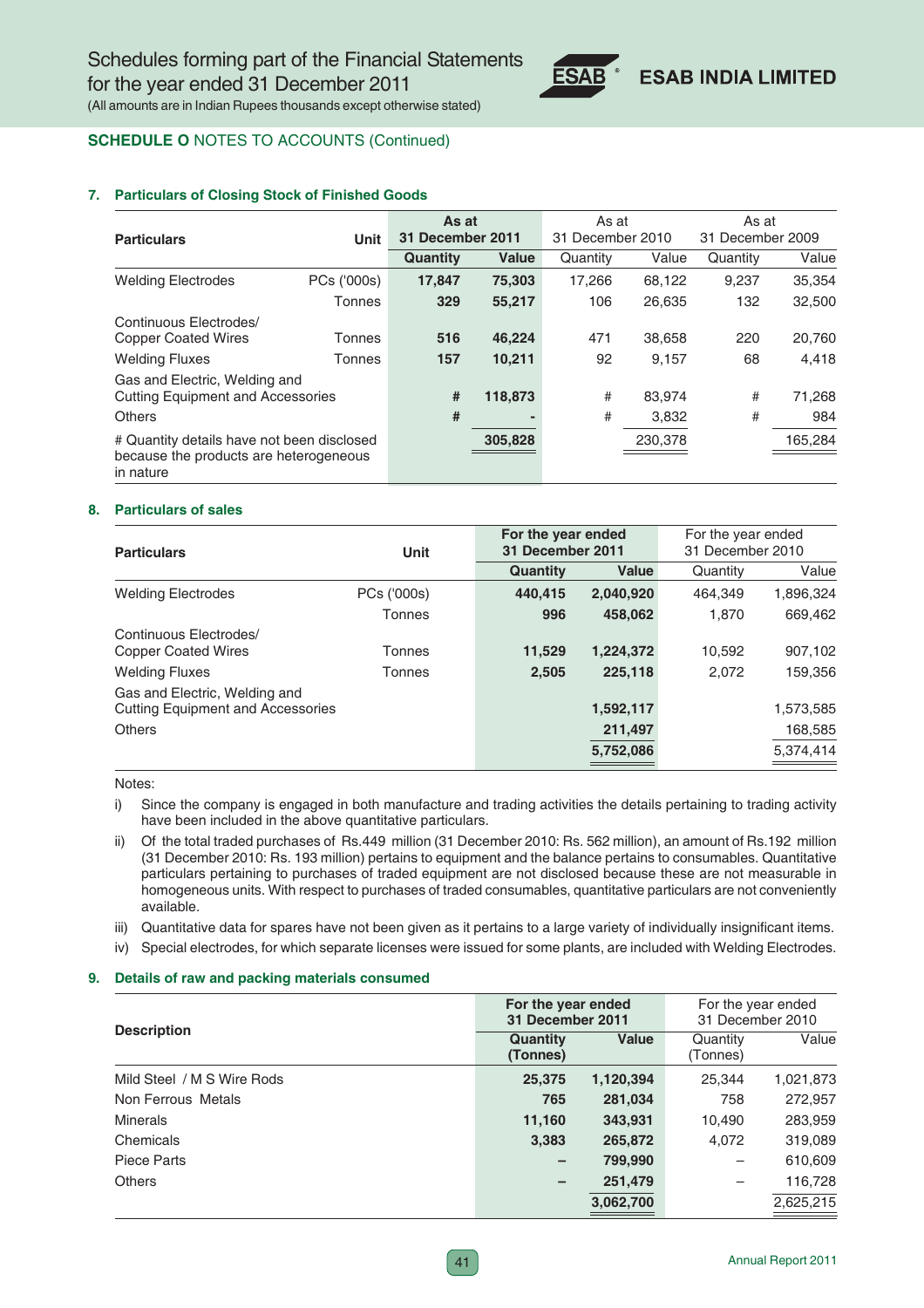

## **10. Value of imported and indigenous raw and packing materials, components and stores and spares consumed**

|                           | December 2011 | December 2010 | December 2011                        | December 2010                 |
|---------------------------|---------------|---------------|--------------------------------------|-------------------------------|
| <b>Particulars</b>        | <b>Value</b>  | Value         | % age of Total<br><b>Consumption</b> | % age of Total<br>Consumption |
| Raw and Packing Materials |               |               |                                      |                               |
| - Imported                | 414,633       | 368,959       | 14                                   | 14                            |
| - Indigenous              | 2,648,067     | 2,256,256     | 86                                   | 86                            |
|                           | 3,062,700     | 2,625,215     | 100                                  | 100                           |
| <b>Stores and Spares</b>  |               |               |                                      |                               |
| - Imported                | 14,223        | 2,347         | 20                                   | 5                             |
| - Indigenous              | 57,773        | 47,581        | 80                                   | 95                            |
|                           | 71,996        | 49,928        | 100                                  | 100                           |

|                                     | For the year ended<br>31 December 2011 | For the year ended<br>31 December 2010 |
|-------------------------------------|----------------------------------------|----------------------------------------|
| 11. CIF value of Imports            |                                        |                                        |
| Raw materials & packing materials   | 210,499                                | 260,049                                |
| Components                          | 182,729                                | 99,072                                 |
| Capital goods                       | 75,817                                 | 4,935                                  |
|                                     | 469,045                                | 364,056                                |
| 12. Expenditure in foreign currency |                                        |                                        |
| Technical know how fees             |                                        | 1,751                                  |
| Trademark license fees              | 93,334                                 | 35,388                                 |
| Travelling                          | 10,809                                 | 5,869                                  |
| Royalty                             | 4,297                                  | 4,524                                  |
| <b>Others</b>                       | 1,345                                  | 12                                     |
|                                     | 109,785                                | 47,544                                 |
| 13. Earnings in foreign exchange    |                                        |                                        |
| FOB value of exports                | 180,159                                | 152,799                                |
| Income from services                | 60,575                                 | 42,449                                 |
| Commission costs                    |                                        | 2,580                                  |
|                                     | 240.734                                | 197,828                                |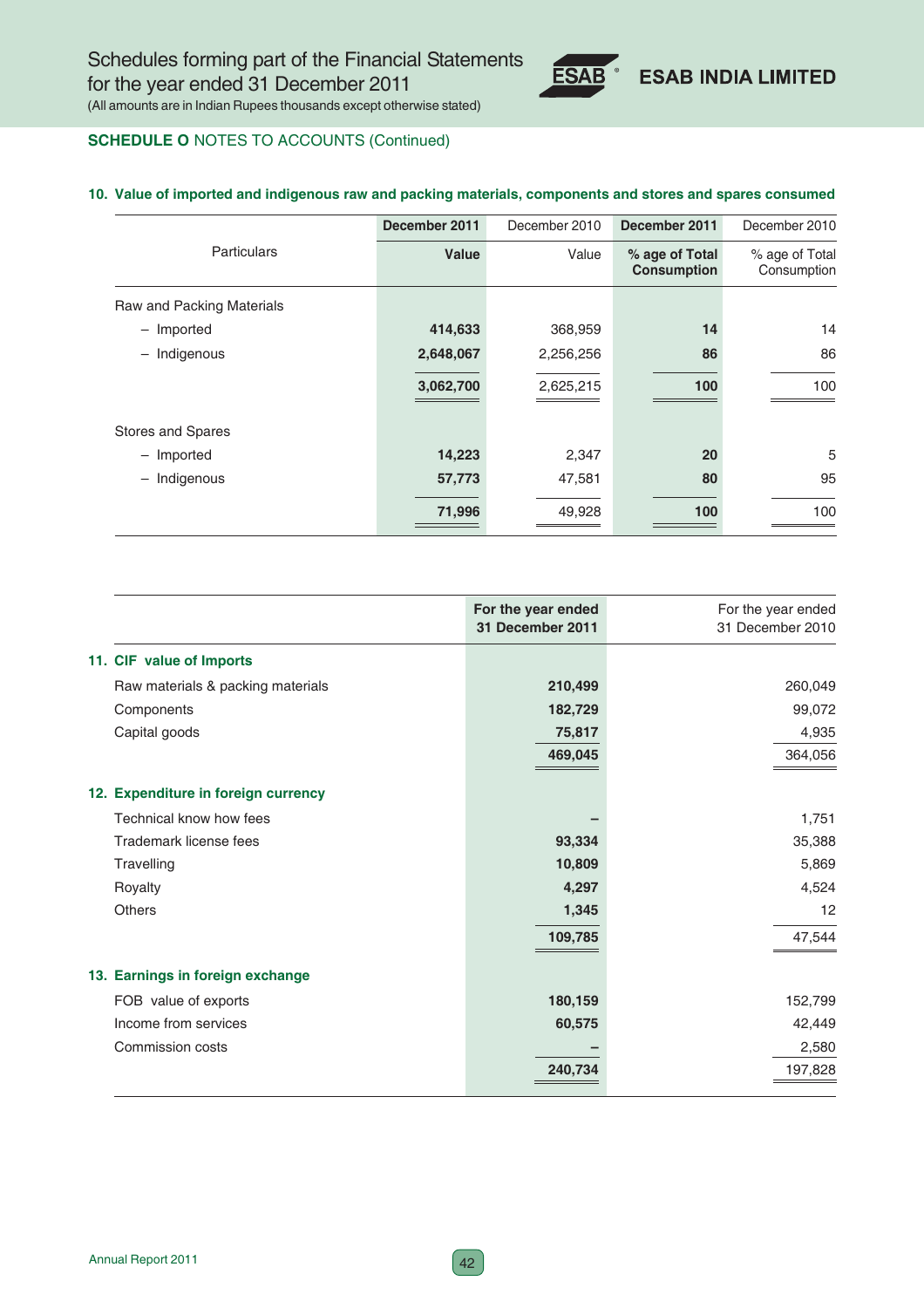

## **14. Managerial Remuneration**

| <b>Particulars</b>                                                                       | For the year ended<br>31 December 2011 |         | For the year ended<br>31 December 2010 |         |
|------------------------------------------------------------------------------------------|----------------------------------------|---------|----------------------------------------|---------|
| Computation of net profit in accordance with<br>Section 198 of the Companies Act, 1956 : |                                        |         |                                        |         |
| Profit before Tax as per Profit & Loss Account                                           |                                        | 706,211 |                                        | 882,233 |
| Add: Directors' remuneration                                                             | 24,913                                 |         | 11,870                                 |         |
| Provision for Bad & Doubtful Debts/advances                                              | 14,402                                 |         | 1,134                                  |         |
| Loss on sale of Fixed Assets (net)                                                       |                                        |         | 4.582                                  |         |
| Provision for capital work in progress                                                   | 2,000                                  |         | 1,200                                  |         |
|                                                                                          |                                        | 41,315  |                                        | 18,786  |
| Less: Profit on sale of Fixed Assets (net)                                               | 136                                    |         |                                        |         |
| <b>Bad Debts Written off</b>                                                             |                                        | 136     | 9,769                                  | 9,769   |
|                                                                                          |                                        | 747,390 |                                        | 891,250 |
| Maximum commission allowed as per Companies Act, 1956 at 1%                              |                                        | 7,474   |                                        | 8,912   |
| Commission to non wholetime Directors proposed                                           |                                        | 4,149   |                                        | 4,116   |
| i)<br><b>Managing Director</b>                                                           |                                        |         |                                        |         |
| Salary                                                                                   |                                        | 14,219  |                                        | 5,547   |
| Contribution to Provident and superannuation fund                                        |                                        | 1,702   |                                        | 658     |
| Perquisites                                                                              |                                        | 2,526   |                                        | 272     |
| Incentive / Bonus                                                                        |                                        | 1,893   |                                        | 900     |
| * Includes remuneration of Rs. 10,872 to Mr Jiri Kula,                                   |                                        | 20,340* |                                        | 7,377   |
| Managing Director to be approved by the shareholders.                                    |                                        |         |                                        |         |
| Non-wholetime Directors<br>ii)                                                           |                                        |         |                                        |         |
| Sitting fees                                                                             |                                        | 424     |                                        | 514     |
| Commission                                                                               |                                        | 4,149   |                                        | 4,116   |
|                                                                                          |                                        | 4,573   |                                        | 4,630   |
|                                                                                          |                                        |         |                                        |         |

Notes:

a. The above remuneration excludes provision for pension, gratuity and leave encashment costs, since these are based on actuarial valuations done on an overall company basis.

b. In respect of certain fixed asssets, the Company depreciates such fixed assets based on estimated useful lives which are lower or equal to the implicit estimated useful lives prescribed by Schedule XIV of the Companies Act, 1956. Thus, the rate of depreciation in the books is higher than that prescribed as the minimum by the Companies Act, 1956 and this value has been considered as a deduction for the computation of managerial remuneration above.

c. The Company, in accordance with Section 269 of the Companies Act, 1956, has filed an application with the Central Government seeking approval of the appoinment of Mr. Jiri Kula, a non-resident, as Managing Director. The Company is currently awaiting such approval.

| 15. Deferred Taxation*                                                                                                                                                                  | As at 31 December 2011     | As at 31 December 2010     |  |
|-----------------------------------------------------------------------------------------------------------------------------------------------------------------------------------------|----------------------------|----------------------------|--|
| <b>Deferred Tax Asset</b><br>Current assets<br><b>Current liabilities</b>                                                                                                               | 17,893<br>42,935<br>25,042 | 15,849<br>56,392<br>40,543 |  |
| <b>Deferred Tax Liability</b><br><b>Fixed Assets</b>                                                                                                                                    | (89, 540)                  | (87,063)                   |  |
| Net Deferred Tax (Liability) / Asset<br>* Includes Deferred tax asset-net of Rs.1,242<br>transferred on amalgamation                                                                    | (46, 605)                  | (30, 671)                  |  |
|                                                                                                                                                                                         | For the year ended         | For the year ended         |  |
| 16. Taxation                                                                                                                                                                            | 31 December 2011           | 31 December 2010           |  |
| Tax expense for current year                                                                                                                                                            | 215,865                    | 292,007                    |  |
| Deferred Tax Charge                                                                                                                                                                     | 15,934                     | 651                        |  |
|                                                                                                                                                                                         | 231,799                    | 292,658                    |  |
| 17. Earnings per Share                                                                                                                                                                  |                            |                            |  |
| Basic and Diluted Earnings per share (in Rs.)                                                                                                                                           | 30.82                      | 38.30                      |  |
| Nominal value per share (in Rs.)                                                                                                                                                        | 10.00                      | 10.00                      |  |
| Earnings per share are calculated by dividing the Profit/ (loss) attributable to the equity shareholders by the weighted average<br>number of equity shares outstanding during the year |                            |                            |  |
| Profit after taxation                                                                                                                                                                   | 474,412                    | 589,575                    |  |
| Weighted average number of shares outstanding<br>during the year (Nos.)                                                                                                                 | 15,393,020                 | 15,393,020                 |  |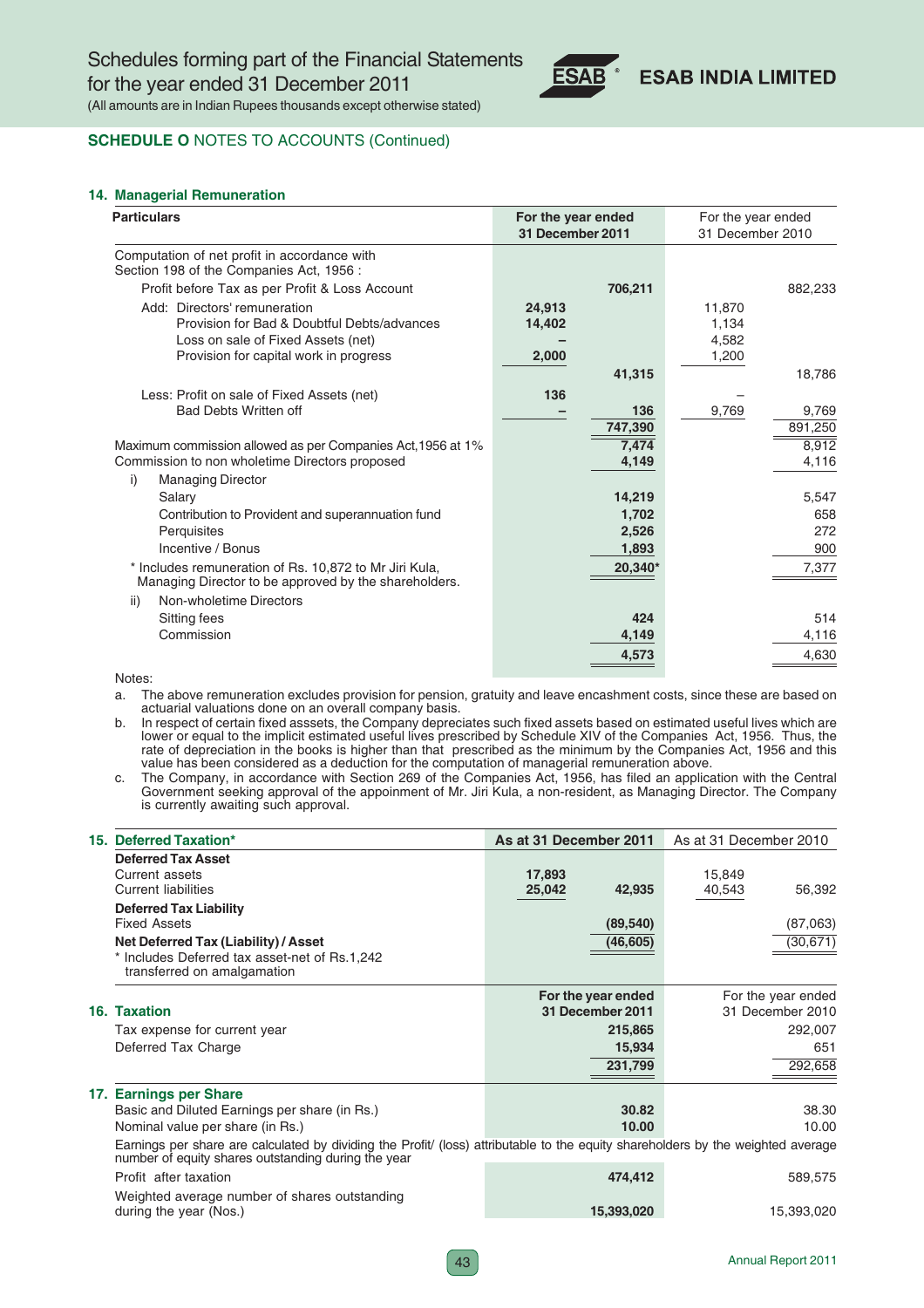

## **18. Operating lease**

The Company has taken various residential and office premises under operating lease or leave & license agreements. These are cancellable; have a term of between 11 months and 3 years, and have no specific obligation for renewal. Lease payments are recognized as an expense in the profit and loss account on a straight line basis over the lease term.

## **19. Segmental Information**

The primary and secondary reportable segments are business segments and geographical segments respectively. These have been identified by the type of their respective products and services, their differing risks and returns, the Company's organisation structure and internal financial reporting systems.

## **Business Segments**

**Consumables**: Welding electrodes, Copper coated wires, Flux Cored Wires and Welding fluxes including related services **Equipment** : Welding machines and Cutting equipment including related services

| <b>Particulars</b>                                                                          | <b>Consumables</b> |           | <b>Equipment</b> |           | <b>Total</b>                          |                                       |  |
|---------------------------------------------------------------------------------------------|--------------------|-----------|------------------|-----------|---------------------------------------|---------------------------------------|--|
|                                                                                             | 31-Dec-11          | 31-Dec-10 | 31-Dec-11        | 31-Dec-10 | 31-Dec-11                             | 31-Dec-10                             |  |
| <b>Revenue</b>                                                                              |                    |           |                  |           |                                       |                                       |  |
| External sales and services (Net)                                                           | 3,835,223          | 3,527,666 | 1,525,618        | 1,475,848 | 5,360,841                             | 5,003,514                             |  |
| Segment results<br>Less: Interest<br>Other common expenses (Net)<br>Total profit before tax | 542,890            | 623,936   | 237,182          | 291,289   | 780,072<br>9,891<br>63,970<br>706,211 | 915,225<br>8,187<br>24,805<br>882,233 |  |
| <b>Capital employed</b>                                                                     |                    |           |                  |           |                                       |                                       |  |
| Segment assets<br>Add: Common assets<br><b>Total assets</b>                                 | 1,667,418          | 1,580,647 | 559,132          | 611,515   | 2,226,550<br>677,439<br>2,903,989     | 2,192,162<br>760,677<br>2,952,839     |  |
| Segment liabilities<br>Add:Common liabilities<br><b>Total liabilities</b>                   | 336,582            | 403,916   | 189,169          | 198,094   | 525,751<br>262,289<br>788,040         | 602,010<br>440,940<br>1,042,950       |  |
| Segment capital employed<br>Add:Common capital employed<br>Total capital employed           | 1,330,836          | 1,176,731 | 369,963          | 413,421   | 1,700,799<br>415,150<br>2,115,949     | 1,590,152<br>319,737<br>1,909,889     |  |
| Capital expenditure<br>Add:Common capital expenditure<br>Total capital expenditure          | 180,486            | 98,483    | 12,773           | 31,838    | 193,259<br>37,282<br>230,541          | 130,321<br>17,296<br>147,617          |  |
| Depreciation/Amortization<br>Add:Common depreciation<br>Total depreciation                  | 80,234             | 74,907    | 21,408           | 20,518    | 101,642<br>15,860<br>117,502          | 95,425<br>10,049<br>105,474           |  |
| Non cash expenses<br>Add: Common non cash expenditure<br>Total non cash expenditure         | 6,050              | (1,081)   | 12,826           | 1,099     | 18,876<br>18,876                      | 18<br>1,200<br>1,218                  |  |

## **Geographical Segments**

The Company caters mainly to the needs of Indian market. The export turnover is 3.36% (31 December 2010: 3.60%) of the total turnover of the Company and segment assets are 0.34% (31 December 2010: 0.55%) of the total assets.

The accounting policies adopted for segment reporting are in line with the accounting policies of the Company.

Revenue and expenses have been identified to segments on the basis of their relationship to the operating activities of the segment. Revenue and expenses which relate to the enterprise as a whole, and not allocable to segments on a reasonable basis, have been included under the heading 'other common expenses'.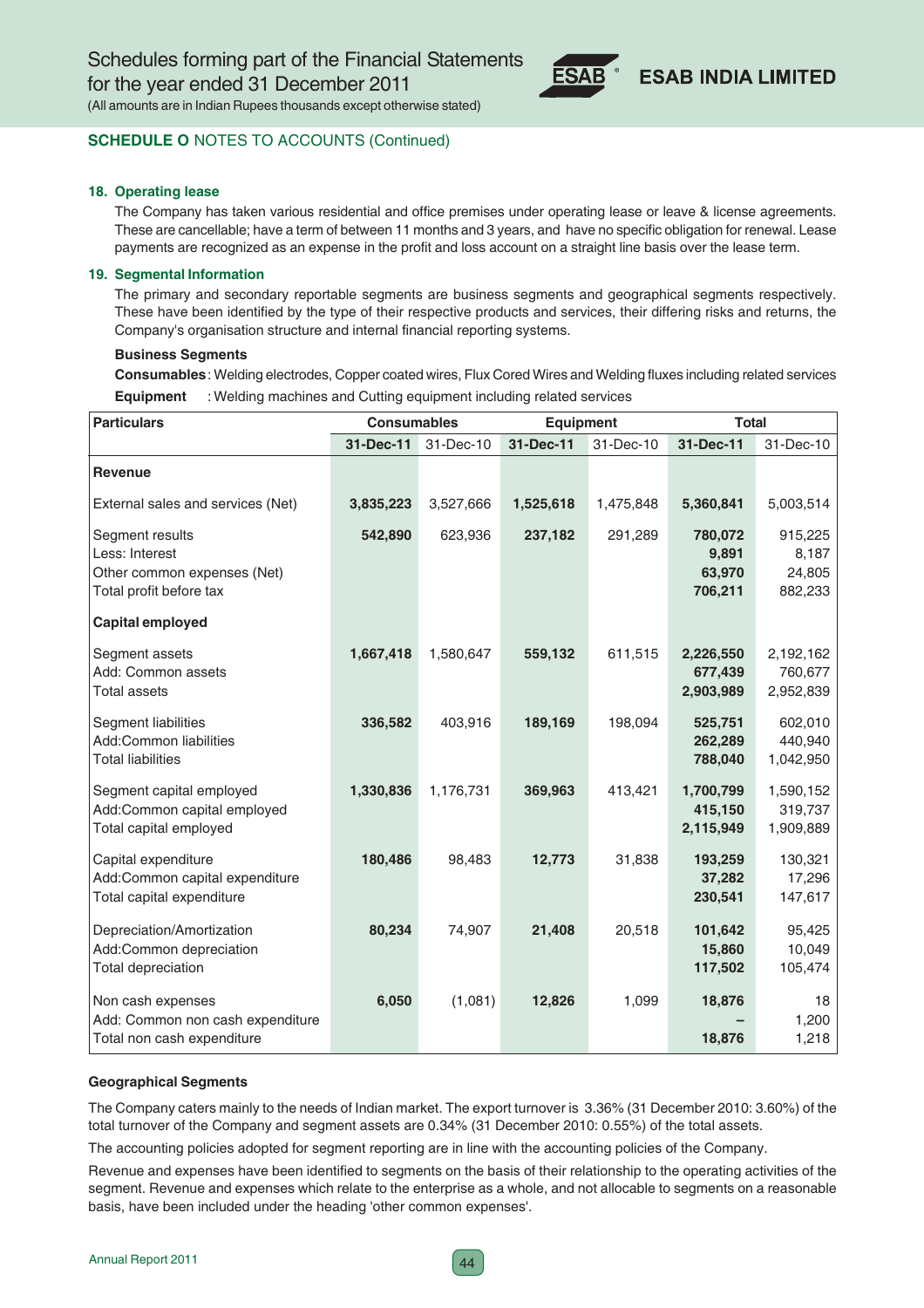

## **20. Related Party Disclosure**

## **a) Parties where control exist**

i) Esab Holdings Limited - Principal Shareholder - Holds 37.31% of the paid up equity share capital of the Company as at 31 December 2011. Colfax UK Holding Ltd., a subsidiary of Colfax Corporation, holds indirectly 100% equity shares of Esab Holdings.

Exelvia Group India BV - Holds 18.34 % of the paid up equity share capital of the Company as at 31 December 2011. Exelvia Group India BV is an investment company and is an indirect wholly-owned subsidiary of Colfax Corporation.

## **b) Colfax Corporation, USA - Related parties in Colfax Corporation, USA Group where significant influence exists :**

| ESAB Welding Products (Jiangsu) Co. Ltd., China | <b>ESAB Middle East LLC., Dubai</b>                          |
|-------------------------------------------------|--------------------------------------------------------------|
| ESAB Asia Pacific Pte. Ltd., Singapore          | ESAB Middle East FZE., Dubai                                 |
| ESAB Cutting Systems GmbH (Karben), Germany     | <b>ESAB SeAH Corporation, Korea</b>                          |
| ESAB Europe AG, Switzerland                     | ESAB S.A. Industria E Comercio, Brazil                       |
| ESAB-ATAS GmbH, Germany                         | ESAB Saldatura S.p.a., Italy                                 |
| ESAB AB, Sweden                                 | OZAS ESAB Sp. Z.O.O., Polland                                |
| P.T. Karya Yasantara Cakti, Indonesia           | ESAB Vamberk s.r.o., Czech Republic                          |
| ESAB-Mor Kft, Hungary                           | ESAB Africa Welding Cutting (PTY), South Africa              |
| Alcotec Wire Corporation, USA                   | <b>ESAB Welding &amp; Cutting Product, USA</b>               |
| Conorco Alambres y Soldaduras SA, Argentina     | Romar Positioning Eqp. Int. Pte Ltd., Singapore              |
| ESAB GmbH Solingen, Belgium                     | ESAB Cutting & Welding Automation (Shanghai) Co. Ltd., China |
| ESAB KK, Japan                                  |                                                              |

## **c) Key Management Personnel (KMP)**

Managing Director - Mr.G.Hariharan (Upto 31 August 2011) Managing Director - Mr. Jiri Kula (appointed on 1 September 2011 for a period of three years)

## **d) Transaction and outstanding balances with Related Parties:**

| Nature of Transaction             |           | Parties where<br>Control Exists (a) | Significant Influence<br>Exists (b) |           | Key Management<br>Personnel (c) |           | Total     |           |
|-----------------------------------|-----------|-------------------------------------|-------------------------------------|-----------|---------------------------------|-----------|-----------|-----------|
|                                   | 31-Dec-11 | 31-Dec-10                           | 31-Dec-11                           | 31-Dec-10 | 31-Dec-11                       | 31-Dec-10 | 31-Dec-11 | 31-Dec-10 |
| Purchase of goods                 |           |                                     | 302,929                             | 471,874   |                                 |           | 302,929   | 471,874   |
| Purchase of fixed assets          |           |                                     | 451                                 |           |                                 |           | 451       |           |
| Sale of goods                     |           |                                     | 19,655                              | 18,725    |                                 |           | 19,655    | 18,725    |
| Sale of services                  |           | $\overline{\phantom{0}}$            | 60,575                              | 42,449    |                                 |           | 60,575    | 42,449    |
| Reimbursement of<br>expenses paid |           |                                     | 2,347                               |           |                                 |           | 2,347     |           |
| Payment of technical<br>know-how  |           |                                     |                                     | 1,751     |                                 |           |           | 1,751     |
| Commission income                 |           |                                     |                                     | 2,175     |                                 |           |           | 2,175     |
| Royalty                           |           |                                     | 4,297                               | 4,524     |                                 |           | 4,297     | 4,524     |
| Trademark license fees            |           |                                     | 93,334                              | 39,565    |                                 |           | 93,334    | 39,565    |
| Remuneration                      |           |                                     |                                     |           | 20,340                          | 7,377     | 20,340    | 7,377     |
| Dividend Paid                     | 128,490   | 171,321                             |                                     |           |                                 |           | 128,490   | 171,321   |
| Advances                          |           |                                     |                                     | 2,190     |                                 |           |           | 2,190     |
| Outstanding payables              |           |                                     | 79,261                              | 109,921   | 993                             | 900       | 80,254    | 110,821   |
| Outstanding receivables           |           |                                     | 9,850                               | 13,977    | $\star$                         |           | 9,850     | 13,977    |

The Companies listed above have been identified on the basis of information available with the Company.

\* Note : Rs. 3.251 million recoverable from a former Managing Director is fully provided for.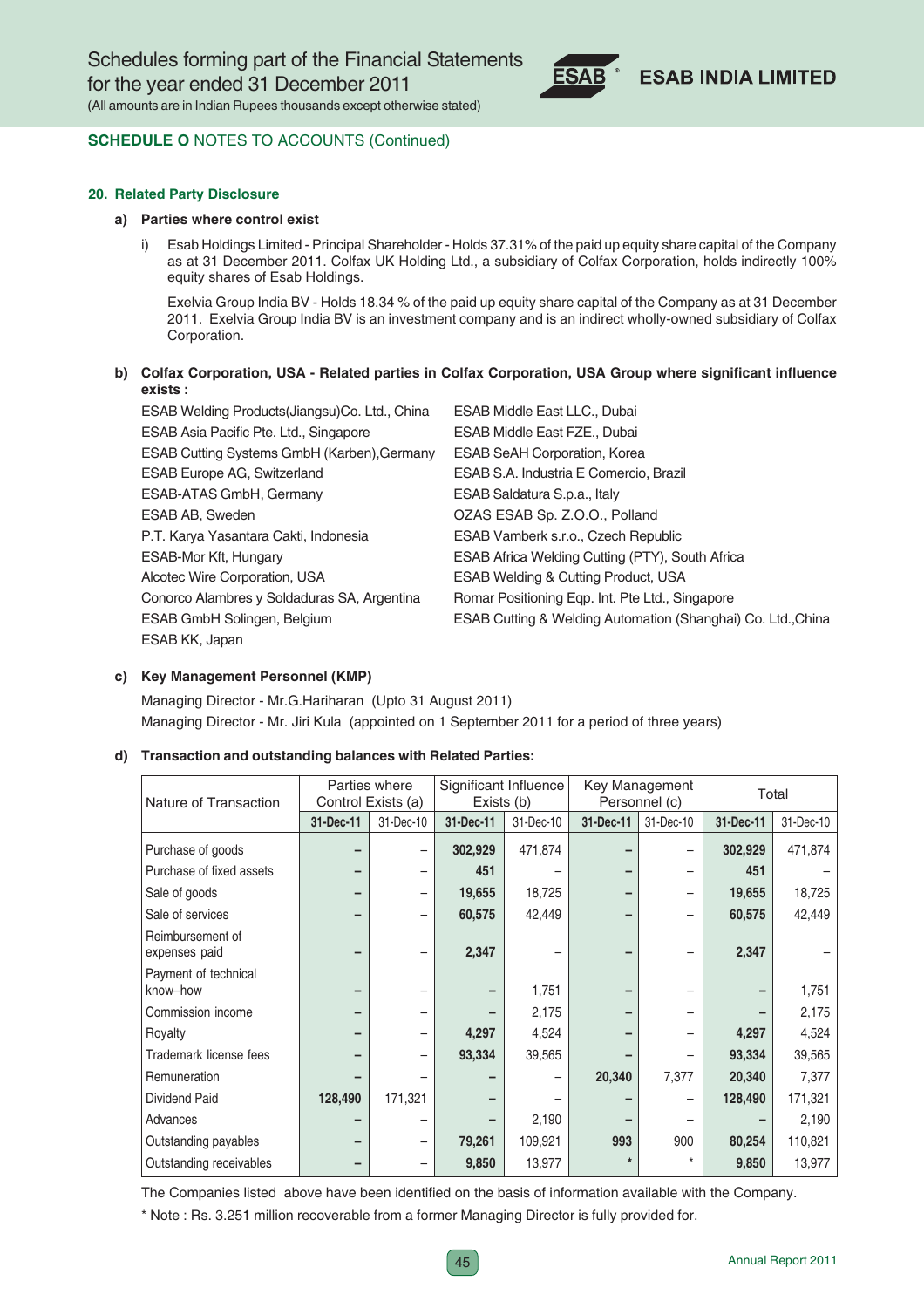

## **20. Related Party Disclosure (Continued)**

## **e) Transaction with parties which form more than 10% of aggregate value of transactions**

| Relationship / Name of the related party                     | Description of the            | Value of the transactions |              |
|--------------------------------------------------------------|-------------------------------|---------------------------|--------------|
|                                                              | nature of transaction         | 31 Dec. 2011              | 31 Dec. 2010 |
| <b>Fellow subsidiary Companies:</b>                          |                               |                           |              |
| ESAB AB, Sweden                                              | Commission - Income           |                           | 2,080        |
| ESAB Holdings Ltd., UK                                       | Income from services          | 9,245                     | 8,265        |
| ESAB Welding & Cutting Product, USA                          | Income from services          | 20,032                    | 11,081       |
| ESAB AB, Sweden                                              | Income from services          | 31,297                    | 21,446       |
| ESAB Asia Pacific Pte Ltd., Singapore                        | Sale of goods                 | 8,778                     | 13,179       |
| ESAB Middle East LLC, Dubai                                  | Sale of goods                 | 8,660                     | 5,545        |
| ESAB Saldatura S.p.a, Italy                                  | Purchase of Fixed Asset       | 451                       |              |
| ESAB SeaH Corporation, Korea                                 | Purchase of goods             | 38,059                    |              |
| ESAB AB, Sweden                                              | Purchase of goods             | 36,447                    | 110,425      |
| ESAB Welding & Cutting Product, USA                          | Purchase of goods             | 58,507                    | 56,631       |
| ESAB Cutting & Welding Automation (Shanghai) Co. Ltd., China | Purchase of goods             | 44,883                    |              |
| ESAB Europe AG, Switzerland                                  | Purchase of goods             | 63,778                    |              |
| ESAB Welding Products(Jiangsu) Co. Ltd., China               | Purchase of goods             |                           | 52,350       |
| ESAB Vamberk s.r.o - Czech Republic                          | Purchase of goods             |                           | 51,415       |
| ESAB Cutting System GmbH Karben, Germany                     | <b>Technical Knowhow</b>      |                           | 1,575        |
| ESAB SA Industria E Commerico, Brazil                        | Royalty                       | 1,657                     | 1,627        |
| Ozas ESAB Sp Zoo, Poland                                     | Royalty                       | 609                       | 580          |
| ESAB AB, Sweden                                              | Royalty                       | 627                       | 1,020        |
| ESAB Cutting System GmbH Karben, Germany                     | Royalty                       | 1,388                     | 837          |
| ESAB Holdings Ltd., UK                                       | Trademark license fees        | 93,334                    | 39,565       |
| ESAB Welding Products (Jiangsu) Co. Ltd., China              | Advance                       |                           | 1,983        |
| ESAB AB, Sweden                                              | Reimbursement of Expenses     | 343                       |              |
| ESAB Vamberk s.r.o - Czech Republic                          | Reimbursement of Expenses     | 1,371                     |              |
| ESAB Cutting System GmbH Karben, Germany                     | Reimbursement of Expenses     | 587                       |              |
| ESAB Holdings Ltd., UK                                       | Dividend paid                 | 86,148                    | 114,864      |
| ESAB Exelvia Group India BV, Netherlands                     | Dividend paid                 | 42,342                    | 56,457       |
| ESAB Asia Pacific Pte Ltd, Singapore                         | <b>Outstanding Receivable</b> |                           | 2,736        |
| ESAB Middle East LLC, Dubai                                  | Outstanding Receivable        |                           | 50           |
| ESAB AB, Sweden                                              | <b>Outstanding Receivable</b> | 2,746                     | 4,877        |
| ESAB Welding & Cutting Product USA                           | <b>Outstanding Receivable</b> | 3,516                     | 4,541        |
| ESAB Africa Welding Cutting (PTY), South Africa              | <b>Outstanding Receivable</b> | 2,216                     |              |
| ESAB Holdings Ltd. UK                                        | <b>Outstanding Receivable</b> |                           | 1,677        |
| ESAB AB, Sweden                                              | <b>Outstanding Payable</b>    |                           | 450          |
| ESAB SeaH Corporation, Korea                                 | <b>Outstanding Payable</b>    | 6,475                     | 17,376       |
| ESAB Cutting System GmbH Karben, Germany                     | <b>Outstanding Payable</b>    | 1,644                     | 837          |
| ESAB Holdings Ltd, UK                                        | <b>Outstanding Payable</b>    | 48,318                    | 34,661       |
| ESAB SA Industria E Commerico, Brazil                        | <b>Outstanding Payable</b>    | 1,194                     | 860          |
| Ozas ESAB Sp Zoo, Poland                                     | <b>Outstanding Payable</b>    | 423                       | 283          |
| ESAB Europe AG, Switzerland                                  | <b>Outstanding Payable</b>    | 8,468                     | 20,835       |
| ESAB Welding & Cutting Product USA                           | <b>Outstanding Payable</b>    | 14,589                    | 13,054       |
| ESAB Vamberk s.r.o - Czech Republic                          | <b>Outstanding Payable</b>    |                           | 7,467        |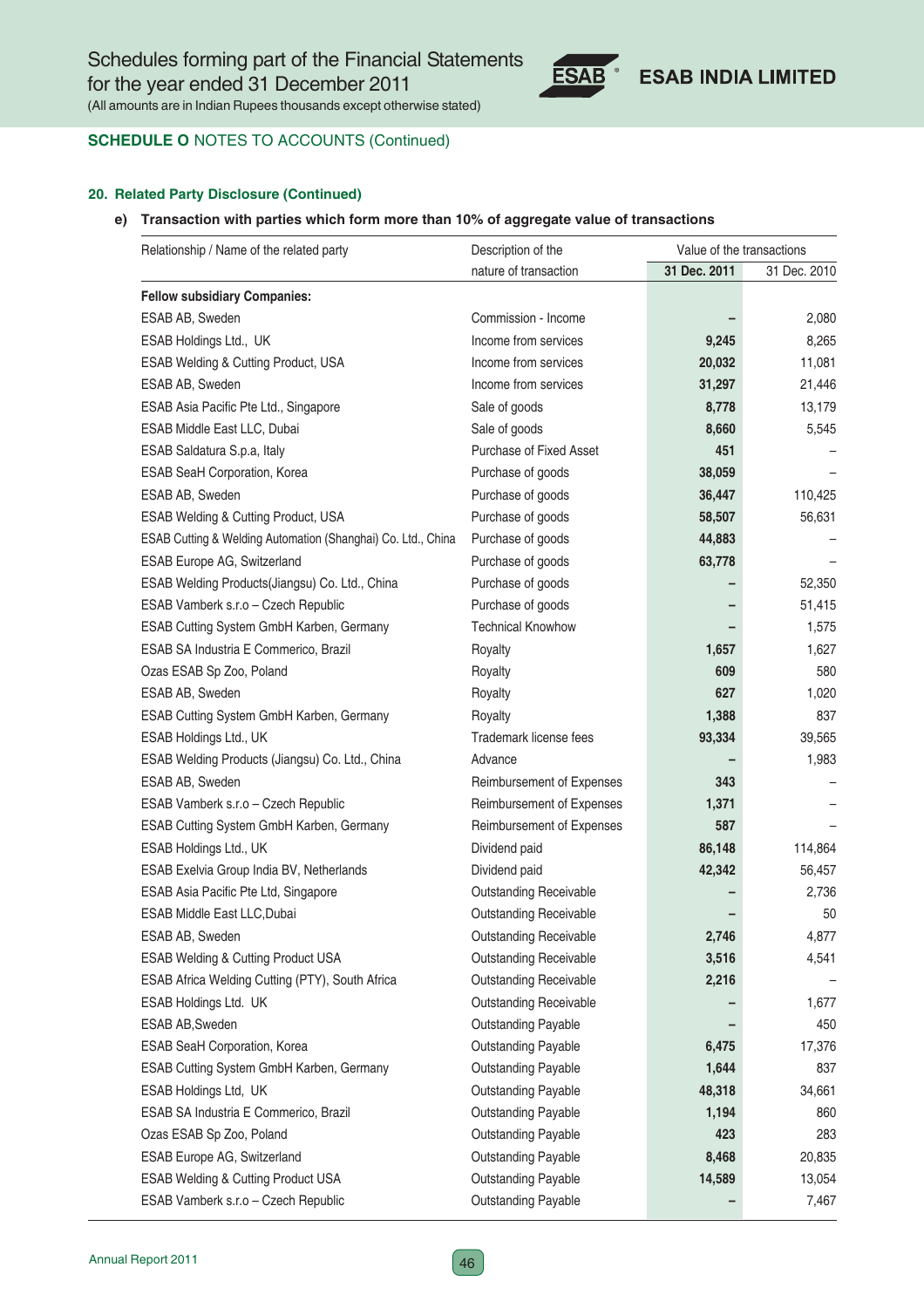|                                                                                                        |                 |                                           |                   | Year ended 31 December 2011          |               |                                           |                          | Year ended 31 December 2010          |                |  |
|--------------------------------------------------------------------------------------------------------|-----------------|-------------------------------------------|-------------------|--------------------------------------|---------------|-------------------------------------------|--------------------------|--------------------------------------|----------------|--|
| Name of the Fund                                                                                       | Face<br>Value   | No. of units Purchased<br>during the year | Purchase<br>Value | No. of units Sold<br>during the year | Sale<br>Value | No. of units Purchased<br>during the year | Purchase<br>Value        | No. of units Sold<br>during the year | Sale<br>Value  |  |
| HDFC - Floating Rate Income Fund - Short Term Plan -<br>Wholesale Option - Daily Dividend Reinvestment | $\approx$       | 16,291                                    | 164               | 4,596,198                            | 46,334        | 13,553,030                                | 136,627                  | 8,973,123                            | 90,457         |  |
| HDFC- Cash Management Fund - Treasury Advantage<br>Plan-Wholesale - Daily Dividend Reinvestment        | $\circ$         | 7,163,180                                 | 71,857            | 8,682,780                            | 87,101        | $\mathbf{I}$                              |                          | $\mathbf{I}$                         | $\mathbf{I}$   |  |
| HDFC-Liquid Fund-Dividend - Daily Reinvestment                                                         | $\cong$         | 1,982,940                                 | 20,222            | 1,982,940                            | 20,222        | $\mathbf{I}$                              | $\mathbf{I}$             | $\mathbf{I}$                         | I              |  |
| Tata Floater Fund- Daily Dividend Reinvestment                                                         | $\Rightarrow$   | 4,581,865                                 | 45,982            | 9,164,320                            | 91,970        | 4,582,455                                 | 45,988                   | $\blacksquare$                       |                |  |
| Tata Liquid Super High Investment Fund-Daily<br>Dividend Reinvestment                                  | 1,000           | 58,657                                    | 65,375            | 58,657                               | 65,375        | -1                                        | $\mathbf{I}$             | $\mathbf{I}$                         | $\mathbf{I}$   |  |
| Tata Treasury Managership - Daily Dividend<br>Reinvestment                                             | 1,000           | 40,202                                    | 40,617            | ı                                    | п             |                                           | ı                        | $\overline{1}$                       | I              |  |
| Reliance Medium Term Fund-Daily Dividend Plan                                                          | $\cong$         |                                           |                   | ı                                    |               | 7,953,694                                 | 135,975                  | 7,953,694                            | 135,975        |  |
| Fidelity Ultra Short Term Debt Fund Institutional<br>Daily Dividend Reinvestment                       | $\cong$         | 174,810                                   | 1,770             | 4,697,652                            | 47,010        | 4,522,842                                 | 45,240                   | $\mathbf{I}$                         | $\mathbf{I}$   |  |
| Sundaram Bnp Ultra St Fund Inst. Daily<br>Dividend Reinvestment                                        | $\circ$         | 7,150,586                                 | 71,770            | 9,202,871                            | 92,367        | 4,561,260                                 | 45,781                   | п                                    |                |  |
| LIC Liquid Fund - Daily Dividend Plan                                                                  | $\circ$         |                                           | ı                 |                                      | ı             | 4,136,438                                 | 45,419                   | 4,136,438                            | 45,419         |  |
| LIC Liquid Plus fund - Daily Dividend Reinvestment                                                     | $\cong$         |                                           | п                 | ı                                    |               | 4,507,460                                 | 45,075                   | 4,507,460                            | 45,075         |  |
| Templeton India Ultra Short Bond Fund Institutional Plan                                               | $\circ$         | 8,556,600                                 | 85,661            | 4,500,784                            | 45,058        | $\mathsf{I}$                              |                          |                                      |                |  |
| Reliance Money Manager Fund-Institutional<br>Option Daily Plan                                         | $\cong$         | 91,907                                    | 92,033            | 91,907                               | 92,033        | $\overline{1}$                            | <sup>1</sup>             | $\mathbf{I}$                         | $\mathbf{I}$   |  |
| SBI Premier Liquid Fund - Institutional - Daily<br>Dividend Reinvestment                               | $\cong$         | 4,526,408                                 | 45,411            | 4,526,408                            | 45,411        | $\mathbf{I}$                              | L                        | $\mathsf I$                          | $\mathbf{I}$   |  |
| Sundaram Ultra St Fund Super Inst. Div. Rein. Daily<br>Dividend Reinvestment                           | $\circ$         | 4,984,572                                 | 50,030            | ī                                    | г             | п                                         | п                        | $\mathbf{I}$                         | $\mathbf{I}$   |  |
| Reliance Liquid Fund-Treasury Plan-Insitutional<br>Option-Daily Dividend Option                        |                 | 2,959,912                                 | 45,249            | ı                                    | I             | $\overline{1}$                            | $\overline{\phantom{a}}$ | $\mathbf{I}$                         | $\overline{1}$ |  |
| DSP Blackrock Liquid Fund-Institutional Plan -<br>Daily Dividend Reinvestment                          | 1,000           | 95,399                                    | 95,429            | 50,149                               | 50,165        | I                                         | $\mathbf{I}$             | $\mathbf{I}$                         | $\mathbf{I}$   |  |
| DSP Blackrock Money Manager Fund - Institutional<br>Plan - Daily Dividend Reinvestment                 | 1,000           | 46,682                                    | 46,719            | 92,067                               | 92,141        | 45,385                                    | 45,422                   | $\mathbf{I}$                         | T              |  |
| UTI Treasury Advantage Fund Institutional Plan<br>Daily Dividend Option                                | 1,000           | 48,090                                    | 48,100            | 47,427                               | 47,437        | 136,327                                   | 136,356                  | 90,730                               | 90,750         |  |
| ICICI Prudential Flexible Income Plan Premium<br>Dividend Daily Reinvestment                           | $\overline{00}$ | 451,573                                   | 47,747            | 438,183                              | 46,331        | 430,891                                   | 45,560                   | L                                    | L              |  |
| HDFC - Daily Dividend Reinvestment *                                                                   |                 |                                           |                   |                                      |               | 1,519,600                                 | 15,244                   | I                                    | T              |  |
| Total                                                                                                  |                 | 42,929,674                                | 874,136           | 48, 132, 343                         | 868,954       | 45,949,382                                | 742,687                  | 25,661,445                           | 407,676        |  |

# 21. Details of units in Mutual Funds purchased and sold during the year **21. Details of units in Mutual Funds purchased and sold during the year**

**SCHEDULE O** NOTES TO ACCOUNTS (Continued)

## Schedules forming part of the Financial Statements for the year ended 31 December 2011 (All amounts are in Indian Rupees thousands except otherwise stated)



## **ESAB INDIA LIMITED**

\* HDFC- Daily Dividend Reinvestment is held in the name of ESAB Engineering Services Limited which had been amalgamated with ESAB India Limited effective 1 April 2010<br>(Refer note 25 of Schedule O) \* HDFC- Daily Dividend Reinvestment is held in the name of ESAB Engineering Services Limited which had been amalgamated with ESAB India Limited effective 1 April 2010 (Refer note 25 of Schedule O)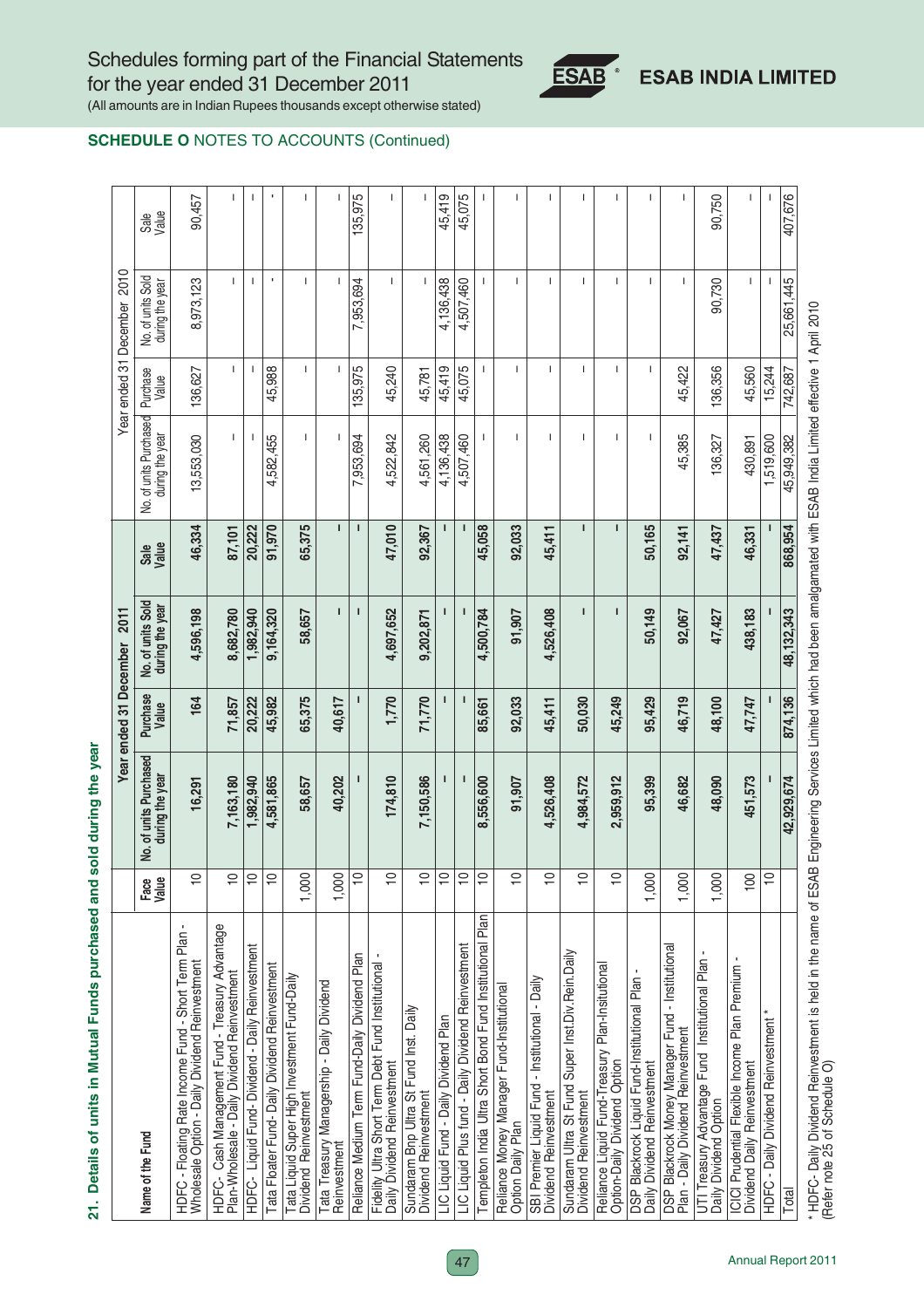

## **22. Retirement Benefits**

## A. Gratuity Plan

The following table sets out the status of the gratuity plan and the reconciliation of opening and closing balances of the present value of the defined benefit obligation:

| <b>Particulars</b>                                                                                  | <b>Year ended</b> | Year ended<br>31 December 2011 31 December 2010 |
|-----------------------------------------------------------------------------------------------------|-------------------|-------------------------------------------------|
| Change in present value of obligations                                                              |                   |                                                 |
| Obligations at beginning of the year                                                                | 61,237            | 48,831                                          |
| Service cost                                                                                        | 3,490             | 3,294                                           |
| Interest cost                                                                                       | 4,000             | 3,388                                           |
| Actuarial (gain) / loss                                                                             | 800               | 14,597                                          |
| Benefits paid                                                                                       | (11, 264)         | (8, 872)                                        |
| Obligations at the end of the year                                                                  | 58,263            | 61,238                                          |
| Change in Plan assets                                                                               |                   |                                                 |
| Fair value of plan assets at beginning of the year                                                  | 41,983            | 35,137                                          |
| Expected return on plan assets                                                                      | 2,698             | 2,980                                           |
| Actuarial gain / (loss)                                                                             | 912               | (1,262)                                         |
| Contributions                                                                                       | 8,400             | 14,000                                          |
| Benefits paid                                                                                       | (11, 264)         | (8, 872)                                        |
| Fair value of plan assets at end of the year                                                        | 42,729            | 41,983                                          |
| Actual return on plan assets                                                                        | 3,610             | 1,718                                           |
| Reconciliation of present value of the obligation and the fair value of plan assets                 |                   |                                                 |
| Present value of the defined benefit obligation at the end of the year                              | 58,263            | 61,238                                          |
| Fair value of plan assets at the end of the year                                                    | 42,729            | 41,983                                          |
| Funded status amount of liability recognized in the balance sheet                                   | 15,534            | 19,255                                          |
| Gratuity cost for the year<br>(included in Contribution to provident and other funds in Schedule M) |                   |                                                 |
| Service cost                                                                                        | 3,490             | 3,294                                           |
| Interest cost                                                                                       | 4,000             | 3,388                                           |
| Expected return on plan assets                                                                      | (2,698)           | (2,980)                                         |
| Actuarial (gain) / loss                                                                             | (112)             | 15,859                                          |
| Net gratuity cost                                                                                   | 4,680             | 19,561                                          |
| <b>Assumptions</b>                                                                                  |                   |                                                 |
| Interest rate                                                                                       | 8.50%             | 7.95%                                           |
| Estimated rate of return on plan assets                                                             | 7.50%             | 7.50%                                           |
| Rate of growth in salary levels                                                                     | 5.00%             | 5.00%                                           |
| Investment details of plan assets                                                                   |                   |                                                 |
| Government of India securities                                                                      | 22.00%            | 25.00%                                          |
| Corporate bonds                                                                                     | 20.00%            | 30.00%                                          |
| Insurer managed funds                                                                               | 40.00%            | 25.00%                                          |
| Others                                                                                              | 19.00%            | 20.00%                                          |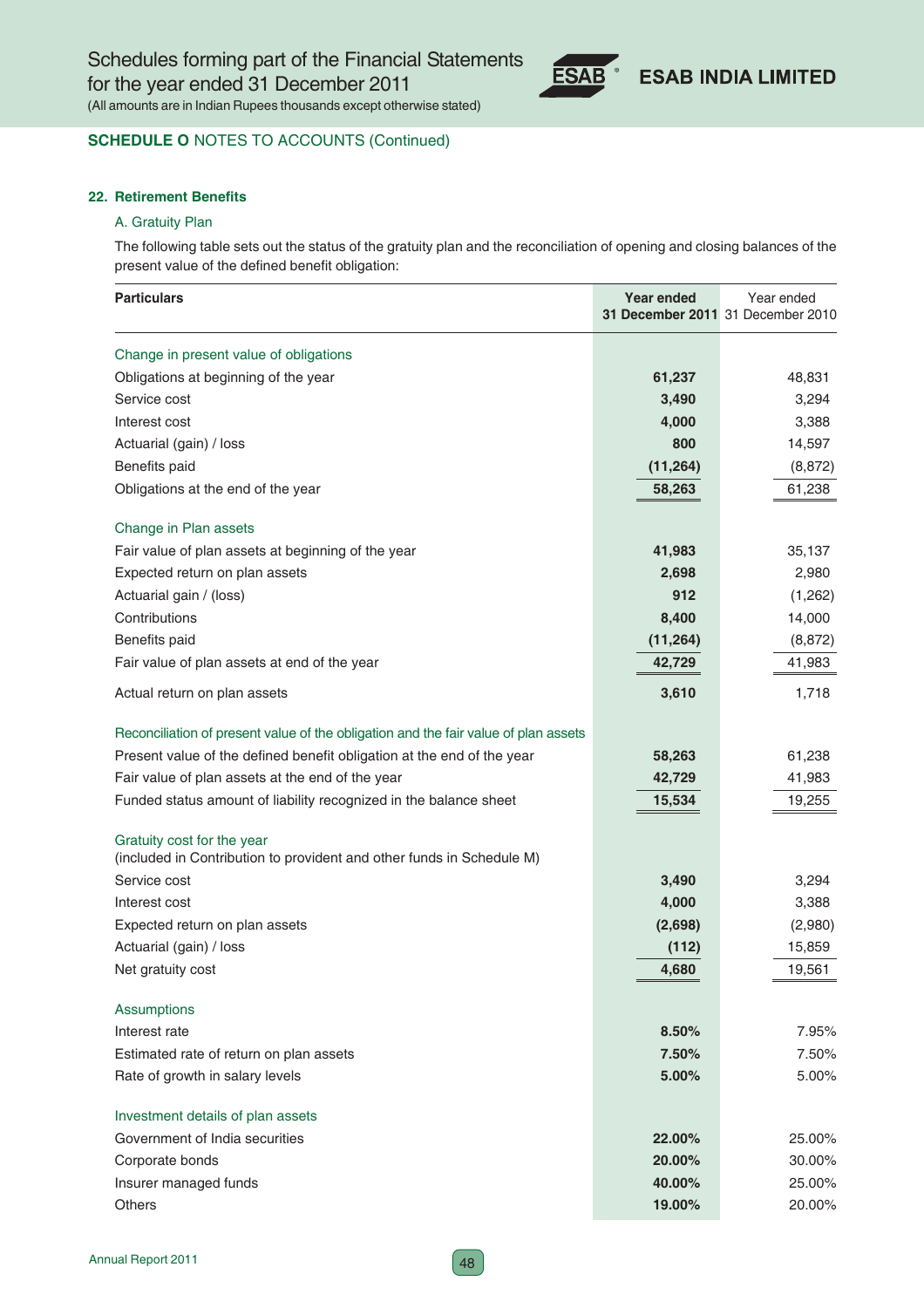

## **22. Retirement Benefits (Continued)**

## B. Pension Plan

The following table sets out the status of the pension plan and the reconciliation of opening and closing balances of the present value of the defined benefit obligation:

| <b>Particulars</b>                                                                                                                                                                                                                                                                     |      |      | <b>Year ended</b><br>31 December 2011                                       | Year ended<br>31 December 2010                                 |
|----------------------------------------------------------------------------------------------------------------------------------------------------------------------------------------------------------------------------------------------------------------------------------------|------|------|-----------------------------------------------------------------------------|----------------------------------------------------------------|
| Change in present value of obligations<br>Obligations at beginning of the year<br>Service cost<br>Interest cost<br>Actuarial (gain) / loss<br>Benefits paid<br>Obligations at the end of the year                                                                                      |      |      | 48,828<br>2,092<br>3,392<br>(2, 434)<br>(9, 547)<br>42,331                  | 50,835<br>1,451<br>2,562<br>1,385<br>(7, 404)<br>48,829        |
| Change in Plan assets<br>Fair value of plan assets at beginning of the year<br>Expected return on plan assets<br>Actuarial gain / (loss)<br>Benefits paid<br>Refund from Trust / Payment for defined contribution scheme<br>Fair value of plan assets at end of the year               |      |      | 67,699<br>4,595<br>6,995<br>(9, 547)<br>(4, 296)<br>65,446                  | 91,828<br>5,652<br>(2, 423)<br>(7, 404)<br>(19, 954)<br>67,699 |
| Actual return on plan assets                                                                                                                                                                                                                                                           |      |      | 11,590                                                                      | 3,229                                                          |
| Reconciliation of present value of the obligation and the fair value of plan assets<br>Present value of the defined benefit obligation at the end of the year<br>Fair value of plan assets at the end of the year<br>Funded status amount of liability recognized in the balance sheet |      |      | 42,331<br>65,446<br>(23, 115)                                               | 48,829<br>67,699<br>(18, 870)                                  |
| Pension cost for the year<br>Service cost<br>Interest cost<br>Expected return on plan assets<br>Actuarial (gain) / loss<br>Net pension cost                                                                                                                                            |      |      | 2,092<br>3,392<br>(4,595)<br>(9, 429)<br>(8,540)                            | 1,451<br>2,562<br>(5,652)<br>3,808<br>2,169                    |
| Assumptions<br>Interest rate<br>Estimated rate of return on plan assets<br>Rate of growth in salary levels                                                                                                                                                                             |      |      | 8.50%<br>7.50%<br>5.00%                                                     | 7.95%<br>7.50%<br>5.00%                                        |
| Investment details of plan assets<br>Government of India securities<br>Corporate bonds<br>Insurer managed funds<br>Others                                                                                                                                                              |      |      | 23.00%<br>37.00%<br>33.00%<br>7.00%                                         | 22.00%<br>37.00%<br>35.00%<br>5.00%                            |
| Gratuity:                                                                                                                                                                                                                                                                              |      |      |                                                                             |                                                                |
| <b>Particulars</b>                                                                                                                                                                                                                                                                     | 2011 | 2010 | 31 December 31 December 31 December 31 December 31 December<br>2009<br>2008 | 2007                                                           |

|                                       | 2011      | 2010     | 2009     | 2008      | 2007      |
|---------------------------------------|-----------|----------|----------|-----------|-----------|
| Experience adjustments:               |           |          |          |           |           |
| - On plan liabilities                 | (1, 477)  | 5.233    | 667      | 2.693     | 415       |
| - On plan assets                      | 826       | (1,207)  | (158)    | (235)     | 1.171     |
| Present value of obligation           | 58,262    | 61.237   | 48.831   | 54.976    | 48.488    |
| Fair value of plan assets             | 42.729    | 41.983   | 35.137   | 33,220    | 38,453    |
| Excess of obligation over plan assets | (15, 533) | (19,254) | (13,694) | (21, 756) | (10, 035) |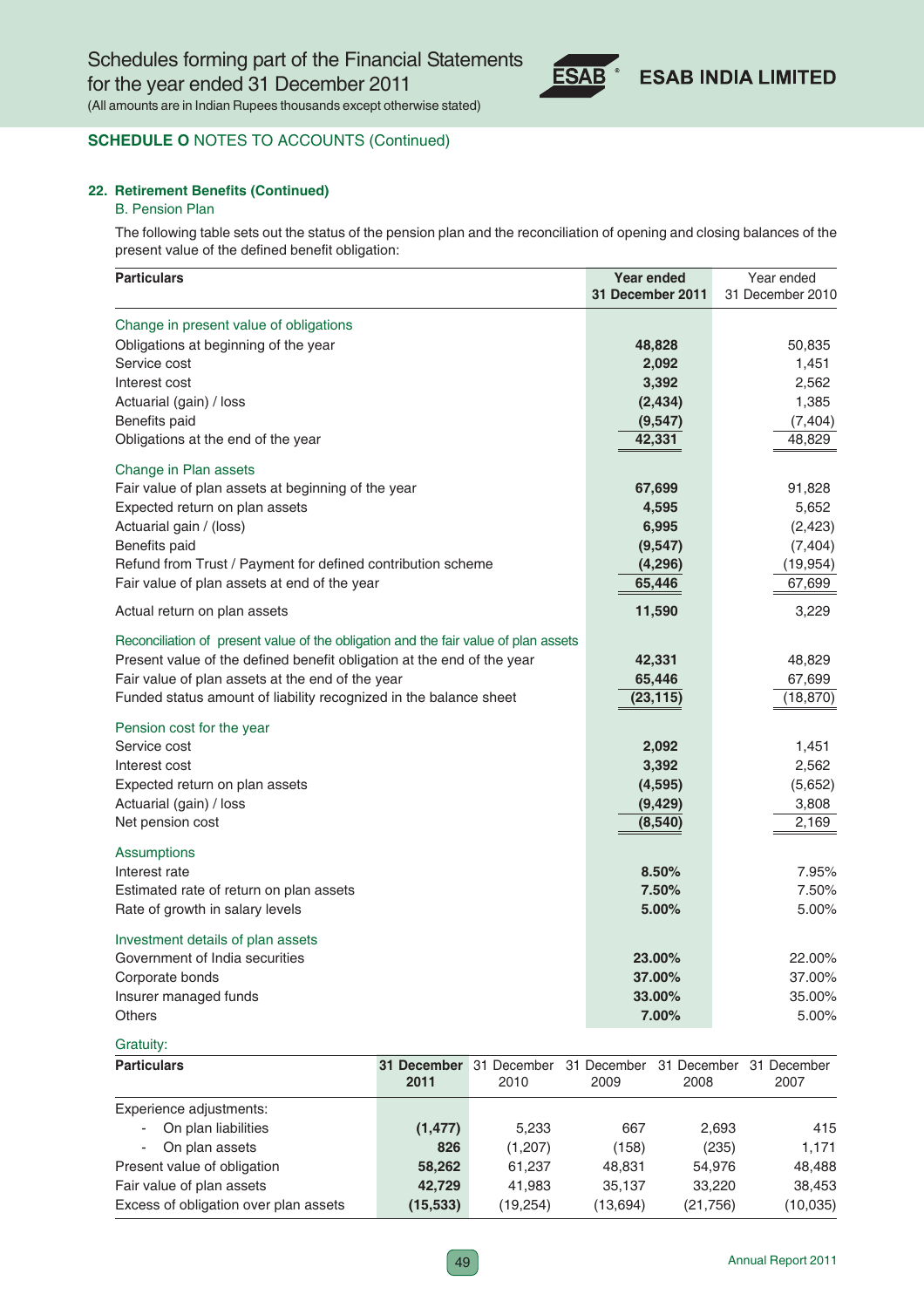

## **SCHEDULE O** NOTES TO ACCOUNTS (Continued)

| Pension:                              |                     |                     |                        |                     |                     |
|---------------------------------------|---------------------|---------------------|------------------------|---------------------|---------------------|
| <b>Particulars</b>                    | 31 December<br>2011 | 31 December<br>2010 | 31<br>December<br>2009 | 31 December<br>2008 | 31 December<br>2007 |
| Experience adjustments:               |                     |                     |                        |                     |                     |
| On plan liabilities<br>۰              | (1, 358)            | 3.673               | 801                    | 142                 | (3,409)             |
| On plan assets<br>۰                   | 7,205               | (1,739)             | 2,425                  | (1,023)             | 522                 |
| Present value of obligation           | 42,331              | 48.828              | 50.835                 | 56.081              | 54.247              |
| Fair value of plan assets             | 65,446              | 67.699              | 91.828                 | 92.601              | 95,583              |
| Excess of Plan assets over obligation | 23,115              | 18.871              | 40.993                 | 36,520              | 41,336              |

## **23. Micro, Small and Medium Enterprises**

Under the Micro, Small and Medium Enterprises Development Act, 2006, (MSMED) which came into force from 2 October 2006, certain disclosures are required to be made relating to Micro, Small and Medium Enterprises. Accordingly, the disclosure in respect of the amounts payable to such enterprises as at 31 December 2011 has been made in the financials statements based on information received and available with the Company. Further in the view of the management, the impact of interest, if any, that may be payable in accordance with the provisions of the Act is not expected to be material.

## **24. Outstanding forward contracts**

The Company does not use foreign currency forward contracts to hedge its risks associated with foreign currency fluctuations relating to certain firm commitments and forecasted transactions. The Company does not use forward contracts for speculative purposes.

The year end foreign currency exposures that have not been hedged by a derivative instrument or otherwise are given below:

| <b>Particulars</b>    |           | Amounts receivable in<br>foreign currency | foreign currency | Amounts payable in |
|-----------------------|-----------|-------------------------------------------|------------------|--------------------|
|                       | 31-Dec-11 | 31-Dec-10                                 | 31-Dec-11        | 31-Dec-10          |
| Euro equivalent (000) | 134       |                                           | 633              | 440                |
| USD equivalent (000)  | 717       | 8,551                                     | 1,062            | 903                |
| SEK equivalent (000)  |           |                                           | 13               | 10                 |
| SGD equivalent (000)  |           |                                           |                  | 64                 |
| GBP equivalent (000)  |           |                                           |                  | 6                  |
| Rs (000)              | 47,528    | 381,221                                   | 101,225          | 69,838             |

## **25. Scheme of Amalgamation of ESAB Engineering Services Limited with the Company under Section 391 and 394 of the Companies Act, 1956**

A Scheme of Amalgamation ('the Scheme') of Transferor Company viz, ESAB Engineering Services Limited ('EESL') with ESAB India Limited ('the Company' or 'Transferee Company') was sanctioned by the Honorable High Court of Judicature at Madras vide their order dated 9 December 2010 issued on 29 December 2010. Pursuant to this Scheme, the assets and liabilities of the Transferor Companies were transferred to and vested in the transferee company with effect from 1 April 2010 (Appointed Date). The amalgamation has been accounted under the 'pooling of interests' method.

The salient features of the Scheme are as follows:

- a. All the assets and liabilities recorded in the books of the Transferor Company shall stand transferred to and vested in the Transferee Company pursuant to the Scheme and shall be recorded by the Transferee Company at their book values as appearing in the books of the Transferor Company;
- b. The Transferee Company shall record the Reserves of the Transferor Company in the same form and at the same values as they appear in the financial statements of the Transferor Company at the close of business of the day immediately preceding the Appointed Date. Balances in the Profit and Loss Account of the Transferor Company shall be similarly aggregated with the balances in Profit and Loss Account of the Transferee Company. Balances shown as Miscellaneous Expenditure (to the extent not written off or adjusted), if any, in the balance sheet of the Transferor Company shall be similarly aggregated with balances of the Transferee Company.
- c. The excess of, or deficit in, the value of the assets over the value of the liabilities of the Transferor Company vested in the Transferee Company pursuant to this Scheme as recorded in the books of account of the Transferee Company shall, after adjusting the amounts recorded in terms of sub-clause (b) above, be adjusted in the Reserves in the books of the Transferee Company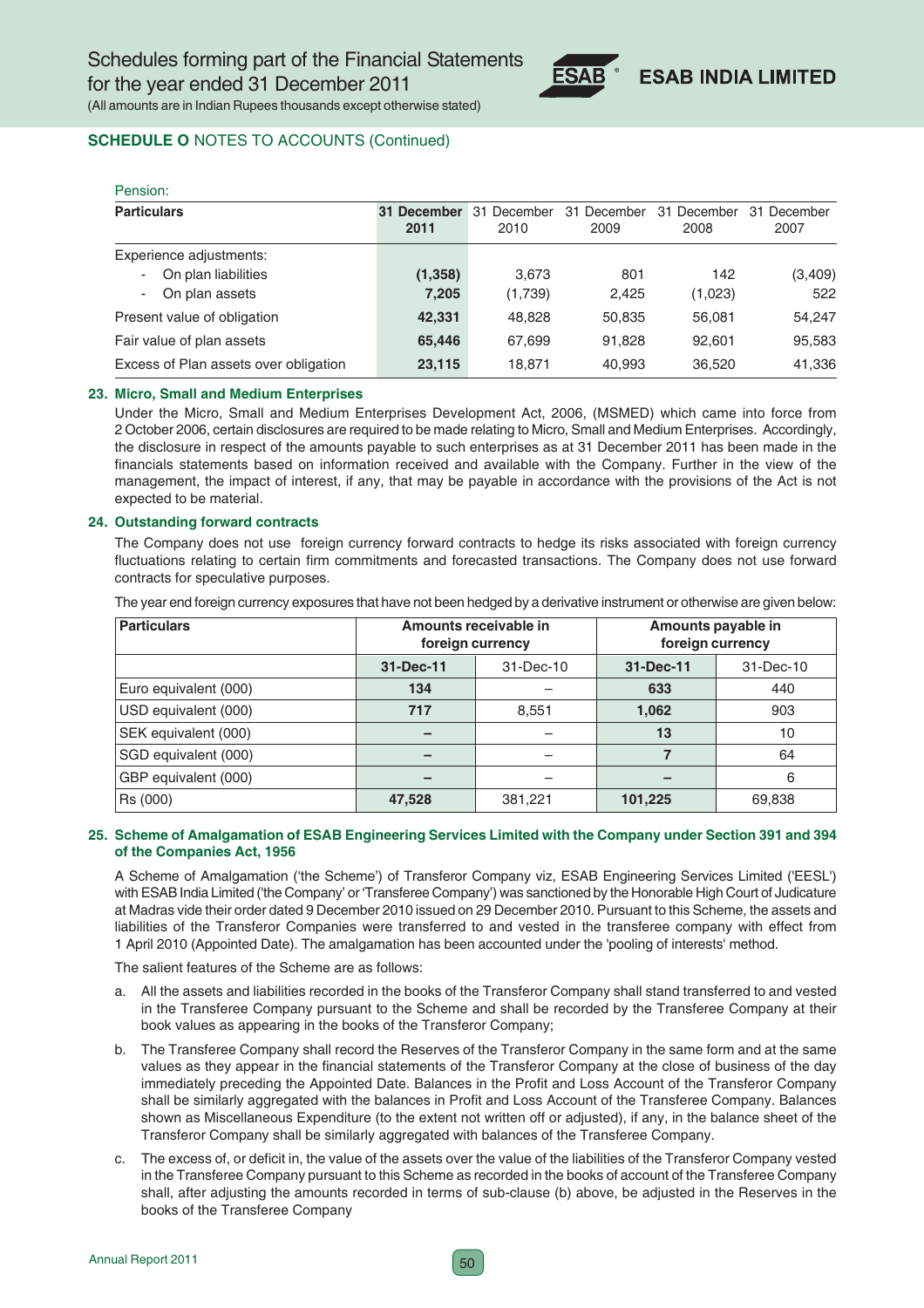

- d. Further, in case of any differences in accounting policy between the Companies, the impact of the same till the amalgamation will be quantified and adjusted in the Profit & Loss Account mentioned earlier to ensure that the financial statements of the Transferee Company reflect the financial position on the basis of consistent accounting policy.
- e. To the extent that there are inter-company loans, deposits or balances as between the Transferor Company and the Transferee Company, the obligations in respect thereof shall come to an end and there shall be no liability in that behalf and corresponding effect shall be given in the books of accounts and records of the Transferee Company for the reduction of any assets or liabilities as the case may be and there would be no accrual of interest or any other charges in respect of any such inter-company loans, deposits or balances, with effect from the Appointed date.
- f. The authorised share capital of the Transferor Company shall stand combined with the authorised share capital of the Transferee Company. Accordingly, the authorised share capital of the Company is Rs. 220,000 divided into 19,000,000 Equity Shares of Rs. 10/- (Rupees ten) each; and 3,000,000 unclassified shares of Rs.10/- (Rupees ten) each.
- g. The shares of the Transferor Company held by the Transferee Company directly and/or through its nominee(s), constituting the entire paid up share capital of the Transferor Company will stand cancelled. No shares or consideration shall be issued / paid by the Transferee Company pursuant to the amalgamation of the Transferor Company, which is a whollyowned subsidiary of the Transferee Company.

Accordingly, the Scheme has been given effect to in these financial statements and the following assets and liabilities of the Transferor Company as at 1 April 2010 have accounted by the Transferee Company at their respective book values.

|    | <b>Particulars</b>                                                  | Net assets / liabilities taken<br>over by the Company |
|----|---------------------------------------------------------------------|-------------------------------------------------------|
| А. | <b>Assets</b>                                                       |                                                       |
|    | Fixed assets - Net                                                  | 16,027                                                |
|    | Other assets                                                        | 28,770                                                |
|    | Total Assets taken over                                             | 44,797                                                |
| В. | <b>Liabilities</b>                                                  |                                                       |
|    | Current liabilities and provisions                                  | 12,488                                                |
|    | Total Liabilities taken over                                        | 12,488                                                |
| C. | Net Asset taken over (A-B)                                          | 32,309                                                |
|    | Less: Profit & loss account transferred on amalgamation             | 12,309                                                |
|    | <b>Share capital of Transferor Company</b>                          | 20,000                                                |
|    | Less: Cancellation of investment in books of the Transferee Company | 24,896                                                |
|    | Difference adjusted to Reserves in the books of Transferee Company  | (4,896)                                               |

- **26.** The Company has international transactions with related parties. For the financial year 31 March 2011, the Company had obtained the Accountant's Report from a Chartered Accountant as required by the relevant provisions of the Income-tax Act, 1961 and had filed the same with the tax authorities. For the year ended 31 December 2011, the Company has maintained documents as prescribed by the Income-tax Act to prove that these international transactions are at arm's length and the aforesaid legislation will not have any impact on the financial statements, particularly on the amount of tax expense and that of provision for taxation.
- **27.** Prior year figures have been reclassified / regrouped wherever necessary to conform to the current year's classification.

For and on behalf of the Board of Directors

**S Venkatakrishnan B Mohan** Company Secretary Vice President - Finance

For **B S R & Co. Jiri Kula** Chartered Accountants **Managing Director** Managing Director Firm Registration No. 101248W

**S Sethuraman K Vaidyanathan** Partner **Director** Director **Director Director Director Director Director Director** Membership No. 203491

Place : Chennai Date : 28 February 2012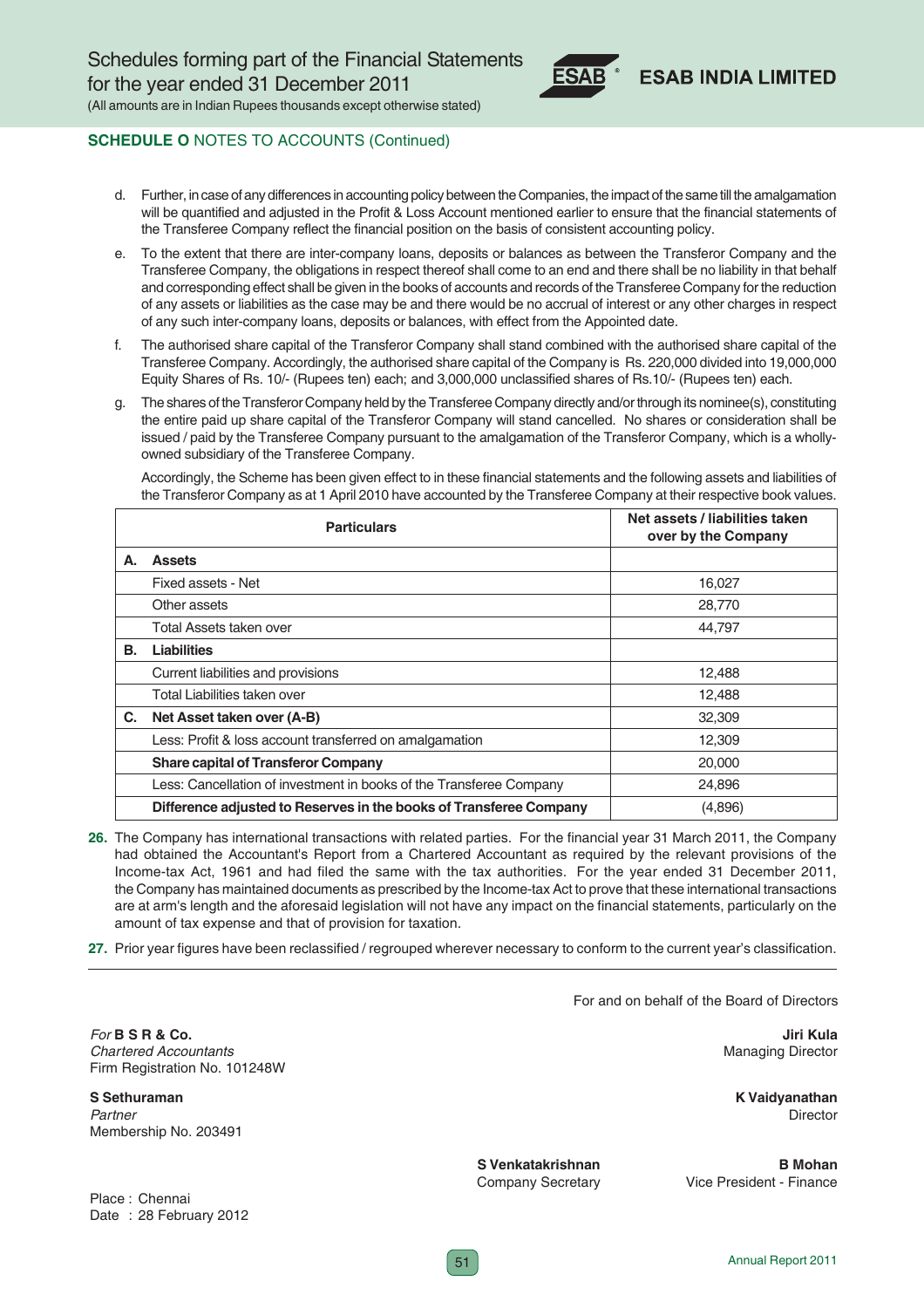## **ESAB INDIA LIMITED** Balance Sheet Abstract **and Company's General Business Profile**

Additional Information as required under Part IV of Schedule VI to the Companies Act, 1956. :

| Τ. | <b>Registration Details</b>                                                           |                                                                                                                                                     |                                                                                       |
|----|---------------------------------------------------------------------------------------|-----------------------------------------------------------------------------------------------------------------------------------------------------|---------------------------------------------------------------------------------------|
|    | Registration No.                                                                      | 8<br>3<br>5<br>7<br>8                                                                                                                               | State Code   1  <br>8                                                                 |
|    | <b>Balance Sheet Date</b>                                                             | $\overline{2}$<br>3<br>$\mathbf{1}$<br>1<br>1<br>$\mathbf{1}$                                                                                       |                                                                                       |
|    |                                                                                       | Date<br>Month<br>Year                                                                                                                               |                                                                                       |
| Ш. | Capital raised during the year (Rs.'000)                                              | Public Issue<br>N<br>$\mathbf{I}$<br>L                                                                                                              | <b>Rights Issue</b><br>N                                                              |
|    |                                                                                       | Bonus Issue<br>L<br>N<br>$\mathbf{I}$                                                                                                               | <b>Private Placement</b><br>N<br>$\mathbf{I}$<br>L                                    |
|    | III. Position of Mobilisation and Deployment of Funds (Rs.'000)                       |                                                                                                                                                     |                                                                                       |
|    |                                                                                       | Total Liabilities*<br>$5\phantom{.0}$<br>2<br>6<br>$\overline{2}$<br>5<br>4<br>1                                                                    | Total Assets*<br>$\overline{1}$<br>6<br>2<br>5<br>5<br>4                              |
|    |                                                                                       | * Includes Deferred Tax Liabilities<br>(Net of Deferred Tax Asset)                                                                                  | * Net of Current Liabilities & Provisions                                             |
|    | Source of funds                                                                       | Paid-up Capital<br>5 <br> 3 <br>$\overline{0}$<br>93<br>1.                                                                                          | Reserves & Surplus<br>9<br>9 <br>6<br>$ 2\rangle$<br>$ 0\rangle$<br>1                 |
|    |                                                                                       | <b>Secured Loans</b><br>N.<br>$\mathbf{I}$<br>L                                                                                                     | <b>Unsecured Loans</b><br>N  <br>J.                                                   |
|    |                                                                                       | Deferred Tax Liability*                                                                                                                             | L                                                                                     |
|    |                                                                                       | $6 \mid$<br>6<br>$\circ$<br>$5\phantom{.0}$<br>4                                                                                                    |                                                                                       |
|    |                                                                                       | * Net of Deferred Tax Asset                                                                                                                         |                                                                                       |
|    | Application of funds                                                                  | <b>Net Fixed Assets</b><br>0 0 6 7 <br>$\overline{7}$<br>0                                                                                          | Investments<br>9<br>3<br>34<br>$ 0\rangle$<br> 1                                      |
|    |                                                                                       | <b>Net Current Assets</b><br>$5^{\circ}$<br>$\overline{2}$<br>$2 \mid$<br>9 <sub>o</sub><br>4                                                       | Misc. Expenditure<br>N.<br>H.                                                         |
|    |                                                                                       | <b>Accumulated Losses</b><br>$\mathbf{I}$<br>L<br>N.                                                                                                |                                                                                       |
|    | IV. Performance of Company (Rs.'000)                                                  | Turnover *<br>8<br>3<br>5<br>0<br>9<br>4<br>7<br>includes other/extra ordinary Income                                                               | <b>Total Expenditure</b><br>7<br>$\overline{2}$<br>$\overline{4}$<br>7<br>0<br>9<br>8 |
|    | $+/-$<br>$^{+}$                                                                       | Profit/Loss Before Tax<br>$+/-$<br>0<br>6<br>2<br>1<br>$\overline{1}$<br>$+$                                                                        | Profit/Loss After Tax<br>4<br>$\overline{2}$<br> 4<br>7<br>4<br>1                     |
|    |                                                                                       | Earnings per Share<br>3<br>0<br>8<br>$\overline{2}$                                                                                                 | Dividend Rate %<br>5<br>10<br>П.                                                      |
|    | Generic Names of Three Principal Products/Services of Company (as per monetary terms) |                                                                                                                                                     |                                                                                       |
|    | Item Code (ITC Code)                                                                  | $\ensuremath{\mathsf{3}}$<br>1<br>0<br>8<br>1<br>1<br>0<br>0                                                                                        |                                                                                       |
|    | <b>Product Description</b>                                                            | $\mathsf E$<br>N<br>G<br>E<br>D<br>W<br>L<br>$\mathbf{I}$                                                                                           | E.<br>$\mathsf C$<br>R O <br>E S<br>Τ<br>D<br>L                                       |
|    | Item Code (ITC Code)                                                                  | 5<br>5<br>1<br>8                                                                                                                                    |                                                                                       |
|    | <b>Product Description</b><br>Item Code (ITC Code)                                    | C<br>$\overline{W}$ E<br>$\mathsf R$<br>Α<br>D<br>$\overline{2}$<br>$\overline{c}$<br>$\mathsf 0$<br>9<br>9 <sup>°</sup><br>$\pmb{0}$<br>$\,6$<br>7 | G<br>C<br>E S<br>N<br>M  <br>$\mathsf{A}$<br>H<br>N                                   |
|    | <b>Product Description</b>                                                            | E R<br>$\mathbf C$<br>C<br>$\mathsf O$<br>P<br>P<br>$\circ$                                                                                         | W<br>E.<br>$R \mid$<br>E<br>S<br>Α<br>т<br>D                                          |
|    | Schedules A to O form an integral part of the Accounts.                               |                                                                                                                                                     |                                                                                       |
|    |                                                                                       |                                                                                                                                                     | For and on behalf of the Board of Directors<br>Jiri Kula                              |
|    |                                                                                       |                                                                                                                                                     | <b>Managing Director</b>                                                              |
|    |                                                                                       |                                                                                                                                                     | K Vaidyanathan<br><b>Director</b>                                                     |
|    | Place: Chennai<br>Date: 28 February 2012                                              | S Venkatakrishnan<br><b>Company Secretary</b>                                                                                                       | <b>B</b> Mohan<br>Vice President - Finance                                            |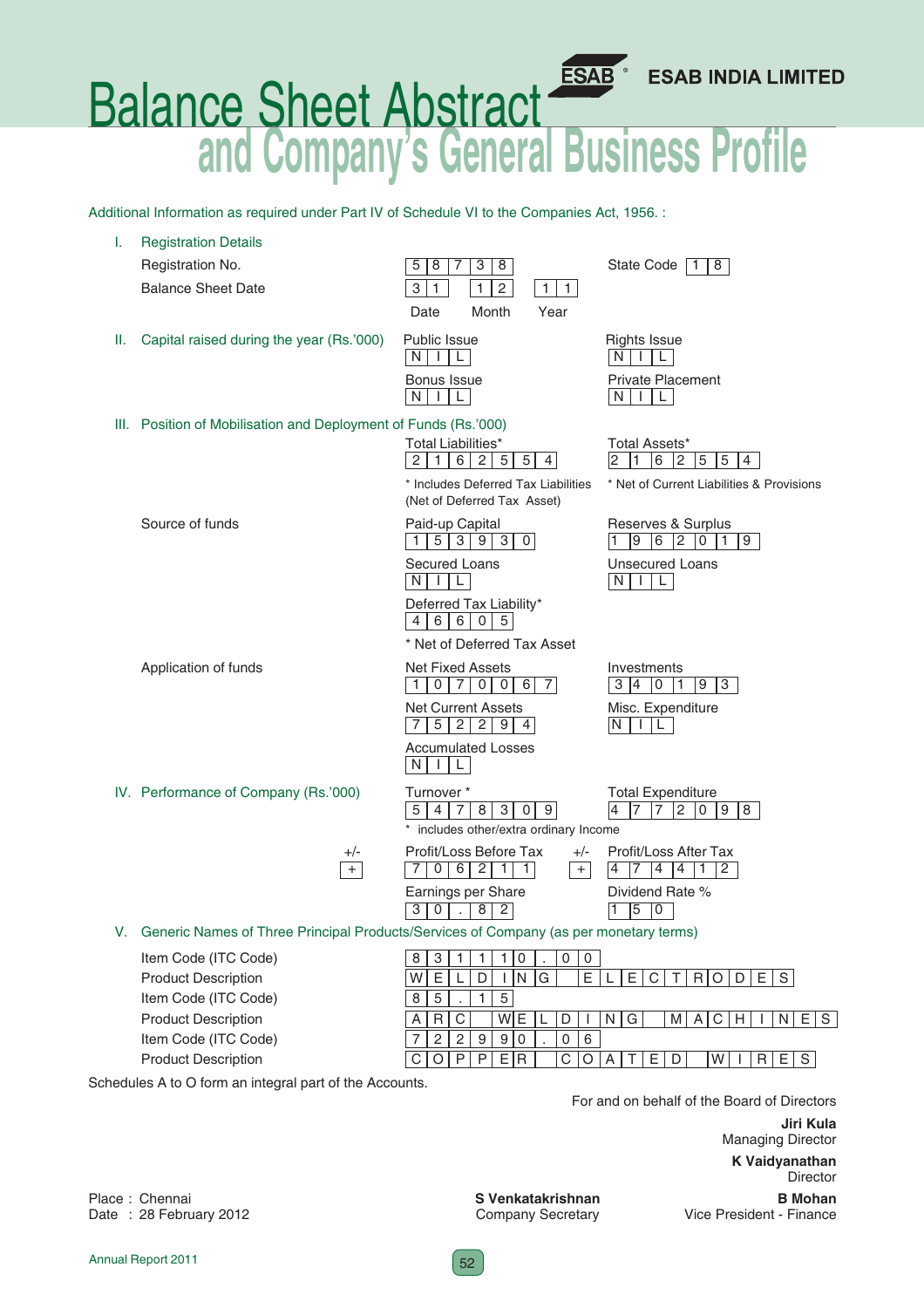

## **ESAB INDIA LIMITED**

**ESAB INDIA LIMITED**

Regd. Office : Plot No. 13, 3<sup>rd</sup> Main Road, Industrial Estate, Ambattur, Chennai - 600 058.

## **ATTENDANCE SLIP**

**25th Annual General Meeting on Wednesday 2 May 2012**

\_\_\_\_\_\_\_\_\_\_\_\_\_\_\_\_\_\_\_\_\_\_\_ \_\_\_\_\_\_\_\_\_\_\_\_\_\_\_\_\_\_\_\_\_\_

Name of the Shareholder **Name of the Shareholder** DP Id/CI.ID/Reg. Folio No.

I Certify that I am a registered shareholder of the Company.

I hereby record my presence at the Annual General Meeting of the Company held on Wednesday 2 May 2012 at 3.00 p.m. at Sri Thyaga Brahma Gana Sabha, Vani Mahal, 103, G.N. Road, T. Nagar, Chennai - 600 017

 $\overline{\phantom{a}}$  , and the contract of the contract of the contract of the contract of the contract of the contract of the contract of the contract of the contract of the contract of the contract of the contract of the contrac

Proxy's Name in Block Letters **Member's/Proxy's Signature** Member's/Proxy's Signature

Notes:

Mr/Mrc/Micc

- 1. This Meeting is of Members only; no person who is not a Member (or the duly appointed proxy of a Member) will be admitted.
- 2. Shareholders/Proxyholders will be required to submit signed attendance slips upon entering the auditorium.
- 3. If it is intended to appoint a proxy, the form should be completed and deposited at the Registered Office of the Company, at least 48 hours before the Meeting.
- 4. ATTENDANCE SLIPS OF SHAREHOLDERS NOT ATTENDING THE MEETING WILL NOT BE ACCEPTED.

## **ESAB INDIA LIMITED**

Regd. Office : Plot No. 13, 3<sup>rd</sup> Main Road, Industrial Estate, Ambattur, Chennai - 600 058.

## **PROXY FORM**

**25th Annual General Meeting on Wednesday 2 May 2012**

\_\_\_\_\_\_\_\_\_\_\_\_\_\_\_\_\_\_\_\_\_\_ DP Id/CI.ID/Reg. Folio No.  $\prec$ 

| <u> טטוועו יש ווערונדו</u>                                                                                                                                                                                                                                                                                                                                                          |
|-------------------------------------------------------------------------------------------------------------------------------------------------------------------------------------------------------------------------------------------------------------------------------------------------------------------------------------------------------------------------------------|
| $\textit{I\textbf{We}}\textit{}{\textbf{}{\textbf{}{\textbf{}{\textbf{}{\textbf{}{\textbf{}{\textbf{}{\textbf{}{\textbf{}{\textbf{}{\textbf{}{\textbf{}{\textbf{}{\textbf{}{\textbf{}{\textbf{}{\textbf{}{\textbf{}{\textbf{}{\textbf{}{\textbf{}{\textbf{}{\textbf{}{\textbf{}{\textbf{}{\textbf{}{\textbf{}{\textbf{}{\textbf{}{\textbf{}{\textbf{}{\textbf{}{\textbf{}{\textbf{$ |
|                                                                                                                                                                                                                                                                                                                                                                                     |
| being a member/members of ESAB India Limited hereby appoint                                                                                                                                                                                                                                                                                                                         |
|                                                                                                                                                                                                                                                                                                                                                                                     |
|                                                                                                                                                                                                                                                                                                                                                                                     |
|                                                                                                                                                                                                                                                                                                                                                                                     |
| as my/our proxy to vote for me/us on my/our behalf at the 25 <sup>th</sup> Annual General Meeting of the Company to be held on                                                                                                                                                                                                                                                      |
| Wednesday 2 May 2012 at 3.00 p.m. at Sri Thyaga Brahma Gana Sabha, Vani Mahal, 103, G.N. Road, T.Nagar,                                                                                                                                                                                                                                                                             |
| Chennai - 600 017 and at any adjournment thereof.                                                                                                                                                                                                                                                                                                                                   |
|                                                                                                                                                                                                                                                                                                                                                                                     |
| Re.1<br>Stamp                                                                                                                                                                                                                                                                                                                                                                       |

Note: This form in order to be effective should be duly stamped, completed and signed and must be deposited at the registered office of the Company, at least 48 hours before the meeting.